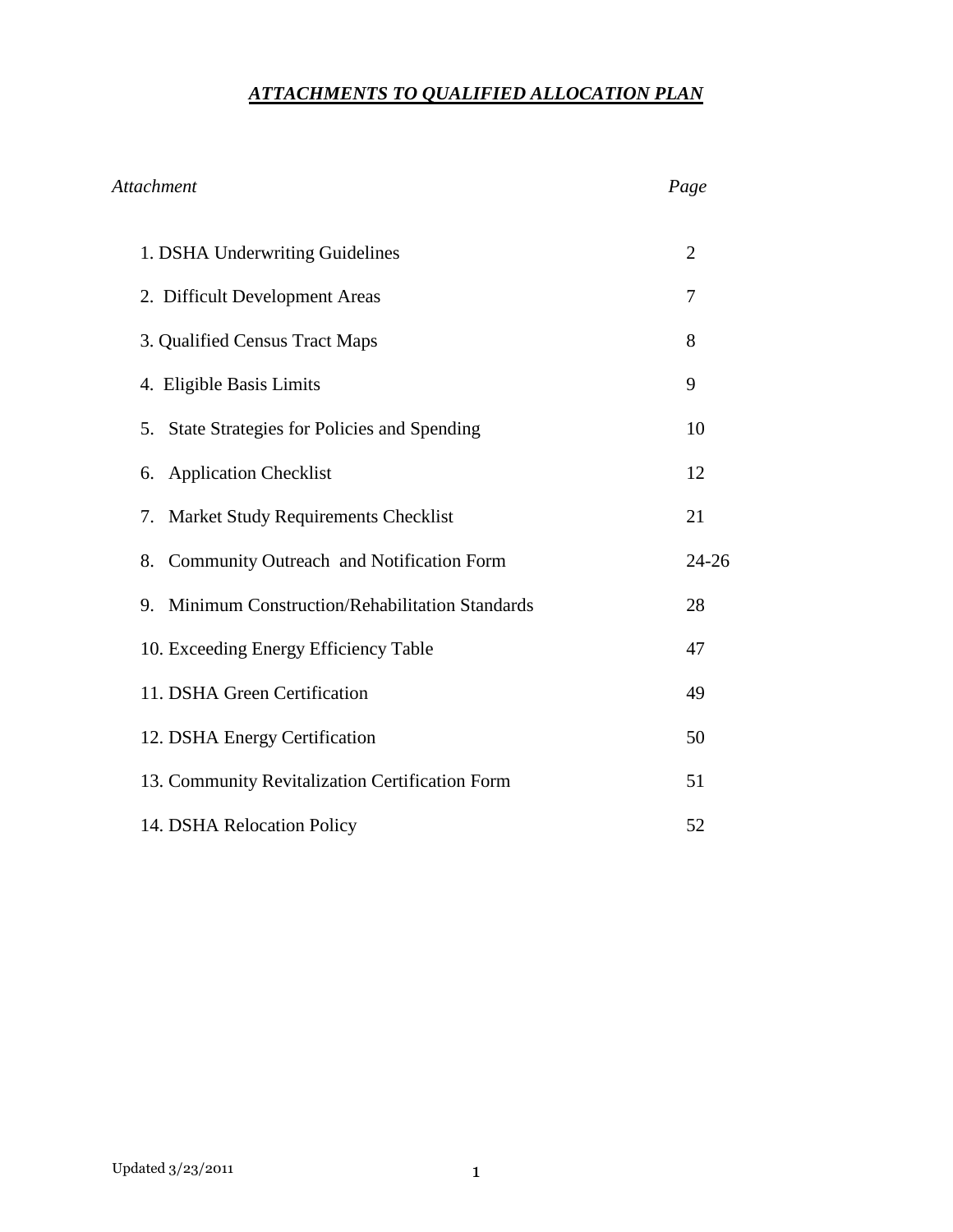# **ATTACHMENT 1**

## **DSHA UNDERWRITING GUIDELINES**

| <b>Construction Guidelines:</b><br>General Contractor's Overhead and Profit | 10% of construction costs including: site<br>work, buildings and general<br>requirements.                                                                                                                                                                                                                                                                  |
|-----------------------------------------------------------------------------|------------------------------------------------------------------------------------------------------------------------------------------------------------------------------------------------------------------------------------------------------------------------------------------------------------------------------------------------------------|
| <b>General Requirements:</b>                                                | 8% of construction hard costs for new<br>construction and for acquisition/<br>rehabilitation, 10% of rehabilitation<br>costs.<br>Additional general requirements may be<br>allowed for contractors recycling building<br>materials. See DSHA Cost Cert Guide for<br>further information.                                                                   |
| Contingency:                                                                | 5% for new construction and 10% for<br>rehabilitation based on the cost of<br>buildings, site work, general<br>requirements and contractor's overhead<br>and profit.<br>Only one contingency is allowed.<br>Contingency may be used to fund<br>additional Developer fee under certain<br>See Cost Cert Guide and<br>conditions.<br>Developer Fee footnote. |
| Land & Acquisition Value:                                                   | Price must be supported by approved<br>appraisal. Appraisers must contact<br>DSHA for comparable land cost<br>analysis. DSHA reserves the right to<br>request a second appraisal. See DSHA<br>for guidance and Exhibit 53 for<br>additional details.                                                                                                       |
| <b>Development Cost Guidelines:</b>                                         |                                                                                                                                                                                                                                                                                                                                                            |
| *Developer Fee:                                                             | 10%<br>of Total<br>Development<br>Cost<br>excluding developer fee, transferred<br>reserves, bond prepayment penalty and<br>land cost.<br>For identity of interest<br>acquisitions of existing rental properties,<br>the fee is 81/2% of the Total Development                                                                                              |

Cost excluding developer fee, transferred reserves, bond prepayment penalty and land cost**. In all cases, developer fee may not exceed \$1,000,000.**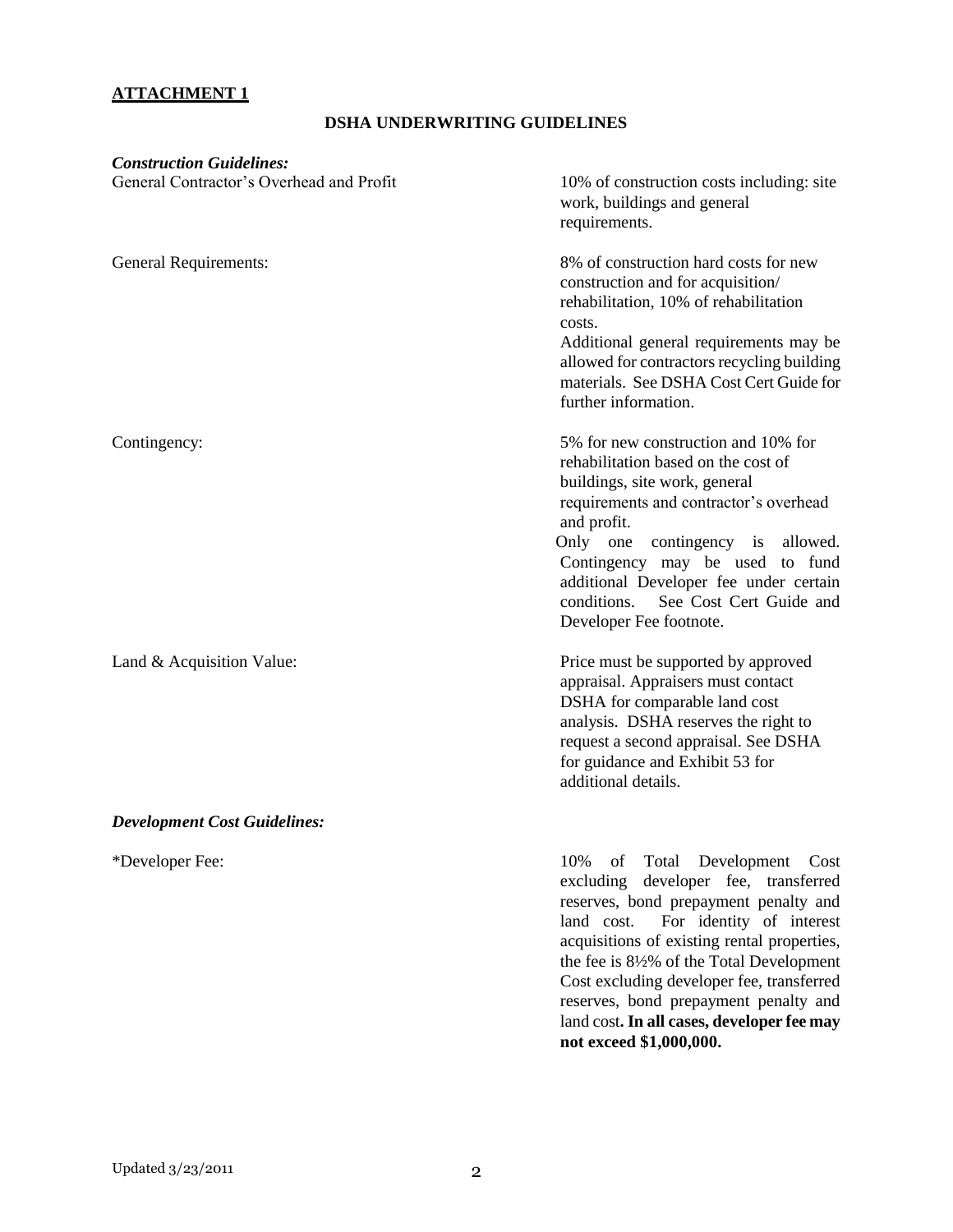Working Capital Escrow: 2.5% of the combined construction mortgages. Amount will be released at permanent closing assuming there are no outstanding constructions or financial issues.

Operating Reserve Escrow: Four months of operating expenses, including debt service and replacement reserves. Must be funded at construction closing for acquisition/rehabilitation developments.

\*NOTE: If applying for HDF funding, please review the HDF Supplement for further definition.

DSHA may consider an increase in the Developer's Fee at permanent loan closing in an amount up to 12.5% of the original Contingency line item as recorded in the DSHA Building Loan Agreement executed at construction closing (or in the absence of such document, as indicated in the DSHA approved proforma) provided that the following conditions are met:

- 1. There are sufficient unexpended funds in the contingency to reduce the DSHA permanent loan(s) by the same amount as being paid in additional developer's fee or if there are no DSHA permanent loan(s), to reduce the total development costs by the same amount as being paid in additional developer's fee; and
- 2. The original construction contract amount and increases in the construction contract amount required by approved change orders have been fully paid as indicated by the contractor's and mortgagor's cost certifications; and
- 3. The contingency funds are not otherwise required to fund approved development costs including but not limited to, required reserves or escrows; and
- 4. No funds have been transferred from other approved line items to the contingency and
- 5. Payment of any additional developer fee and subsequent reduction in DSHA permanent loans or the total development costs will not result in a decrease in the annual amount of Tax Credits or decrease in the amount of LIHTC equity contributed to the development.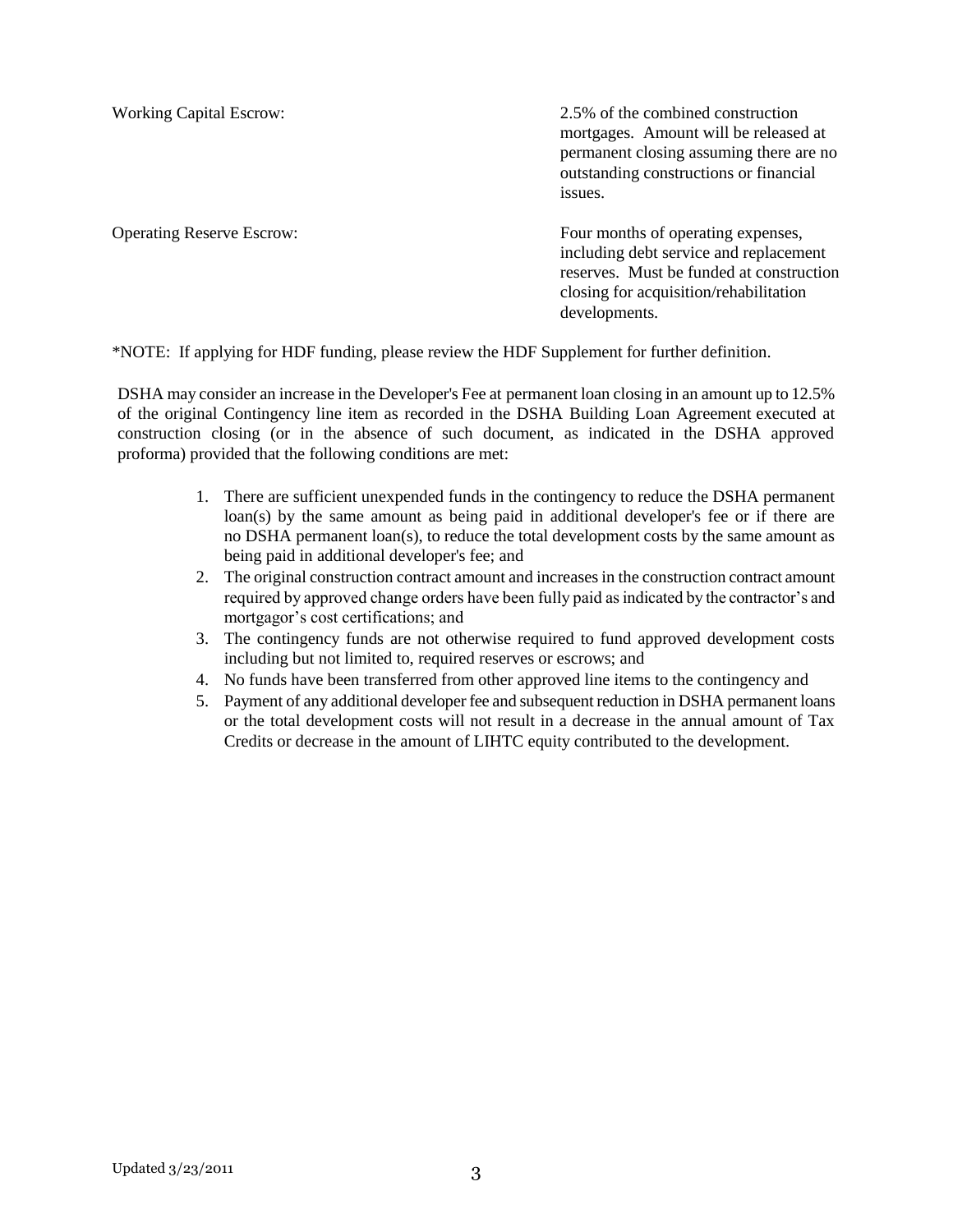#### **ATTACHMENT 1 (CONTINUED)**

Equity Factor: DSHA requires that a minimum of .72 cents on the dollar of net equity be raised and contributed to the development. However, DSHA reserves the right to amend this amount due to changing market conditions. Net equity is defined as all equity raised for the development less syndication fees imposed by syndicator and allowances by DSHA (i.e., legal/accounting fees, 1% allocation/carryover fees and monitoring fee amounts. Excess may be used to fund investor/DSHA-required operating reserves and transition/subsidy reserves upon consent of DSHA). DSHA will underwrite and allocate acquisition credits based on the applicable rate issued by the Treasury Department one (1) month prior to application submission.

Relocation: All state and federally financed, federally and state subsidized, or conversion properties must follow all Federal Uniform Relocation Act regulations as applicable and DSHA"s Relocation Policy. Relocation assistance must be included as part of construction costs. DSHA must approve all relocation plans and correspondence to residents. At the time of application, the applicant may assume the risk for overincome residents and apply for the full amount of credits needed. However, at the carry-over allocation, verifications/certifications of current residents" income must be analyzed for eligibility. If the applicable fraction from application to construction closing/carryover allocation changes due to over-income residents that results in a loss of credits, the difference in any equity reduction will be the responsibility of the owner not DSHA. Relocation expenses include resident moving expenses, utility deposits, offsite rents, management administration and other relocation expenses allowed under the URA. DSHA will allow up to \$3,000 per unit.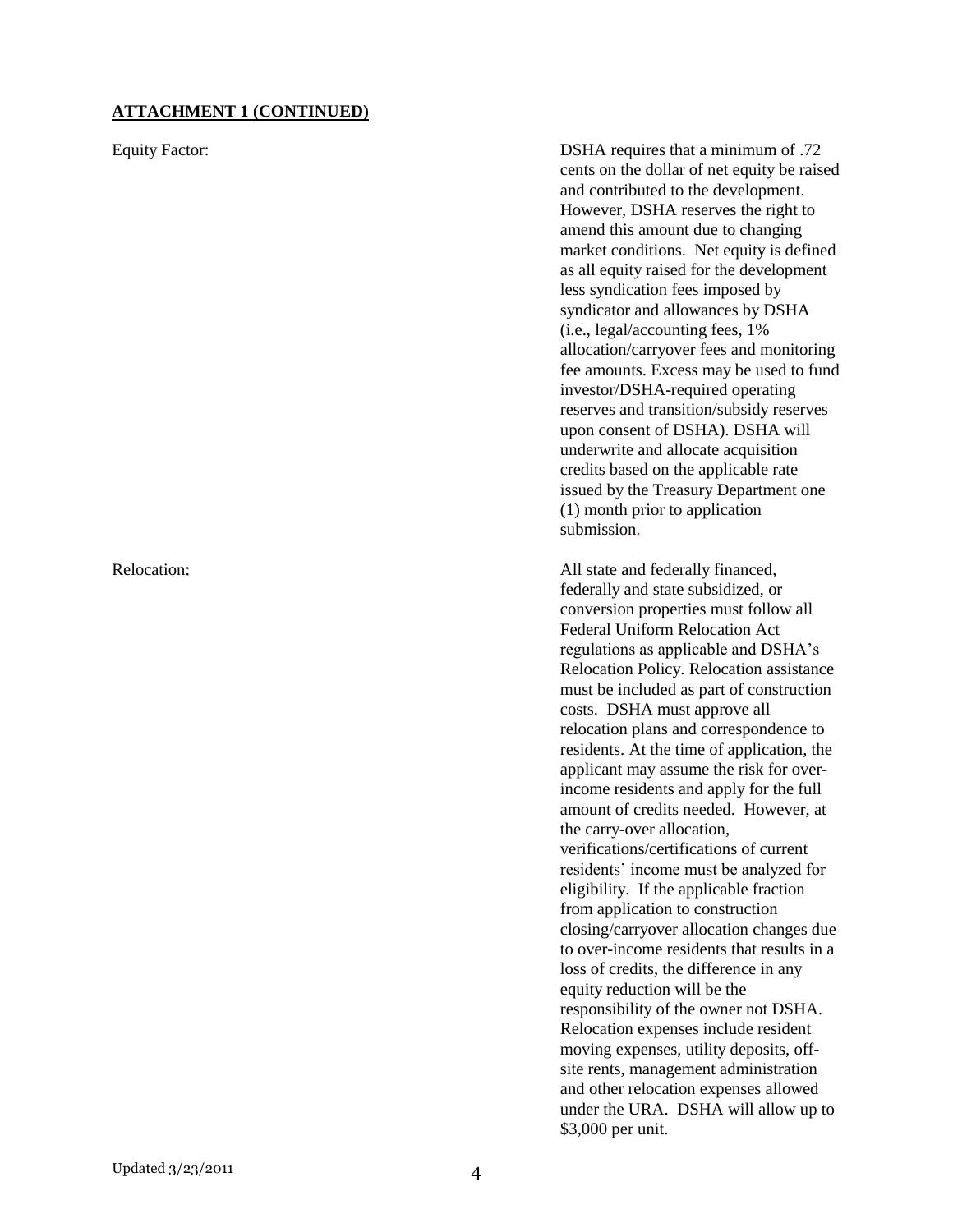Relocation Operating Deficit Reserve: DSHA allows up to \$1,500 per unit for a relocation operating deficit reserve for operating deficits caused by off-site relocation. This line item cannot be included in eligible basis. Any funds remaining will be applied to DSHA"s loans, if applicable.

Bond Prepayment Fees: Bond prepayment fees shall be included as part of the seller"s costs and included in the acquisition price provided such payment is supported by an appraisal.

*Operating Proforma Underwriting Guidelines:* Operating Income: Must include rents and laundry income.

Other income must be supported with written documentation.

Rents should be affordable for the market area. Please contact DSHA for comparable tax credit rents in the area of the proposed development.

For federally financed or subsidized properties, the contract rents approved by HUD/Contract Administrator must be used for the contract period. Tax Credit rents must be used after any subsidy period expires.

Interim income can only be used for HUD/DSHA approved operation expenses of the property and not for construction expenses except by written consent by HUD and DSHA as the case may be. For Subsidized Developments, existing escrows and interim income may be used to fund required reserves (contact DSHA for Guidance**).**

Operating Expenses: Between \$4,200-\$4,600 per unit (for non-subsidized properties).

> Between \$5,200 and \$5,800 per unit (for federally subsidized properties).

(See DSHA for guidance).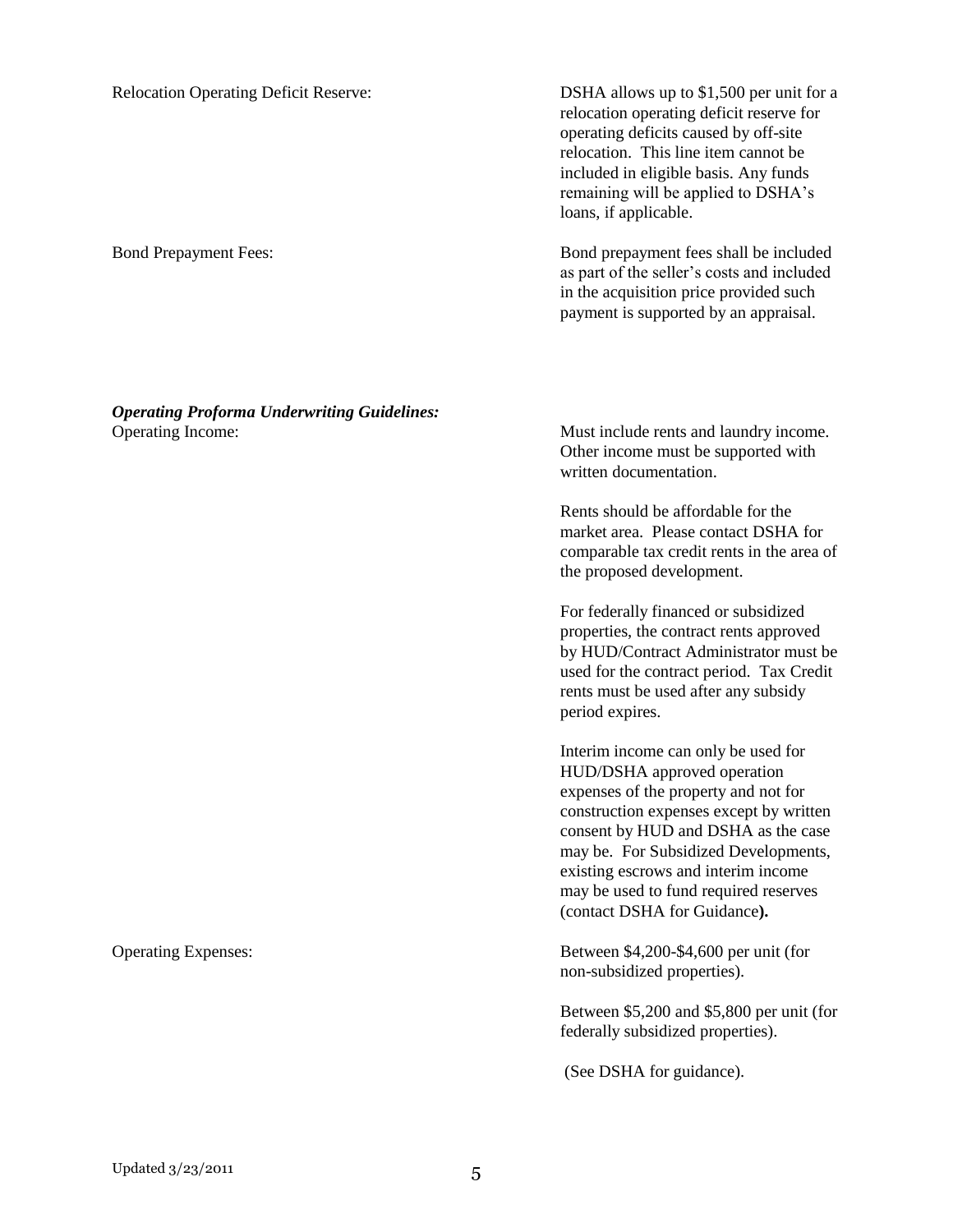| Debt Coverage Ratio:                | 1.15:1 Loan to Value ratio of 50% or<br>less.<br>1.20:1 Loan to Value ratio of 51%-80%.                                                                                                                                                                                                                            |
|-------------------------------------|--------------------------------------------------------------------------------------------------------------------------------------------------------------------------------------------------------------------------------------------------------------------------------------------------------------------|
|                                     | No Negative cash flow within first 20<br>years of loan will be accepted. All first<br>mortgages must have a term of 20 years<br>or more unless otherwise approved by<br>DSHA.                                                                                                                                      |
| <b>Annual Replacement Reserves:</b> | New Construction: .006 of cost of<br>Buildings or \$500/unit for properties<br>with 32 units or less.<br>Rehabilitation: \$500 - \$1500 per unit.*                                                                                                                                                                 |
| <b>Replacement Reserves:</b>        | Existing federally financed or<br>subsidized properties that have<br>replacement reserve funds in escrow.<br>These existing funds may be used for<br>capital improvements (rehabilitation<br>expenses) or to re-establish new reserve<br>escrows. Note: Reserve funds cannot<br>be counted towards eligible basis. |
|                                     | *\$1,500 per unit replacement reserve can<br>be established during construction.<br>Interim Income can be used to establish<br>the reserve. If at permanent closing the<br>\$1,500 per unit balance has been met,<br>the annual replacement reserve per unit<br>cost will reduce to \$500 per unit.                |
| Trending (20-year proforma):        | Income:<br>3%<br>Expenses: 4%                                                                                                                                                                                                                                                                                      |
|                                     | Section 8 Properties: Trending must be<br>approved by Contract Administrator<br>prior to application submission.                                                                                                                                                                                                   |
| Vacancy Rate:                       | 5-7% (contact DSHA for guidance)                                                                                                                                                                                                                                                                                   |
| Management Fee:                     | 8% of gross income (exceptions made<br>for subsidized developments)                                                                                                                                                                                                                                                |
| <b>Operating Proforma:</b>          | Must be approved by Development's<br>management entity and for federally<br>subsidized properties, the contract<br>administrator must also approve the<br>proforma.                                                                                                                                                |

Note: Deviations from the above guidelines must be submitted in writing and approved by DSHA.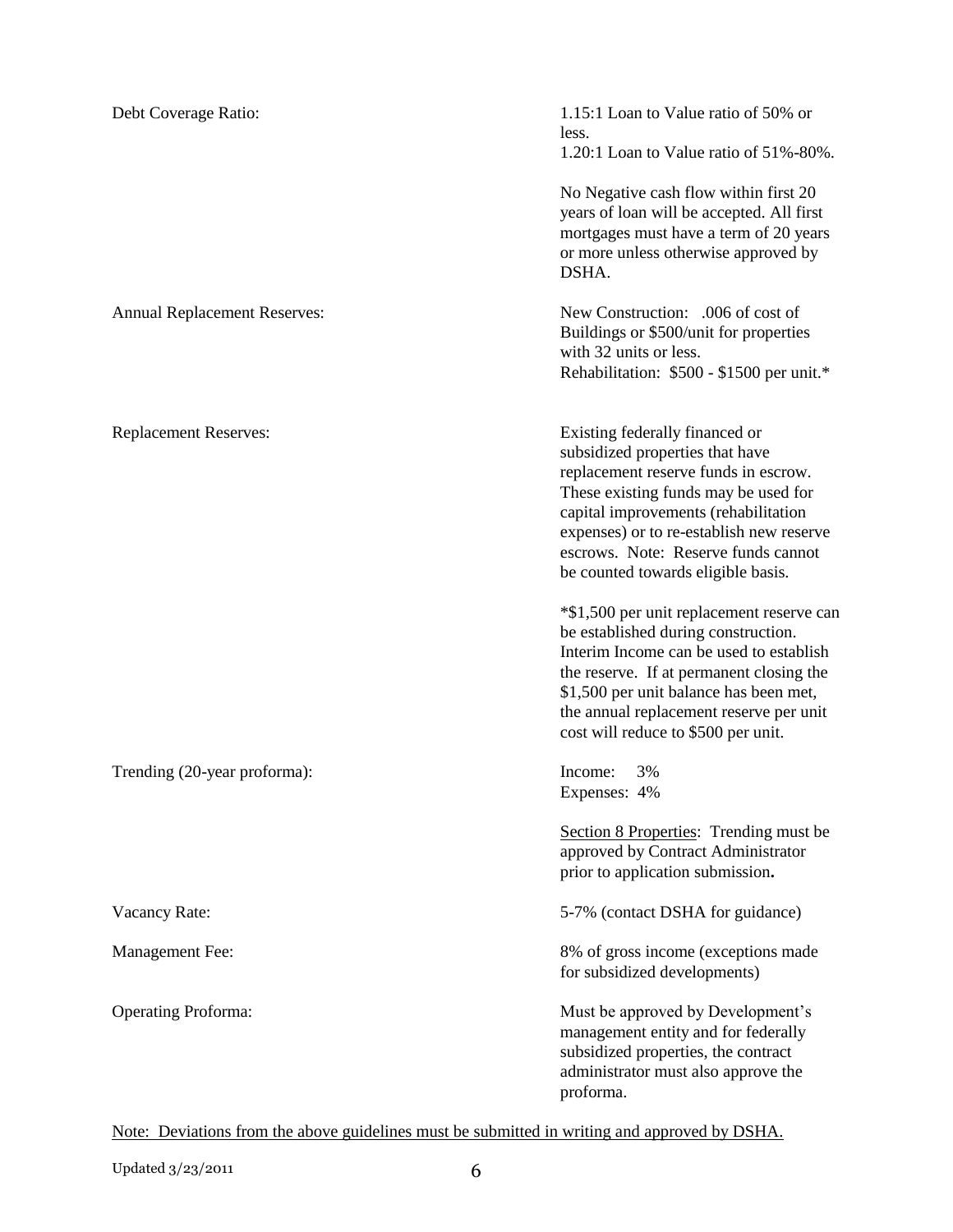#### **ATTACHMENT 2**

#### **2010 DIFFICULT DEVELOPMENT AREAS FOR DELAWARE**

Statutorily Mandated Designation of Difficult Development Areas and Qualified Census Tracts for Section 42 of the Internal Revenue Code of 1986:

The United States Department of Housing and Urban Development makes new Difficult Development Area designations annually and makes Qualified Census Tract designations due to changes in Section 42 of the Code.

In determining a Difficult Development Area, HUD compared incomes with housing costs based on 2000 Census Data.

The following County has been identified as a Difficult Development Area for the State of Delaware:

#### SUSSEX COUNTY

.

Under Section 42 of the Code, developments located in Difficult Development Areas are allowed to increase their eligible basis by 130% with DSHA approval only.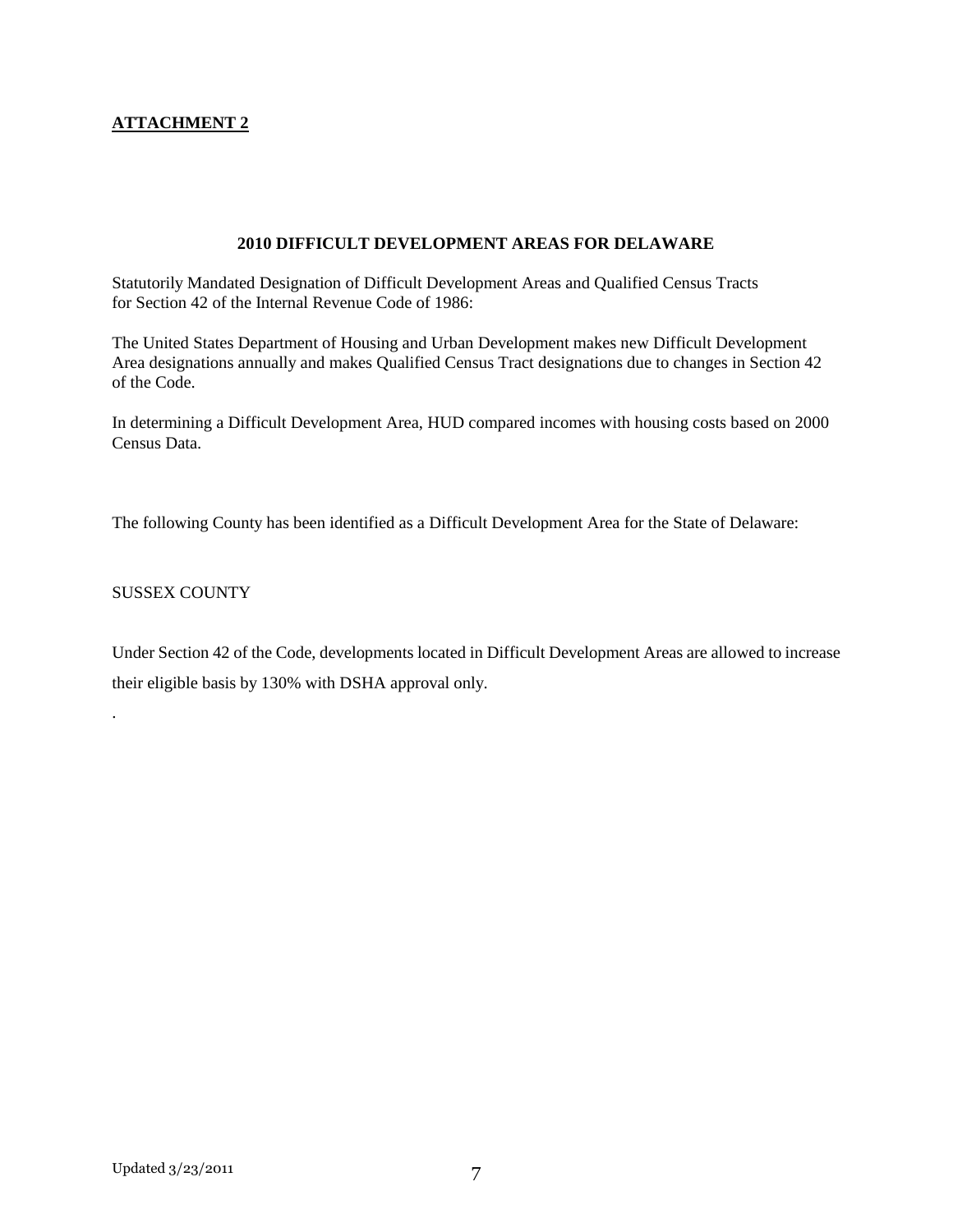#### **QUALIFIED CENSUS TRACTS**

New legislation signed into law in December 2000 expanded the definition of Qualified Census Tracts to include those census tracts in which there exists a poverty rate of 25% or greater.

The following are Qualified Census Tracts:

| Wilmington | <b>Tracts</b> | 6.01           |
|------------|---------------|----------------|
|            |               | 6.02           |
|            |               | $\overline{7}$ |
|            |               | 8              |
|            |               | 9              |
|            |               | 16             |
|            |               | 17             |
|            |               | 19             |
|            |               | 20             |
|            |               | 21             |
|            |               | 22             |
|            |               | 23             |
|            |               |                |
| Newark     | <b>Tracts</b> | 144.03         |
|            |               | 145.01         |
|            |               | 145.02         |

Attached are maps demonstrating the expanded Qualified Census Tracts for the State of Delaware.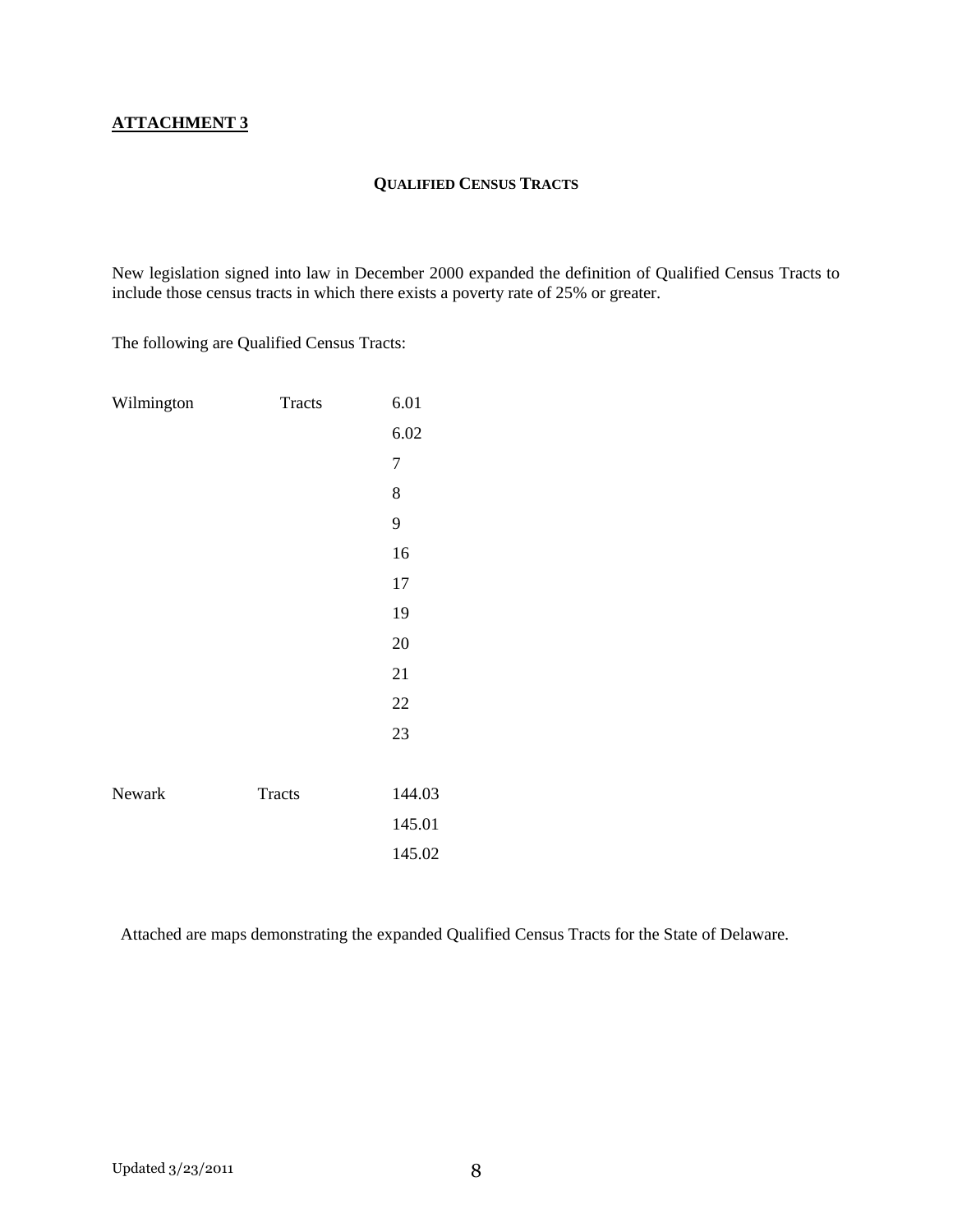# **ATTACHMENT 4**

# **ELIGIBLE BASIS LIMITS\***

|                             | 0<br><b>B</b> drm | <b>B</b> drm | $\overline{c}$<br><b>B</b> drm | 3<br><b>B</b> drm | $\overline{4}$<br><b>B</b> drms |
|-----------------------------|-------------------|--------------|--------------------------------|-------------------|---------------------------------|
| <b>Sussex County</b>        |                   |              |                                |                   |                                 |
|                             | \$125,928         | \$144,355    | \$175,536                      | \$227,085         | \$249,271                       |
| <b>Kent County</b><br>Dover |                   |              |                                |                   |                                 |
|                             | \$125,928         | \$144,355    | \$175,536                      | \$227,085         | \$249,271                       |
| <b>New Castle County</b>    |                   |              |                                |                   |                                 |
| City of Wilmington          | \$125,928         | \$144,355    | \$175,536                      | \$227,085         | \$249,271                       |

\*Replication of HUD 221(d) 3 limits effective as of 01/01/10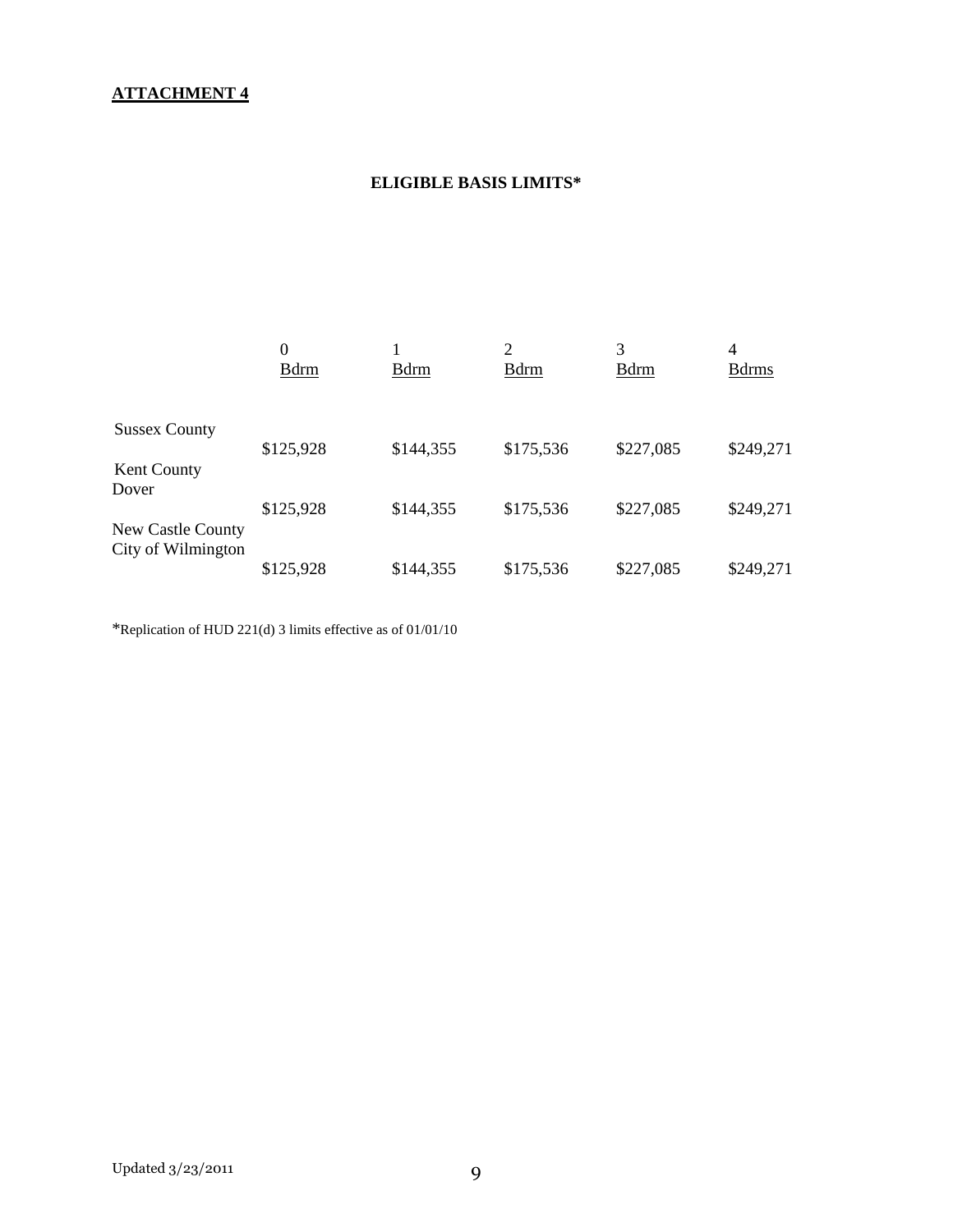### **ATTACHMENT 5**

# **State Strategies for Policies and Spending**

Delaware State Strategies for Policies and Maps can be accessed on the web at <http://stateplanning.delaware.gov/strategies/strategies.shtml>

NOTE: The Delaware Strategy Maps are not property specific for properties that appear to border more than one type of growth area. If property location is not clear, DSHA will make the final determination.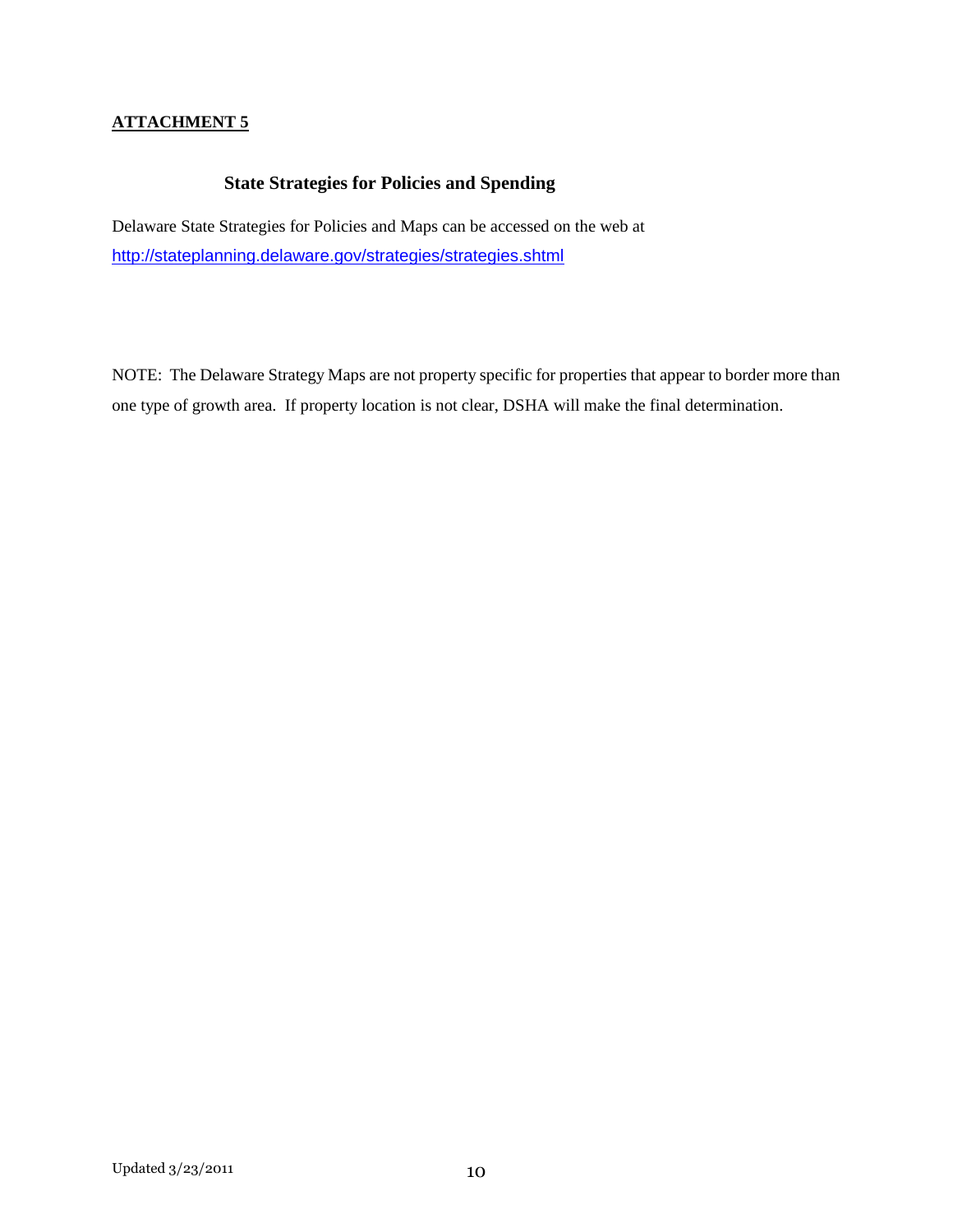LEAVE BLANK (Map will be inserted here)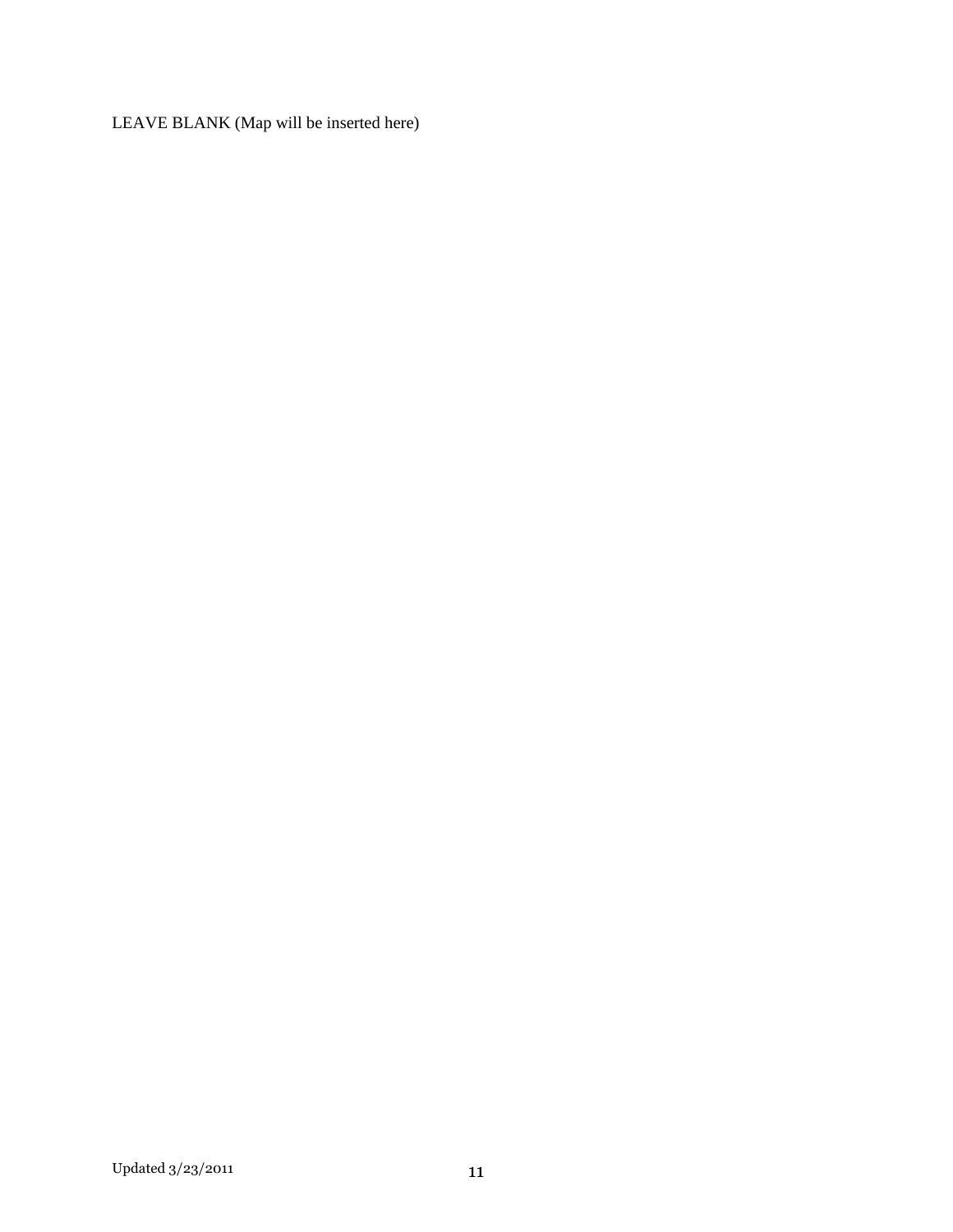#### **ATTACHMENT 6**

#### DELAWARE STATE HOUSING AUTHORITY LOW INCOME HOUSING TAX CREDIT PROGRAM

#### **Application Checklist**

The following exhibits must accompany the Low Income Housing Tax Credit Application. Those exhibits marked with an asterisk (\*) may be omitted at the time of application and the application will still be considered a complete package for competitive purposes only. Please note, however, that DSHA requires submission of applicable exhibits listed below before making a Tax Credit allocation. Please be sure each exhibit is labeled with the appropriate number.

#### **DEVELOPMENT TEAM**

| *Exhibit 1 | Articles of Incorporation, Limited Liability Company Agreement, By-laws,<br>Partnership Agreements, and Tax Status.                                                                                                                                                                                                                                                                                                                        |
|------------|--------------------------------------------------------------------------------------------------------------------------------------------------------------------------------------------------------------------------------------------------------------------------------------------------------------------------------------------------------------------------------------------------------------------------------------------|
| Exhibit 2  | Non-Profit Status - Documentation of Section 501 (c)(3) or (4) status, which states<br>exempt purposes including the fostering of low-income housing, charitable<br>purpose.                                                                                                                                                                                                                                                               |
| Exhibit 3  | Verification of General Partner Ownership, through a written agreement. (For<br>non-profits only.)                                                                                                                                                                                                                                                                                                                                         |
| Exhibit 4  | <b>Joint Venture Agreement, if applicable.</b> Applicant must submit an agreement to<br>DSHA, outlining the current and long-term roles of the partners. An <b>unqualified</b> legal<br>opinion must be submitted with the application that states the joint venture meets the<br>requirements of Section 42 and DSHA as it relates to being considered eligible to<br>compete in the Non-Profit Pool.                                     |
| Exhibit 5  | Background and Experience of Board Officers and Staff. Resumes and/or lists of<br>officers are required.                                                                                                                                                                                                                                                                                                                                   |
| Exhibit 6  | <b>Resolution</b> - Documentation of Applicant's governing body approving tax credit<br>application and/or loan request must be submitted. (For non-profits only.)                                                                                                                                                                                                                                                                         |
| Exhibit 7  | Developer Experience - Complete the Real Estate owned/developed schedule by listing<br>all previous multi-family housing development experience and that of any principals of<br>the organization. For each development, include the name, number of units, type of<br>financing and whether subsidized (type of subsidy) or unsubsidized. Please use the<br>attached DSHA Real Estate Development Schedule attachment in the Application. |
| Exhibit 8  | <b>Current Financial Statement for each Principal Owner, Developer and/or General</b><br><b>Partner.</b> If the ownership entity is an existing organization, the most recent and prior<br>year's audited financial statements must be included.                                                                                                                                                                                           |
| Exhibit 9  | Resumes of Surveyor, Architect, and Marketing Agents and Other Members of the<br><b>Development Team.</b>                                                                                                                                                                                                                                                                                                                                  |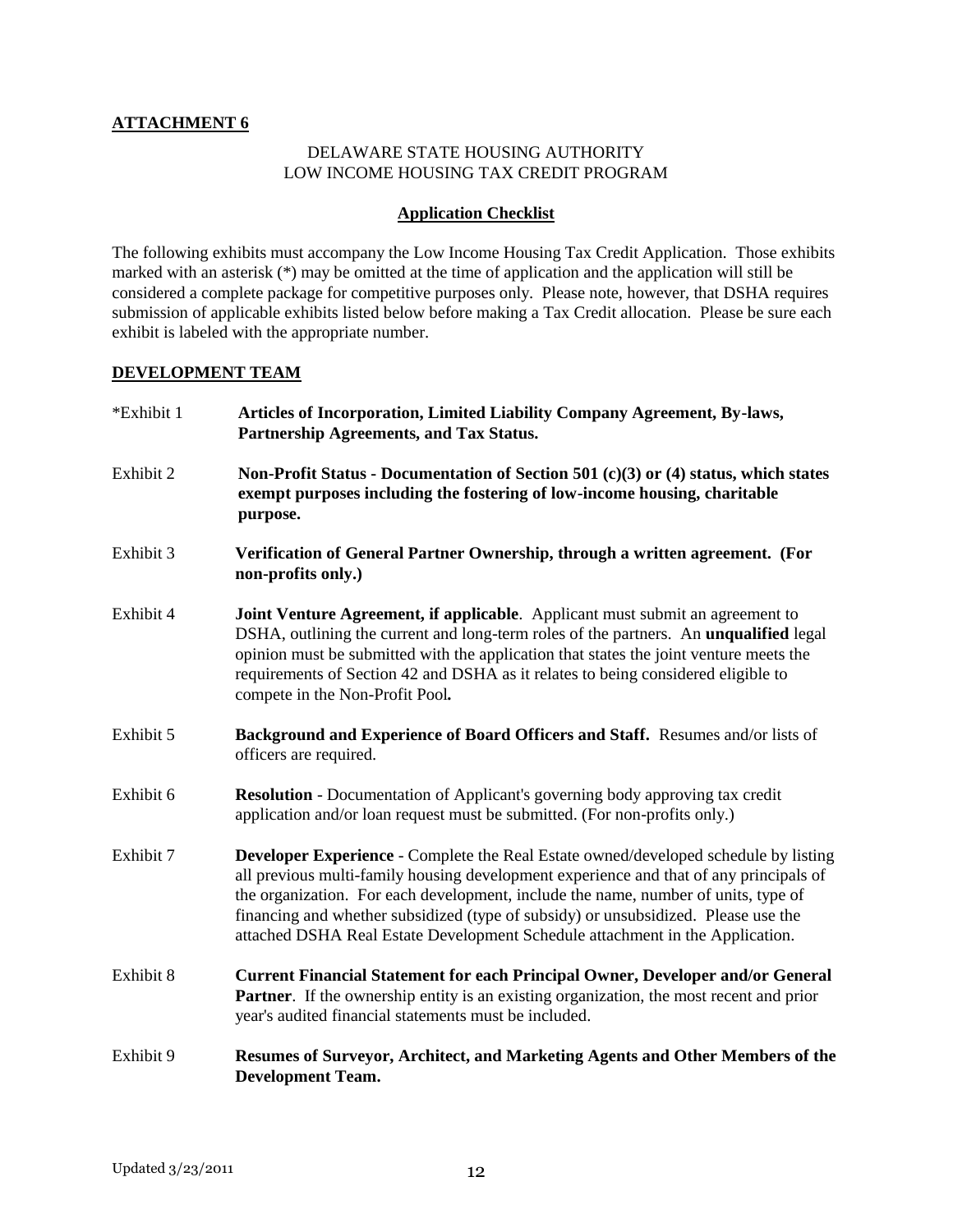- Exhibit 10 **Management Agent Qualification Application** include all required attachments (i.e., management plan, audited financial statements, copy of marketing plan explaining in detail the procedures to be utilized in renting up the units). (NOTE: All management agents must meet DSHA's management agent's requirements).
- Exhibit 11 **Affirmative Fair Housing Marketing Plan**
- Exhibit 12 **IRS Form 8821, Tax Information Authorization.**

#### **OTHER MINIMUM THRESHOLD INFORMATION**

Exhibit 13 **Local and Community Notice for Acquisition/Rehabilitation** - Applicants must notify, via certified mail, the county executive, the local state senator, and the local state representative or if in a municipality, the local mayor/council president and the local state senator and the local state representative that an application has been submitted. Applicant must also notify, via certified mail, all neighborhood associations, civic groups and community organizations within 1/4 mile of the proposed development, after submitting the application. In New Castle County or Wilmington, the New Castle County Office of Community Governing or the Community Organization Guide, City of Wilmington, Office of Planning are possible sources for a listing of neighborhood associations. A Copy of the Civic Association Directory for New Castle County is available through the New Castle County Office of Community Governing (302 395- 5532) . Or in the case of sites located in Wilmington , a copy of the Community Organization Guide is available from the City of Wilmington, Office of Planning. DSHA claims no responsibility regarding the inclusion or exclusion of civic groups, neighborhood associations and or community organizations listed in the above referenced guides. For all Kent and Sussex counties, if said lists do not exist, developer must exercise due diligence and make specific contact with their local legislators to obtain information on specific and legitimate groups in notifying the appropriate surrounding communities. Legitimate (organized with by-laws) neighborhood associations, civic groups and community organizations must be in existence at the time of notification. All letters providing notice pursuant to this section shall be substantially in the same form as provided in the LIHTC application. Applicants/sponsors must certify to compliance with this section, as well as document proof of compliance in the form of U. S. Postal certified mailing receipts, stamped green cards and certification letter submitted to DSHA by 4:00 pm **April 25, 2011.** Failure to submit the above-referenced certification, stamped receipts and green cards to DSHA by the deadline will result in disqualification of the sponsor"s application. DSHA reserves the right to reject any application where the notice does not conform to the form notice as provided by DSHA and/or otherwise failing to comply with the provisions of the local government and community notice requirements. New construction applications are exempt from this notice requirement.

#### *NOTE: Applicants that successfully earn full points within the Community Outreach Notice scoring category shall be considered as meeting the Local and Community Notice for Acquisition/Rehabilitation Developments minimum threshold requirement.*

Exhibit 14 **Letter of Support from Local Public Housing Authority** - A letter of support that indicates that local public housing waiting lists and/or Section 8 existing waiting lists will be used when marketing the property.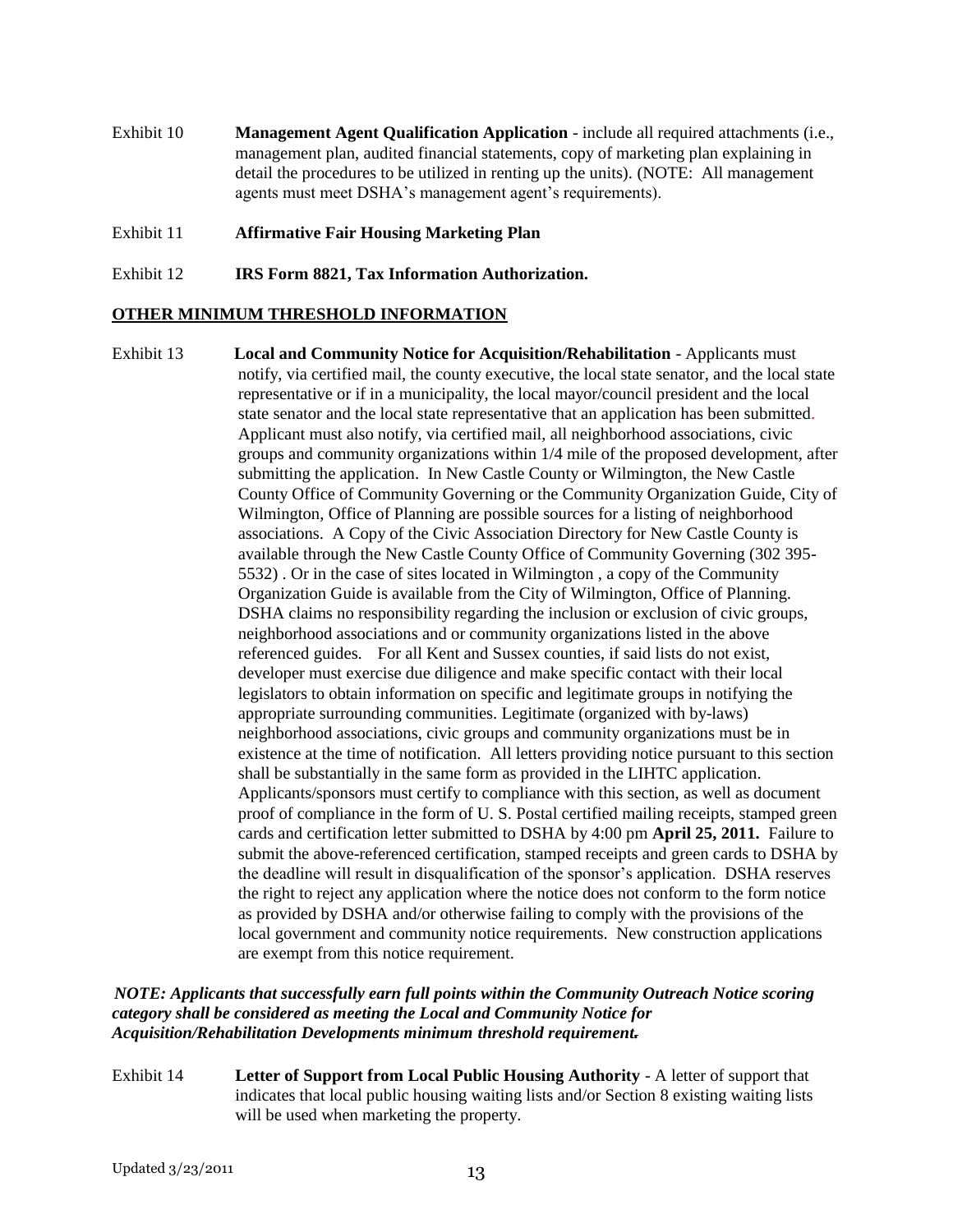- Exhibit 15 **Independent Market Study** Document of sufficient scope to determine if Low Income Housing is in demand and is feasible for the proposed location. Market Study must include, but not necessarily be limited to, the information noted in the attached Market Study Requirements Outline. Additionally, the market study shall clearly indicate distances to services, which include but are not limited to, retail/commercial facilities, employment, daycare and public transportation. List and describe separately how each of these services that the development has access to improves the quality of life for the residents. **DSHA must pre-approve the preparer of every market study.** Minimum requirements for the preparer are also noted on this outline. (Please supply three copies).
- Exhibit 16 **Letter of Government Support –** Documentation from the local government indicating its support of the development and endorsing the development in the current round of competition. This letter must be from The Chief Executive Officer of the municipality in which the development is located and must precisely reflect the development as submitted without modification or qualification.

#### *Additional Information*

- Exhibit 17 **Conversion to Homeownership** *-* A detailed marketing plan must be submitted which includes a statement from the applicant that the Declaration of Restrictive Covenants shall reflect a right of first refusal is granted by the owner to the residents. Units must be offered at their fair market value at the time of the original residents initial occupancy of the unit, that the applicant will agree to total costs per unit subject to the limits of Section 221 (d)(3)(ii). A detailed marketing plan, projections on maintenance, tenant reserve funds, homeownership training, continued affordability, sales price calculation, lease/purchase agreements including rules and regulations, etc must also be included with the application. The plan will be evaluated for feasibility and compliance with all regulations (Section 42, Fair Housing, and all other funding sources requirements). All syndication documents must reflect the conversion**.**
- Exhibit 18 **Special Needs Verification** Developers that will rent units in the development to one or more of the targeted special needs populations must make available a minimum of three services specifically addressing the needs of the identified group. One hundred percent (100%) of the property must be made available for the special needs population. A minimum of three (3) appropriate services must be provided free of charge to the residents. Documentation of what these services are and how these services will be paid for must be provided. Contracts and or letters of agreements must be attached.
- Exhibit 19 **Social Services Verification** The provision of social and support services is an integral part of any attempt to improve the quality of life of the residents of the development. Services must be affordable, appropriate, available, and accessible at least four (4) times a year to the development"s residents. Services should be actively linked to the residents and not simply provided to the community at large and must be provided onsite. Please include the following with this exhibit: qualifications of the social service organizations that will be utilized at the property, including their history, capacity and experience; program description including the details and goals of the programs for the residents; contracts or commitment letters detailing costs of services from each social service provider. Details concerning the source of funds used for social services must be included. NOTE: Fees may be charged to residents for social services (and not be included in the gross rent) as long as the services are OPTIONAL.

#### Exhibit 20 **Certification for Community Revitalization-** See Attachment 11.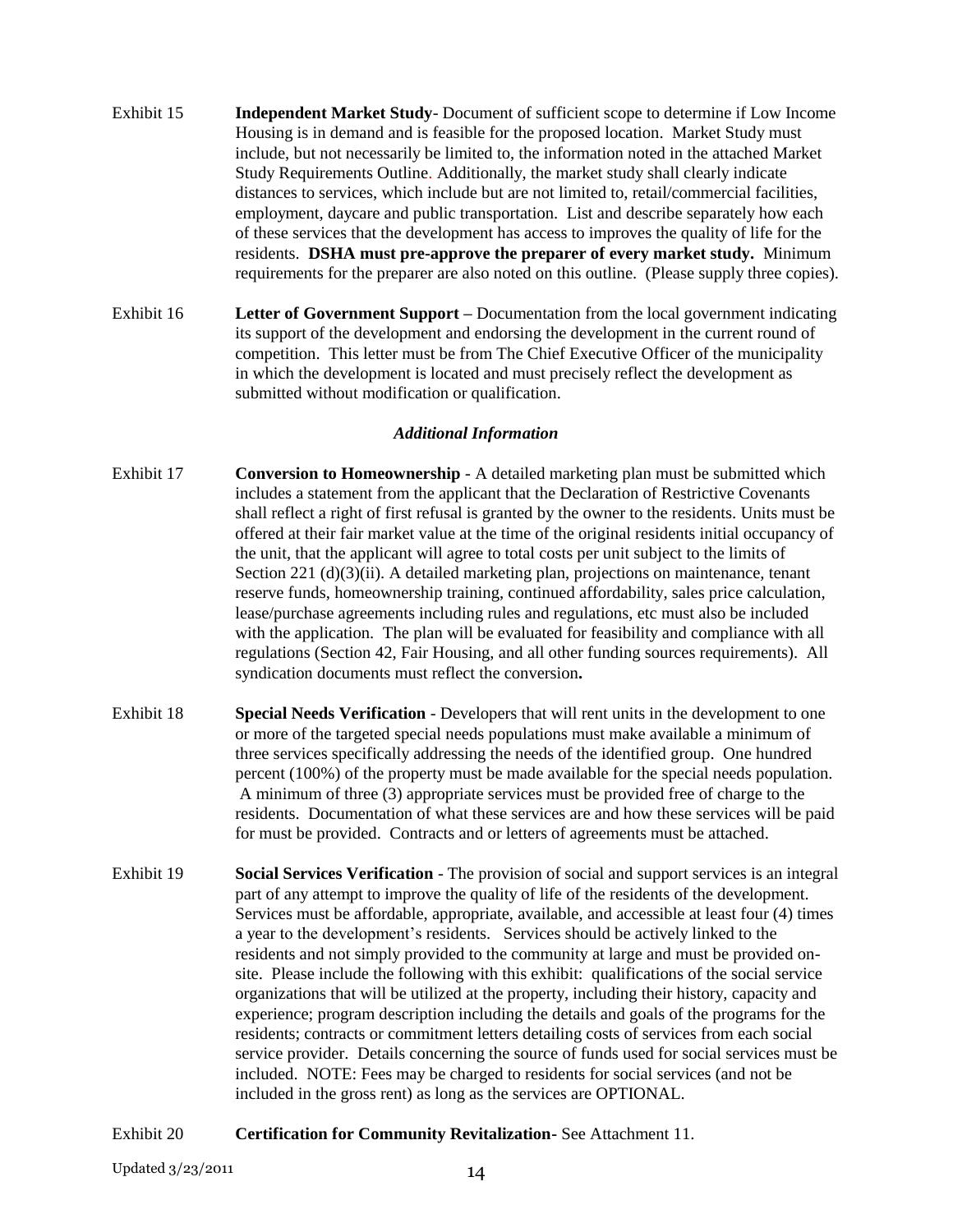#### Exhibit 21 **Amenities/ Energy Efficiency and Fair Housing and ADA units**

**Amenities/Fair Housing and ADA units-** Documentation by the architect through preliminary plans and/or specification of new amenities and ADA units claimed for points. Details covering costs of upgrades must be included also.

**Energy Efficiency**-Documentation by the architect of all new design features that exceed the minimum construction/rehabilitation standards for energy efficiency. See the table on page 47 of the Minimum Construction/Rehabilitation Standards for a list of minimum energy standards. Details covering costs of upgrades must be included also. Items that are standard building practices (i.e. caulking) or are required by building or rehabilitation codes will not receive points.

DSHA Certification for Base Level Energy Standards and DSHA Certification for Green Energy Standards must be signed and attached as part of Exhibit 21.

Exhibit 22 **Community Outreach –** Documentation that the following occurred by **March 15, 2011.**

- 1) Notification to community organizations within one-quarter mile of the development, the county executive, the local state senator and the local state representative or if in a municipality, the local mayor/council president, the local state senator and the local state representative by certified mail. Post office stamped green cards and receipts must be attached.
- 2) Documentation of meetings/presentations with the local community. Copy of sign-in sheets, newspaper notices and details of notification methods (i.e. flyers, emails, other correspondence) to existing tenants and surrounding community must be submitted with application in order to receive points. Town, City, County, or municipality meetings are eligible as community meetings/presentations only if the proposed development is the only item on the agenda and appropriate notification to all parties has been made.

#### **SITE INFORMATION**

- Exhibit 23 **Site Control** Site control can be demonstrated by recorded deed, recorded long term lease, municipal or county disposition and development agreement, an option to purchase or lease, or a purchase contract. The sales agreement or lease agreement and all pertinent terms therein must be submitted at the time of application. DSHA reserves the right to determine a development is ineligible to compete for tax credits if site control documentation is amended after application submission.
- Exhibit 24 **Utility Availability** Please include the following with this exhibit:
	- 1) Verification of adequate sewer and water capacity, gas, electric, and storm water.
	- 2) Proof from utility company that the building has not been occupied for at least three years, if applicable.
	- 3) Written verification of utility allowances for all tenant paid utility costs from Public Housing Authority, RD, or local utility company estimates.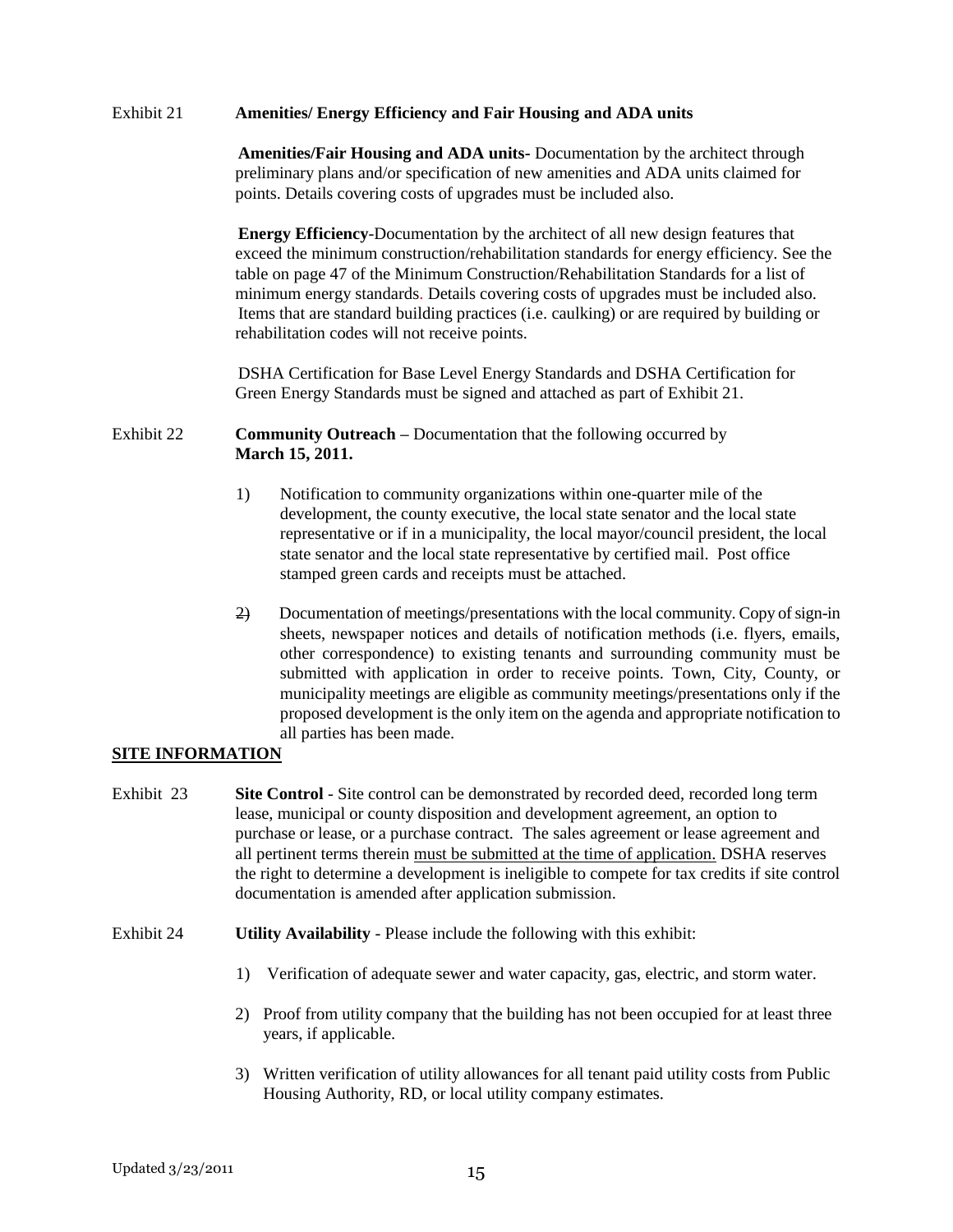# Exhibit 25 **Zoning** - Please include the following with this exhibit: 1) Verification of zoning classification, re-zoning, or variance application request. 2) Census Tract Verification. 3) State Strategies for State Policies and Spending verification. Exhibit 26 **Location Map.** Exhibit 27 **Photograph of Property.** Exhibit 28 **Phase I Environmental Audit and Phase I Environmental Site Assessment.** All developments require a Phase I Environmental Site Assessment (ASTM E1527-05). Developments with existing structures on the property require both a Phase I Environmental Site Assessment *and* a Phase I Environmental Audit that addresses all structures on site and the existing materials/conditions of the structures (i.e. lead, asbestos, PCBs etc.). Applicant must also complete the "Environmental Review Checklist" provided in the LIHTC Application - Part II, Attachment F.

#### Exhibit 29 **Verification of Flood Plain and Wetlands Status and Other Unusual Site Features or Notice of Non-Applicability.**

### **ACQUISITION/REHABILITATION PROPERTY INFORMATION**

- Exhibit 30 **Current Operating Budget, if applicable.**
- Exhibit 31 **Improvements** Documentation of all rehabilitation/improvements done to the property in the previous ten (l0) years, if applicable. Please include with this Exhibit, the Rehabilitation Checklist that is an attachment in the Qualified Allocation Plan.
- Exhibit 32 **Relocation** Description of relocation plans and cost, if applicable. In addition, documentation of preliminary income certifications for residents residing in occupied units demonstrating that they are tax credit income eligible or a certified letter from said residents indicating their willingness to be relocated is required for units that will be counted as tax credit eligible. Verifications/certifications of current residents income must be included with the application.
- Exhibit 33 **Preservation/Rehabilitation**  (A.) Tax Credits: Any tax credit housing development, which has completed its compliance period, that is in (1) need of substantial rehabilitation or (2) at risk of losing its affordability; or, (B). Subsidized: Any currently occupied *subsidized* housing development (see Subsidized Housing definition in the QAP) in (1) need of substantial rehabilitation or (2) at risk of losing its affordability. To receive points in the preservation category, for the definitions (A) or (B), the applicant must submit written confirmation from the contract administrator and/or other documentation of imminent expiration of affordability controls. To compete in the preservation/rehabilitation pool, the applicant must provide documentation that the development meets one of the above definitions. To further prioritize preservation developments, Points will be awarded for each of the following factors up to a maximum of ten (10) points. Each factor listed below must be supported and documented as an attachment in the application.

.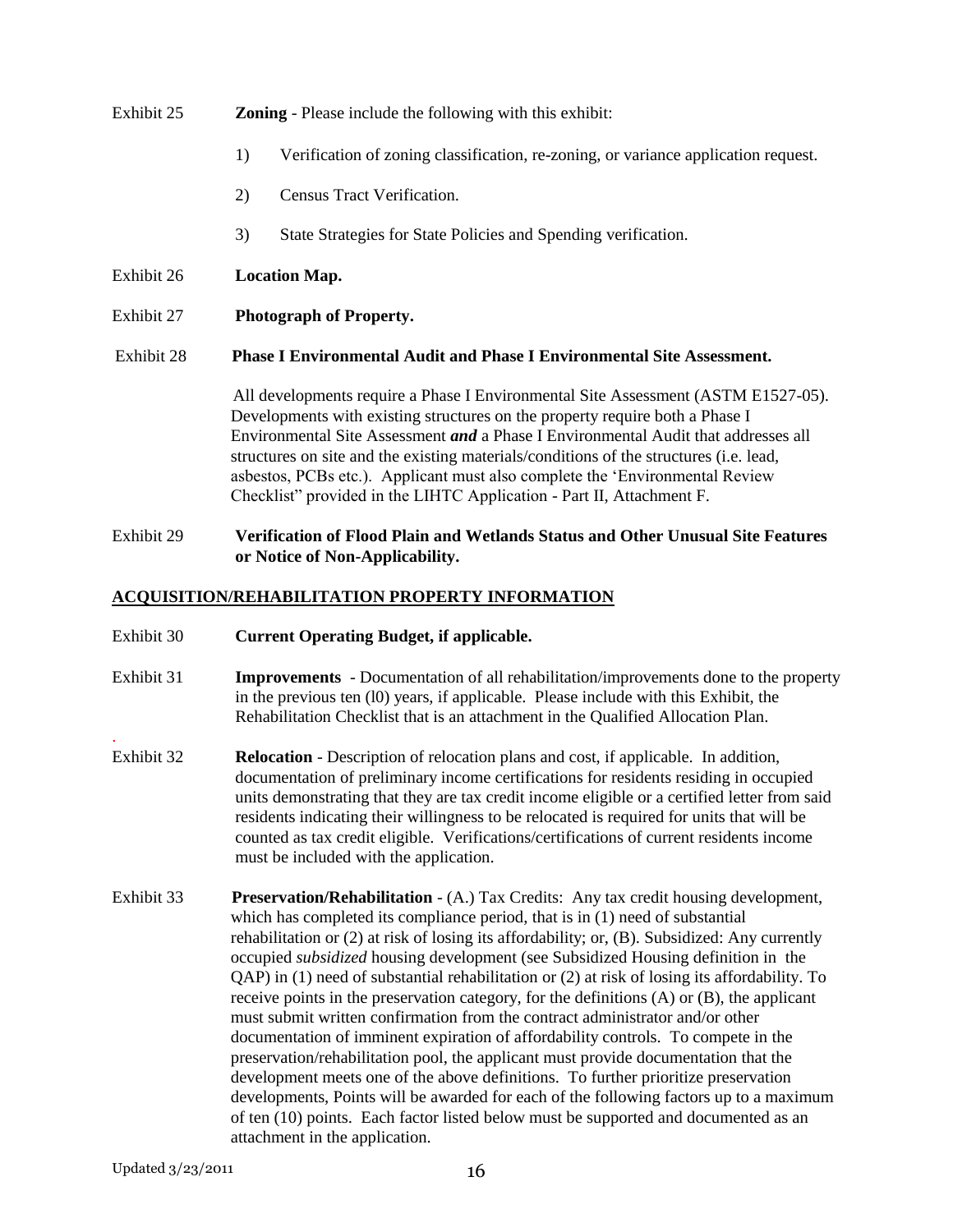- 1. Require hard cost/rehabilitation expenses that exceed \$50,000/unit\* 4 points.
- 2. Have committed federal rental assistance contracts 3 points.
- 3. Property was placed in service on or before December 31, 1994 2 points
- 4. Property is non-elderly/disabled 1 point.

\*All hard/rehabilitation costs will be for the building housing the units and units only. (Must be documented by the Capital Needs Assessment and proposed rehabilitation work must be past its 50% life cycle per DSHA"s Construction Standards. Attachment A – Cost Summary (LIHTC Part II Application – Page 22) must also be completed). Costs not to be included in the \$50,000/unit, include but are not limited to, all offices, community rooms/buildings, storage areas, maintenance areas, and laundry facilities, all exterior work not an integral part of the building or units, all site costs, bonds, and all work not of a standard nature such as installation of awnings or solar panels. The Applicant will not be eligible for points in the Preservation/Rehabilitation Pool if Attachment A – Cost Summary of the LIHTC Part II Application is not completed.

- Exhibit 34 **Historic Preservation**  Documentation that individual property is listed on National Historic Register.
- Exhibit 35 **Federally-Assisted Distressed Property** Summary of how the property qualifies as a distressed federally assisted property, if applicable.
- Exhibit 36 **Ten-Year Rule.** A sworn statement that property has not transferred ownership within the last ten years.

#### **CONSTRUCTION INFORMATION**

- Exhibit 37 **Physical Needs Assessment** must be completed by a licensed architect and include an energy audit completed by a certified energy rater.
- Exhibit 38 **Minimum Square Footage and Bedroom Mix** Preliminary plans of adequate detail to verify that units satisfy minimum square footage requirements, bedroom size, and mix. *For City of Wilmington applications, per 2003 International Building Code, City of Wilmington definition of Single Room Occupancy (SRO) / Efficiency is as follows:*

*1208.4 Efficiency dwelling units. An efficiency unit shall conform to the requirements of the code except as modified herein:*

- *1. The unit shall have a living room of not less than 220 square feet (20.4 m) of floor area. An additional 100 square feet (9.3 m) of floor area shall be provided for each occupant of such unit in excess of two.*
- *2. The unit shall be provided with a separate closet.*
- *3. The unit shall be provided with a kitchen sink, cooking appliance and refrigeration facilities, each having a clear working space of not less than 30 inches (762 mm) in front. Light and ventilation conforming to this code shall be provided.*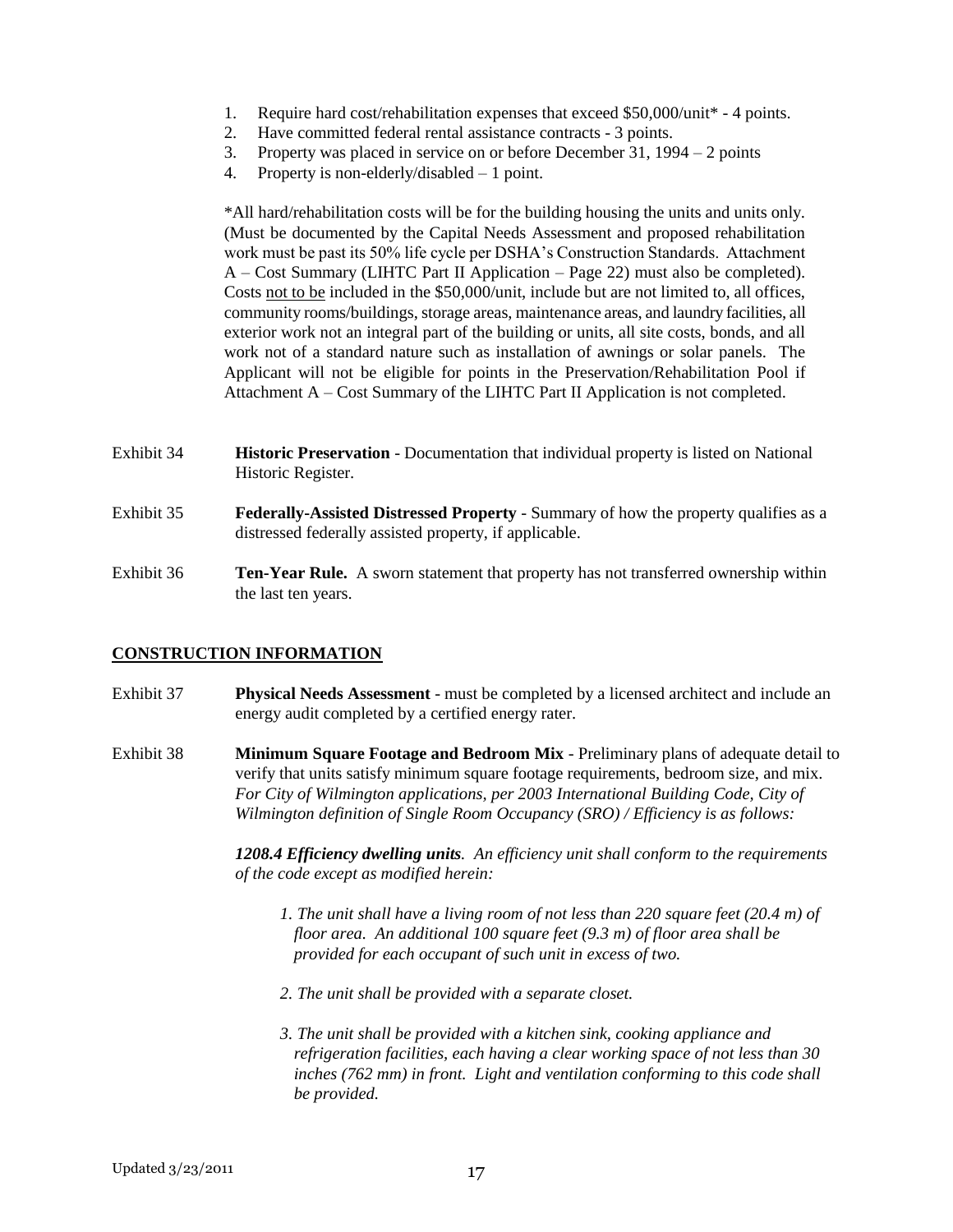*4. The unit shall be provided with a separate bathroom containing a water closet, lavatory and bathtub or shower.*

| Exhibit 39  | <b>Detailed Preliminary Plot Plan.</b>                                                                                                                            |
|-------------|-------------------------------------------------------------------------------------------------------------------------------------------------------------------|
| *Exhibit 40 | <b>Architect/Artist's Rendering of Site and Proposed Development.</b>                                                                                             |
| *Exhibit 41 | <b>Department of Natural Resources and Environmental Control - Documentation</b><br>regarding National Pollutant Discharge Elimination System - Notice of Intent. |
| *Exhibit 42 | <b>National Emission Standard for Hazardous Air Pollutant.</b>                                                                                                    |
| *Exhibit 43 | <b>Erosion and Sedimentation Control Plan.</b>                                                                                                                    |
| *Exhibit 44 | <b>DELDOT Entrance Permit, if applicable.</b>                                                                                                                     |
| *Exhibit 45 | Model Energy Code - Building compliance.                                                                                                                          |
| *Exhibit 46 | <b>Fire Marshal Conditional Approval.</b>                                                                                                                         |
| *Exhibit 47 | <b>Architectural Accessibility Board Approval.</b>                                                                                                                |
| *Exhibit 48 | Site Plan with Easements Notated (ALTA).                                                                                                                          |
| *Exhibit 49 | <b>Building Permit.</b>                                                                                                                                           |
| *Exhibit 50 | Plans and Specifications (include sprinkler system requirements).                                                                                                 |
|             |                                                                                                                                                                   |

#### \*Exhibit 51 **Realty Transfer Tax – Title 30 §5401 (8) c (See DSHA for form).**

Those exhibits marked with an asterisk (\*) may be omitted at the time of application and the application will still be considered a complete package for competitive purposes only. The (\*) items can be denoted on one page listing each exhibit as N/A at this time. Please note, however, that DSHA requires submission of applicable exhibits listed below before making a Tax Credit allocation.

#### **LEVERAGING AND FINANCING INFORMATION**

- Exhibit 52 **Developers Proposed Cash Flow Proforma.**
- Exhibit 53 **Details of Debt Financing.** At time of Tax Credit application, proof must be provided that construction and permanent financing requests have been made. Sponsors must provide letters from the lending/funding entities, which include items, such as: date of request, amount of financing, interest rate, term and a statement that the development is eligible for financing under the lender"s requirements. Financing commitment letters from all funding entities are due by **10/07/11.** The sponsor must submit documentation with the commitments, which outlines the position of each funding source. Developments, which have funding commitments at the time of application, need only submit the commitment letters and documentation outlining the position of each funding source.
- Exhibit 54 **Appraised Land Value/Project Value** A Summary Appraisal Report, from a qualified professional appraiser, of the unimproved land value. For all projects, the acquisition price must meet the following standards: For an arms length transaction, the maximum acquisition price must be the lesser of the contract price or the "as is" appraised value of the property. For transactions involving a change in use, appraisals must include an "as is" value and an "after rehabilitation" value under its projected use. In such cases, the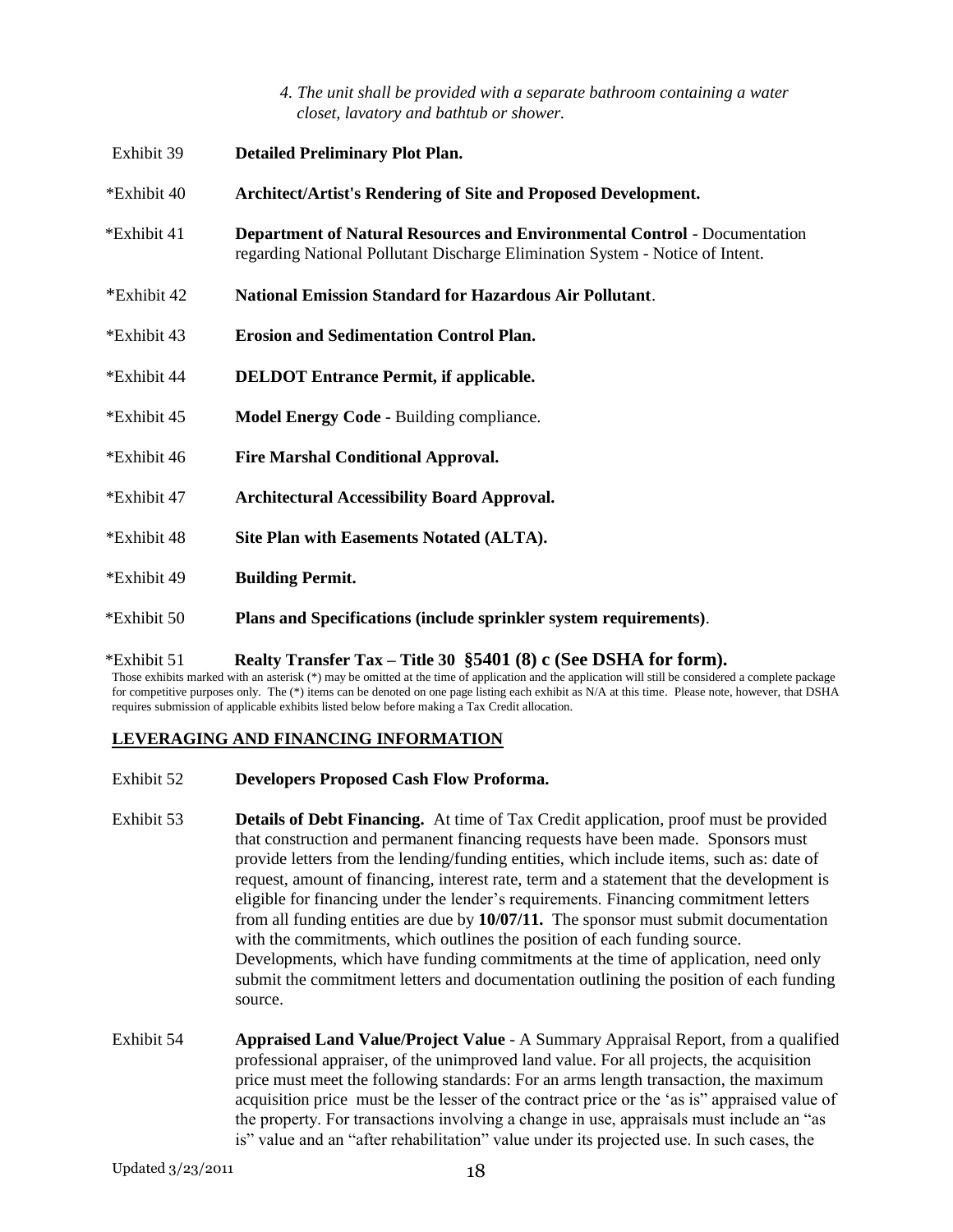acquisition cost may not exceed the lesser of the two values or any lower value, defined in the QAP, page 22 and 24. For a related party transaction where the property was acquired less than two years before the application date, the maximum acquisition price may not exceed the lesser of the "as is" appraised value of the property, or the original acquisition price plus carrying costs acceptable to DSHA. For a related party transaction where the property was acquired two or more years before the application date, the maximum acquisition price may not exceed the "as is" appraised value of the property. Prior to allocation, a property appraisal and, if applicable, a copy of the settlement sheet will be required. Appraisers are required to contact DSHA for a list of comparable LIHTC properties, which are to be included as comparables within property appraisal report. NOTE: The Summary Appraisal Report and the Property Appraisal should not be more than six months old.

- Exhibit 55 **Details of Equity Financing** including written description of syndication details and copy of agreement (if applicable), award letter of grant, etc. NOTE: If claiming points for leveraging additional net equity, a detailed commitment letter must be submitted.
- Exhibit 56 **Details of Leveraging** Please describe, in detail, the calculations on how DSHA controlled funds, including tax credits, HOME funds and Housing Development Funds, are used to leverage other funding sources. NOTE: If claiming points for leveraging additional net equity, a detailed commitment letter must be submitted.
- Exhibit 57 **Verification of Local Government Contribution, if applicable**. Documentation of approved written financial support by commitment letter or other documentation (i.e. executed grant agreement, award letter, etc) from the municipality or local government detailing the dollar amount of the waiver or contribution that financially reduces the development and/or operating cost of the developments over a five-year period (i.e., tax abatement, waiver of fees, donation of land, etc).
- Exhibit 58 **Preservation Developments, including Section 8, RD Section 515 Multi-Family Program and RD's 514-516 Farm Labor Housing** - Proof that an application for rental assistance as well as capital assistance has been made and received by Rural Development or HUD.
- Exhibit 59 **Verification of New Rental Assistance or Federal Subsidy –** Proof of commitment or contract for new rental assistance or subsidy contract from Rural Development, HUD or local municipality.
- Exhibit 60 **Developer Blank Points Work Sheet** Developers should score themselves on the attached form. (Must also be completed by tax-exempt bond properties.)

#### **OTHER**

Exhibit 61 **Government Jurisdiction** - Names and addresses of the following individuals in whose district/jurisdiction the development is to be located: State Senator, State Representative and Chief Executive Officer. In addition, names and addresses of all neighborhood associations, civic groups and community organizations within one quarter mile of the proposed development.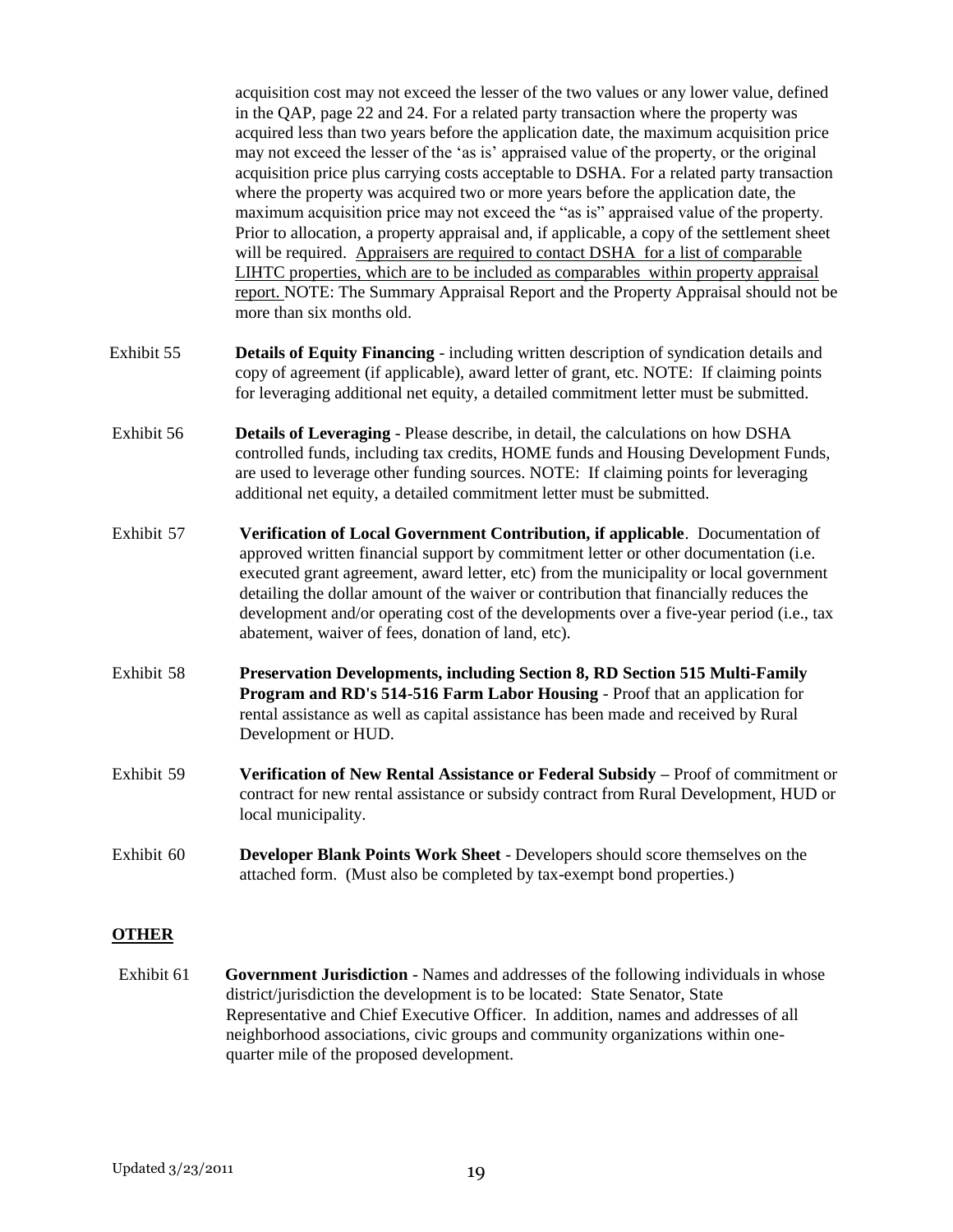\*Exhibit 62 **Cost Certification –** Note: The final cost certification will be due ninety (90) days after substantial completion or certificate of occupancy or temporary certificates of occupancy, whichever occurs earlier. The substantial completion date is defined as the date DSHA acknowledges through written documentation that 100% of the units are completed and ready for occupancy or the date of the certificate of occupancy for the last completed building, whichever is earlier. If the final cost certification is submitted after the deadline date, a \$5,000 penalty fee plus an additional \$500 penalty fee for each additional week that the cost certification remains outstanding will be assessed to the Applicant. The penalty fee cannot be paid from loan(s) or equity proceeds. The fee will be due prior, to the issuance of the IRS form 8609, Low Income Housing Credit Allocation Certification for any building. The cost certification must be completed by Borrower and Contractor. (See DSHA for forms).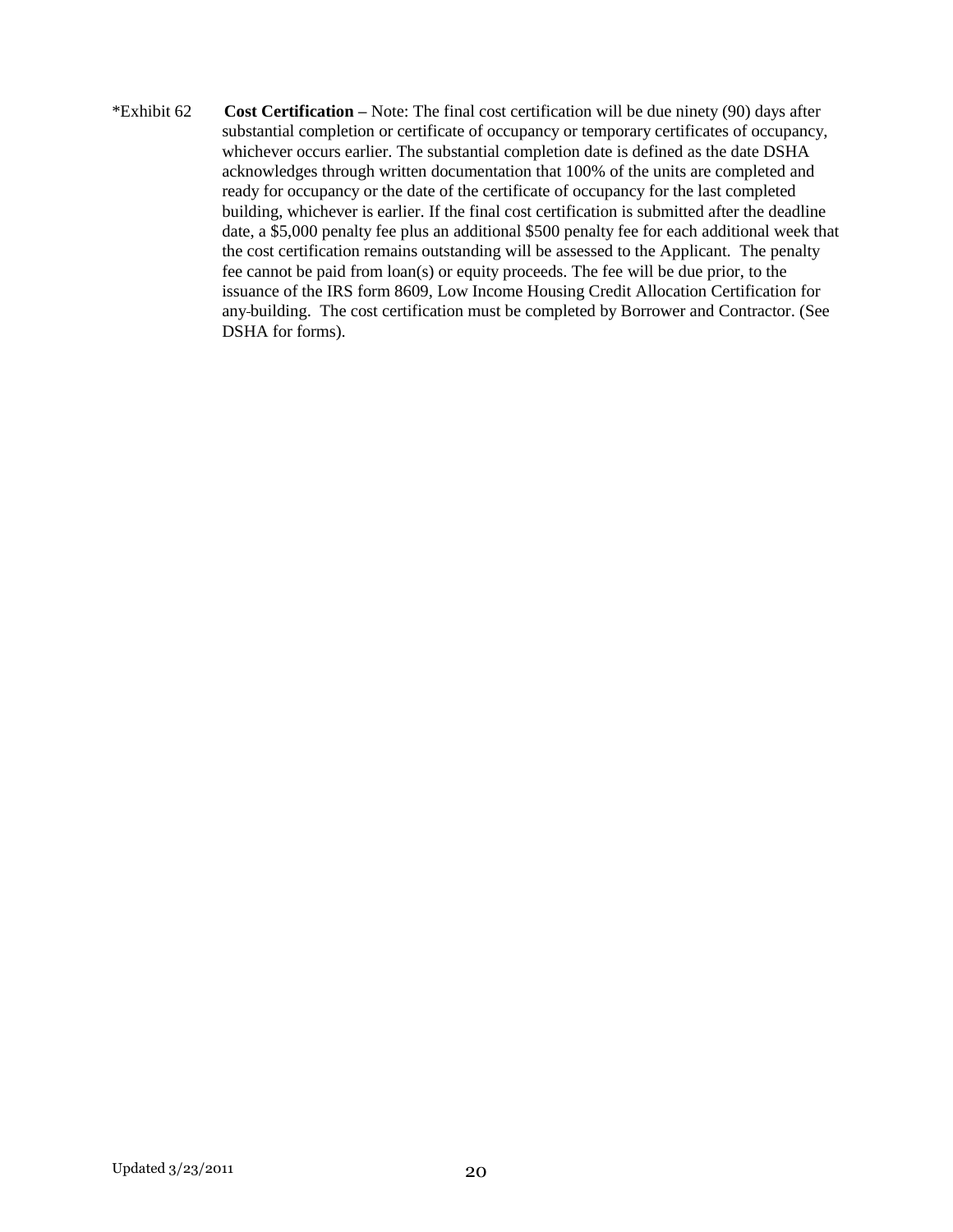#### **ATTACHMENT 7 MARKET STUDY REQUIREMENTS CHECKLIST**

Low Income Housing Tax Credit Program Market Study Requirements Checklist

A market study of the population to be served by a Tax Credit assisted complex must include recent data about employment, demographic and housing trends for the defined market area.

While the below checklist outlines the study's requirements, a market study is not complete unless it also includes an analysis of the data. The data and analysis must clearly document sufficient demand in the market to support the proposed property without negatively impacting the concentration of existing tax credit developments and other affordable housing developments within the same market area. The study must identify any data sources, assumptions, estimates, projections, and models used in the analysis. *The study must contain a signed statement by the preparer that they have read DSHA's market study requirements, agreed to perform the market study in accordance with DSHA market study requirements, and attests to the ability of the market to support the proposed housing units based upon market conditions.* **DSHA must pre-approve the preparer of every market study.**

\_\_\_\_ *Description of Proposed Property*

Describe the proposed property and the expected target population, which should be defined by presenting a demographic profile in terms of age, income, household composition, and current living situation. This description should also identify all proposed rent and amenities to be offered within the proposed property. Describe how the characteristics of the proposed property including unit mix, rent levels, proximity to services, and amenities will meet the needs of the target market.

\_\_\_\_ *Site Assessment*

Evaluate the proposed site with regard to: physical features of the site and adjacent parcels; accessibility to markets, services, employment, and educational institutions; and compatibility of surrounding neighborhoods and land uses.

#### **The market study shall provide under a separate exhibit, a map indicating the name(s) and distances of the features listed below:**

#### **Features**

Supermarket -Public schools (family sites only) -Library -Licensed child care center (family sites only) -Usable park space -Bank -Walk-in medical facility or hospital -Post office -Laundry/dry cleaner -Pharmacy

-Community or civic center that is accessible to residents.

**Retail facilities. Bus Line(s). Town Centers. Market rate rental housing. Other low-income housing.**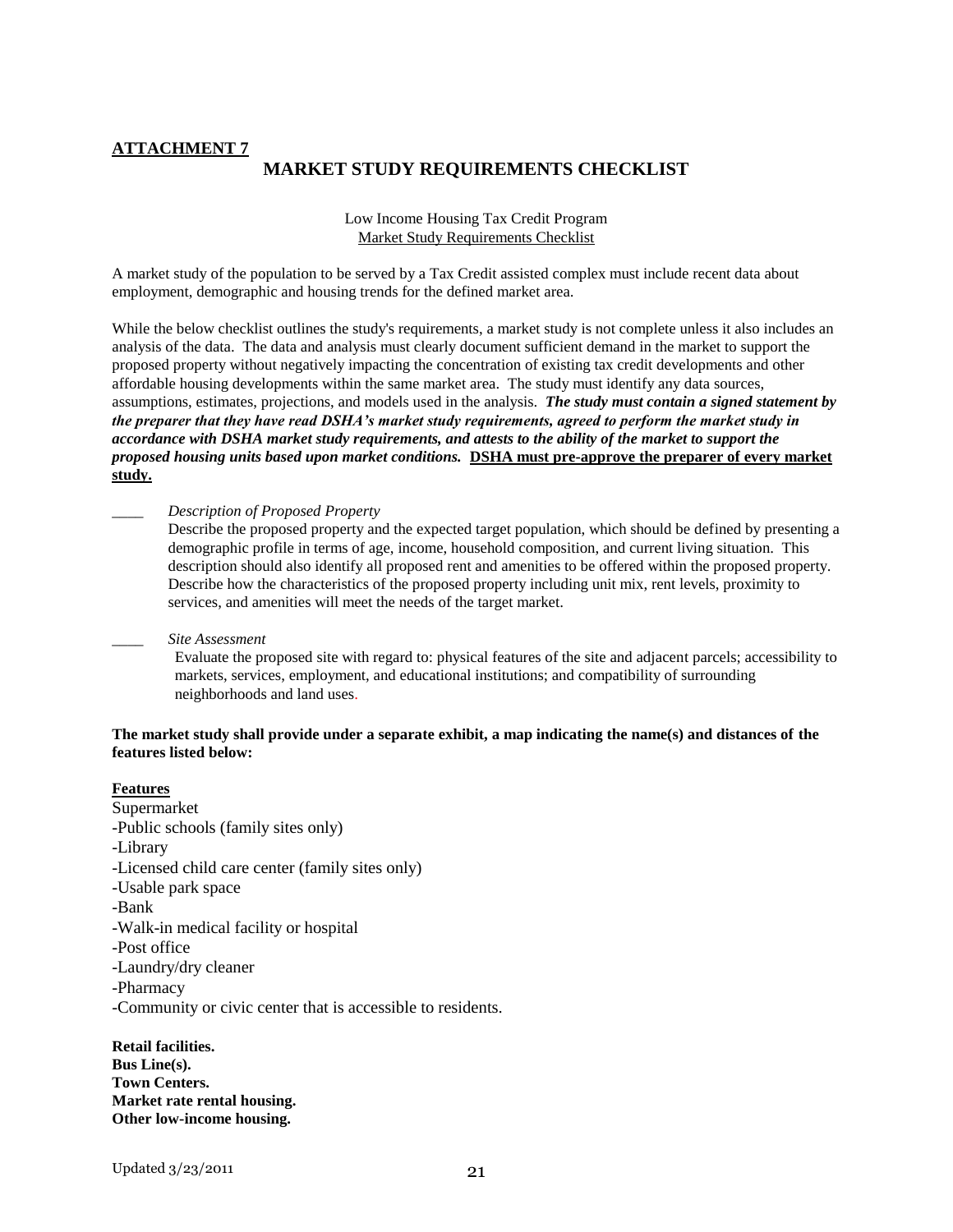**The exhibit shall also include detail describing the proposed site and its proximity to major roads, the economic mix of the area, as defined by census data, and employment opportunities.**

#### \_\_\_\_ *Define Market Area*

Using geographic, demographic, and mobility factors, define the geographic area from which the majority (typically 60% to 90%) of potential residents of the proposed property are likely to move.

#### \_\_\_\_ *Market Area Characteristics*

- \_\_\_\_ *Demographic Trends* Information to include: population by age cohorts, household formation rates by age of head of household; household income distributions by age of household; owner/renter ratios by age of head of household, and the likelihood of presence of children by age of household. This information is to determine household composition (age, income, and presence of children) and housing demand for ownership and rental units.
- *Economic Trends* Information to include: number of jobs by various occupational categories; major employers, number of jobs, salary ranges and location, median household incomes; and economic development activities.
- *Housing Supply* Information to include: number of owner and rental units by cost (value or rent) and quality; for sale housing and rental vacancy rates; estimate of owner and rental unit needs for current year and next three (3) years.
- \_\_\_\_ *Market Area's Competitive/Comparable Housing Analysis:*

The market study should identify and consider existing, as well as planned competition, that is within or proximate to the defined market area. Analysis should be based upon the specifics of the proposed property, such as target population, rent levels, bedroom mix, with any other type of housing the analyst deems competitive within the defined market area. This analysis should compare how existing sites meet the market demand and how these sites will be impacted by the proposed property. The analysis should include:

- Property name, address and age;  $\bullet$
- $\bullet$ Number of units by unit types (efficiency, one, two bedroom etc.);
- $\bullet$ Monthly gross rent by unit type;
- Units size;  $\bullet$
- Monthly rent per square foot;
- Vacancy rates;  $\bullet$
- $\bullet$ Five-year rent increase history;
- Services and amenities included in rent;  $\bullet$
- Subsidized units or income-restricted units (federally or state-assisted).  $\bullet$
- Occupancy levels, turnover and extent of waiting list;  $\bullet$
- $\bullet$ Development amenities.

#### \_\_\_\_ *Market Demand / Needs Analysis:*

Evaluate the need for the proposed property within the defined market area by determining the eligible population that would potentially be willing to move into the proposed site. Existing and proposed competition identified in the competitive analysis must also be deducted from the available net demand, to arrive at an unaccommodated demand pool, which the proposed site must penetrate.

The study should clearly describe the methodology and assumptions utilized to demonstrate that the market is deep enough to support the proposed property. It is important that the assumptions, particularly those regarding target population, income levels, be consistent with the proposed property and the specific market being targeted.

*\_\_\_\_ Absorption Analysis:*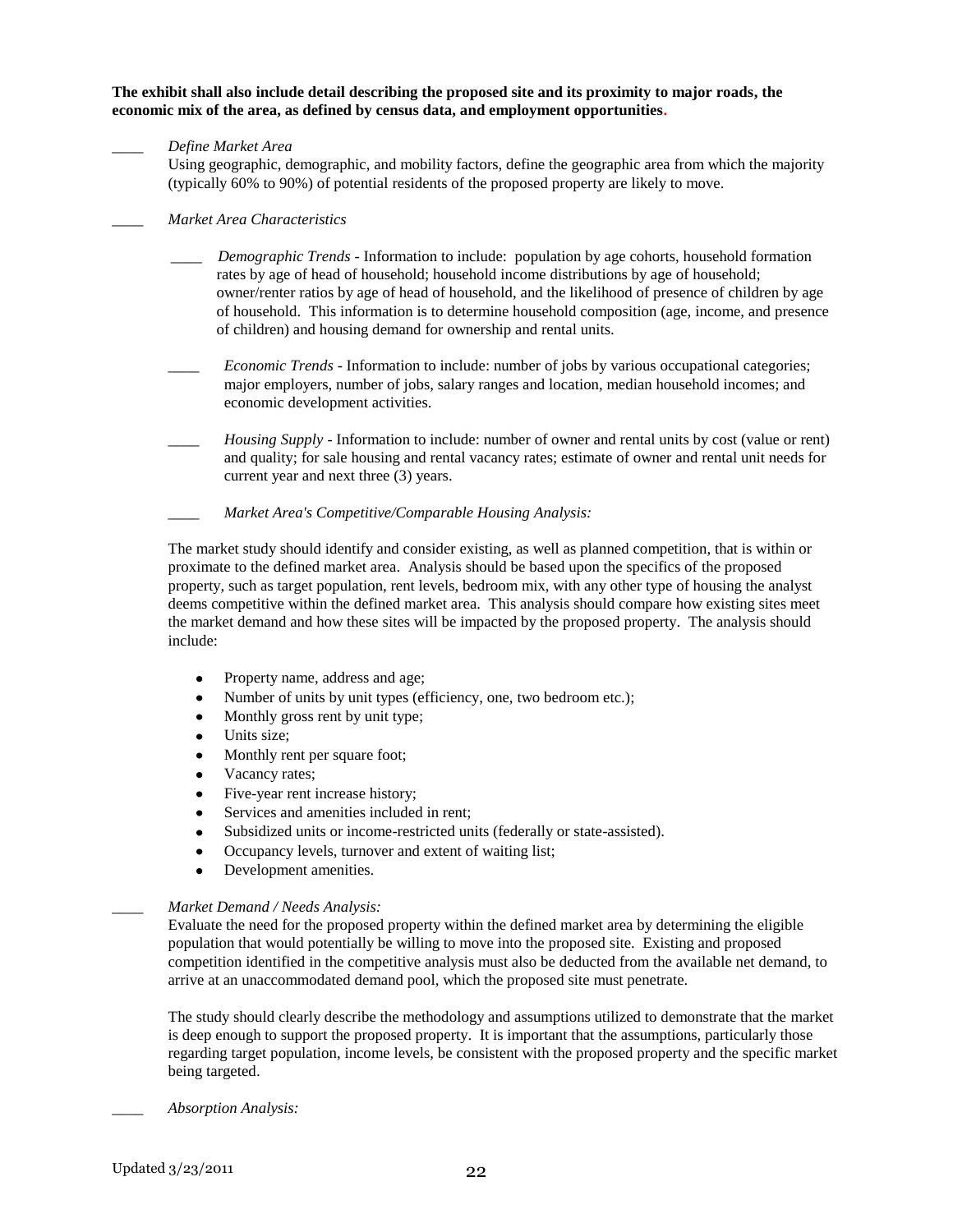The market study must provide a time schedule for absorption for the proposed property by analyzing and discussing the characteristics and depth of the target market which justify the estimated rate of absorption. Turnover potential of competitive existing sites must be included in this analysis.

NOTE: ANY RELATIONSHIP BETWEEN THE PREPARER AND THE PROPERTY SPONSOR MUST BE DISCLOSED.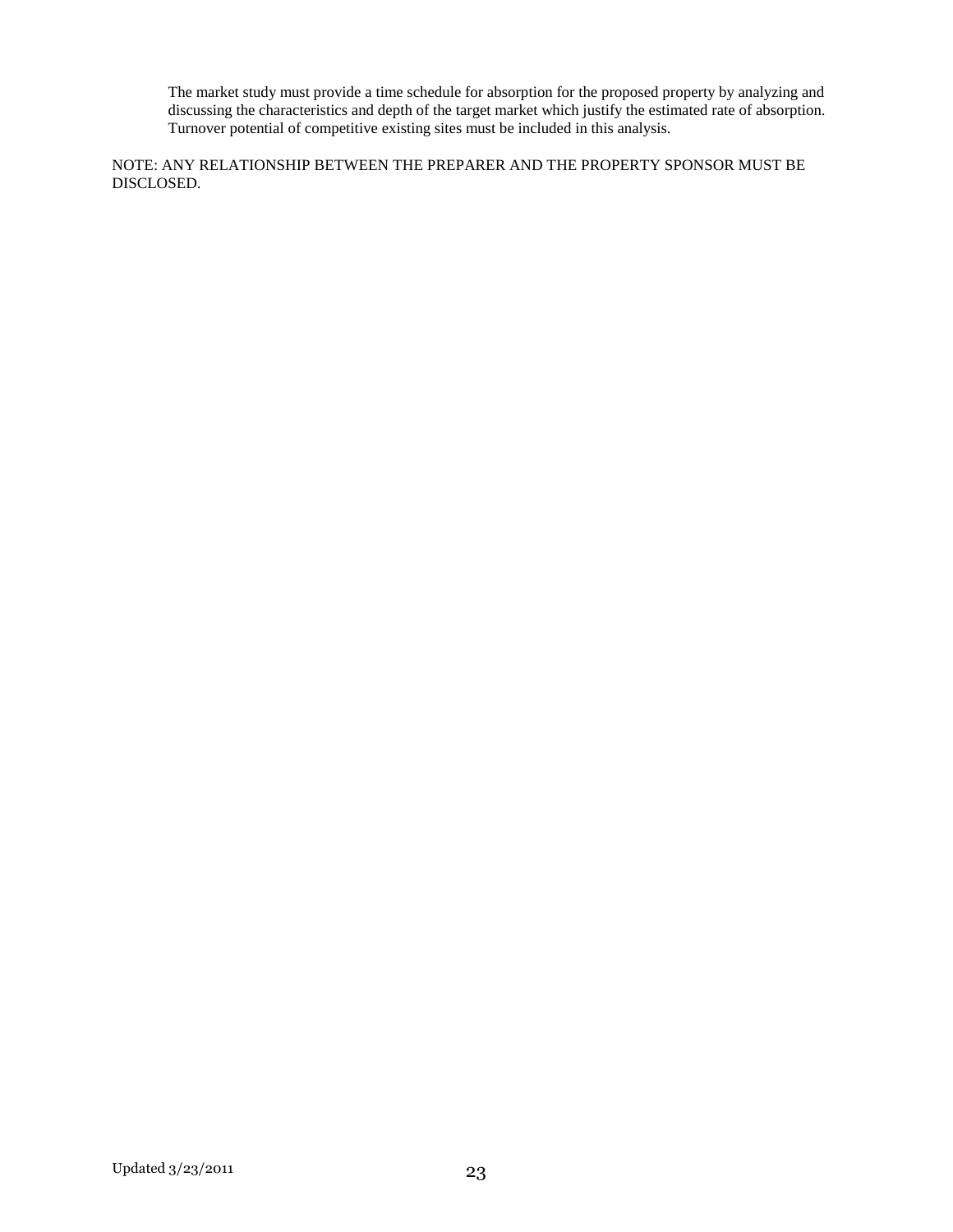# **ATTACHMENT 8 – COMMUNITY OUTREACH**

| <b>Local Community Notice For Points</b>   | <b>Completed by</b> |
|--------------------------------------------|---------------------|
| Notice to: Community organizations,        | March 15, 2011      |
| neighborhood groups, civic association 1/4 |                     |
| mile within proposed development, elected  |                     |
| County Executive, local State Senator,     |                     |
| local State Representative, Mayor, if in a |                     |
| municipality. $(1 \text{ points})^*$       |                     |
| Community meetings (2 points)              | March 15, 2011      |
|                                            |                     |

**\***If claiming points, this notification will satisfy the QAP threshold requirement for local and community notice for acquisition/rehabilitation developments. All notice requirements must be completed by certified mail. Please read QAP for full details.

Note: By April 25, 2011 Community organizations, neighborhood groups, civic associations within ¼ mile of the proposed development, elected County Executive, local State Senator, local State Representative and Mayor (if in a municipality) must be notified. In New Castle County, the New Castle County Office of Community Governing or the Community Organization Guide, City of Wilmington, Office of Planning are possible sources for a listing of neighborhood associations. If located in Kent and Sussex counties and if lists do not exist, developer must exercise due diligence, including specific contact with local legislators to obtain information on specific and legitimate groups in notifying the appropriate surrounding communities of the proposed development. DSHA claims no responsibility regarding the inclusion or exclusion of civic groups, neighborhood associations and or community organizations listed in the above referenced guides.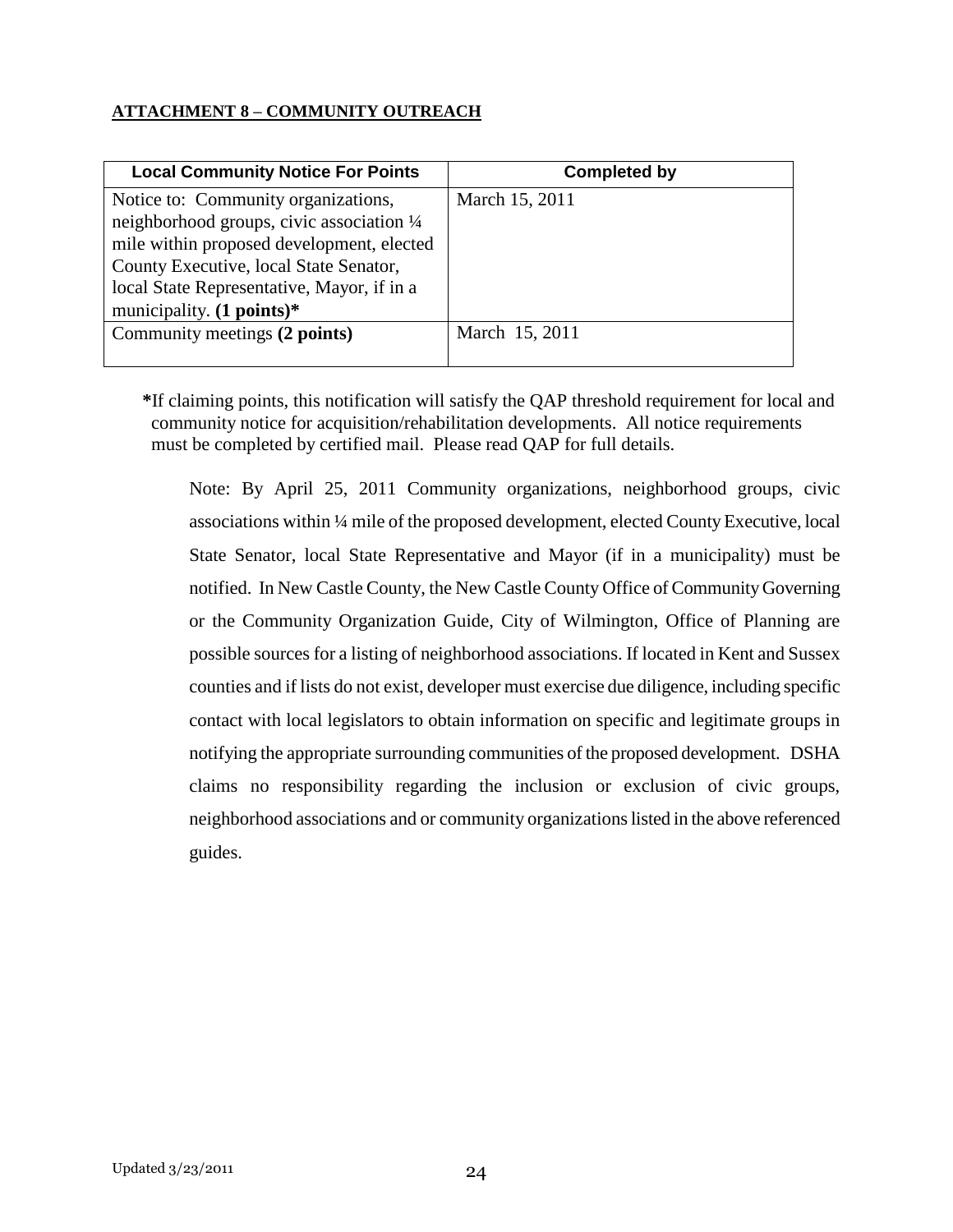#### **ATTACHMENT 8 (CONTINUED)**

#### **COMMUNITY NOTIFICATION FORM OF NOTICE**

#### DEVELOPER STATIONERY

#### CERTIFIED & REGULAR MAIL

Date:

Re: Housing Tax Credit Application Notification

Dear

\_\_\_\_\_\_\_\_\_\_\_\_\_\_\_\_\_\_\_\_\_\_\_\_\_\_\_\_ would like to inform you that we have made an application to

(Name of Developer or Development Entity)

Delaware State Housing Authority for Low Income Housing Tax Credits and/or Housing Development

Fund financing for an apartment complex located \_\_\_\_\_\_\_\_\_\_\_\_\_\_\_\_\_\_\_\_\_\_\_\_\_\_\_\_\_\_\_\_\_

(in your jurisdiction or your neighborhood)

We have attached a development summary for your information. Please call if you have any questions.

We can be reached at: \_\_\_\_\_\_\_\_\_\_\_\_\_\_\_\_\_\_\_\_\_\_\_\_\_\_\_\_\_\_\_\_\_\_\_\_\_\_.

(Address and Phone No.)

Sincerely,

Attachment (ATTACHMENT TO NOTICE)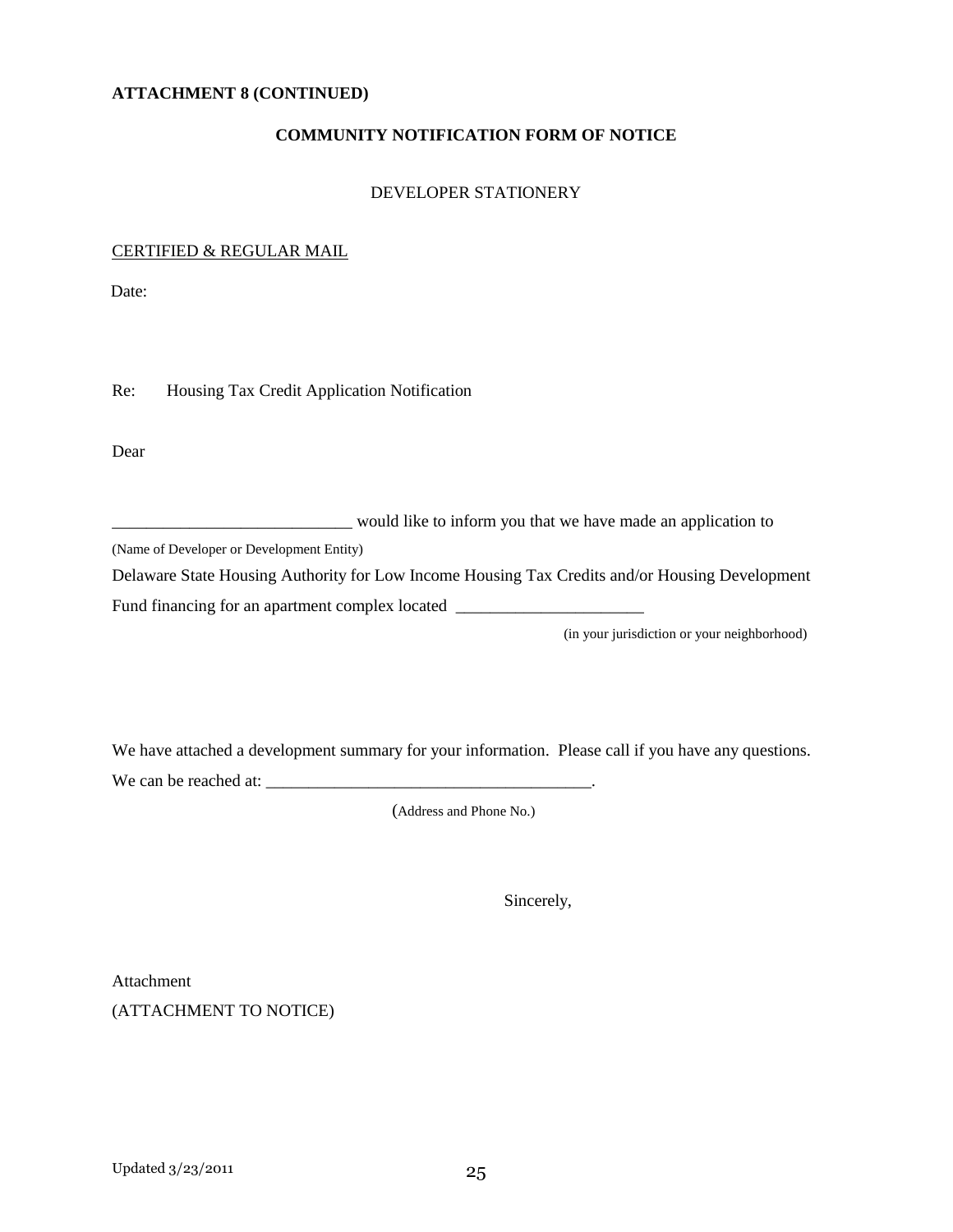# DEVELOPMENT SUMMARY

| Sponsor:                          |  |
|-----------------------------------|--|
| Development Name:                 |  |
| <b>Development Location:</b>      |  |
|                                   |  |
| <b>State Funds Requested:</b>     |  |
| <b>Housing Credits Requested:</b> |  |
| Other Funding:                    |  |
|                                   |  |
| Type of Property:                 |  |
| <b>Number of Units:</b>           |  |
| <b>Development Beneficiaries:</b> |  |
|                                   |  |
| Development Description:          |  |
|                                   |  |
|                                   |  |
| Other Information:                |  |
|                                   |  |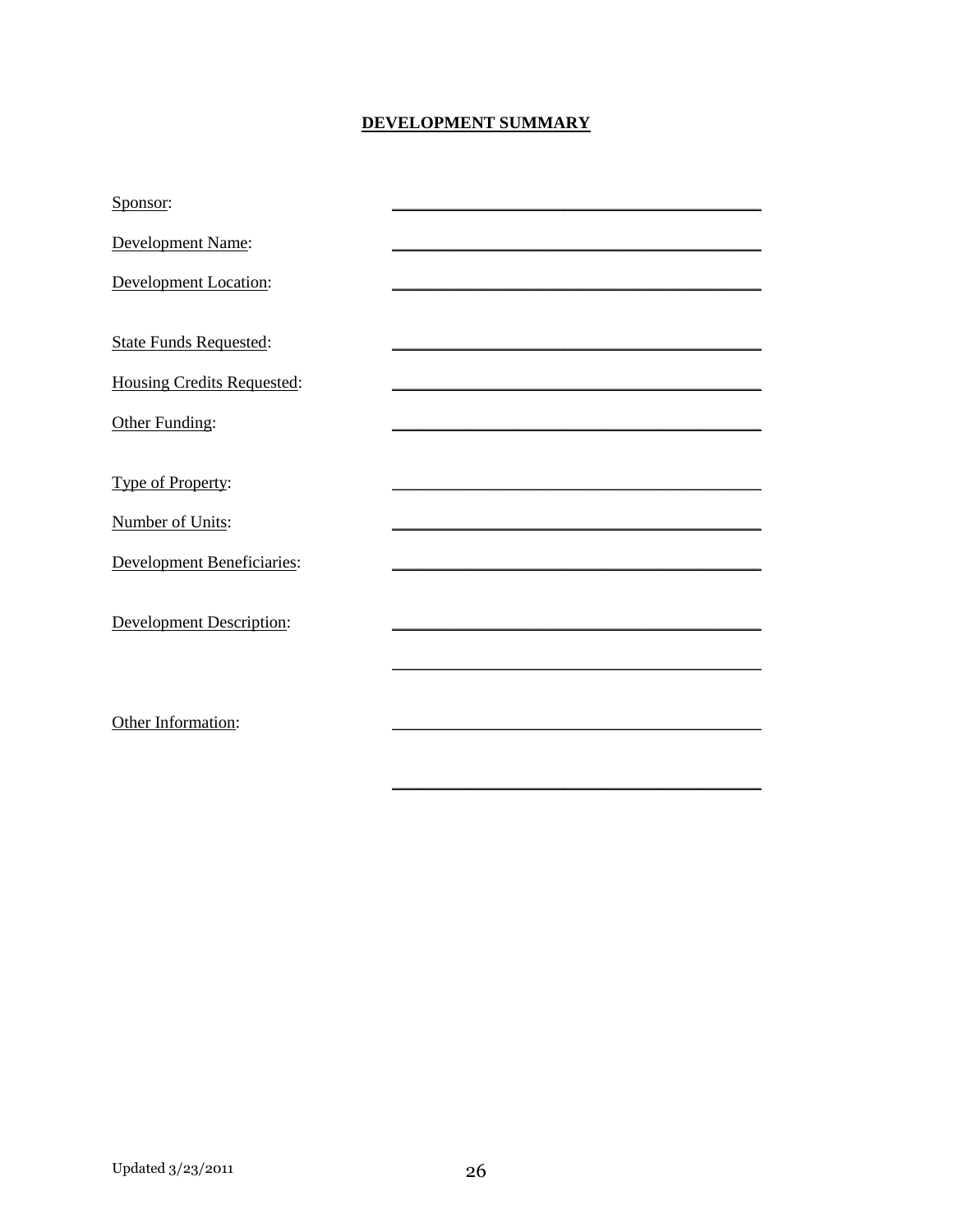# **Delaware State Housing Authority State of Delaware LOW INCOME HOUSING TAX CREDIT PROGRAM**

#### **MINIMUM CONSTRUCTION /REHABILITATION STANDARDS**

Delaware State Housing Authority ("DSHA") and DSHA staff have specifically relied on the representations contained in the documents provided by the Developer, Borrower and their respective professionals, including but not limited to, their architects, contractors, engineers, surveyors and attorneys (collectively "Developer"). The Developer is responsible for complying with DSHA's minimum construction and rehabilitation standards along with all rules, ordinances and laws of all legal entities and authorities having jurisdiction over the development, and the construction and/or alteration of the development, whether or not such requirements are specifically addressed in the plans and specifications or by DSHA's review. All LIHTC developments must adhere to DSHA's minimum construction standards regardless of financing source(s), including tax-exempt bond financing. In order to meet minimum threshold requirements, the Rehabilitation Standards Checklist must be fully completed for rehabilitation projects. DSHA's agreement to proceed with closing on a loan or other transaction shall not constitute in any manner whatsoever a final approval of the construction/rehabilitation of a development.

#### **- Fair Housing Amendments Act:**

All projects are required by law to meet the handicap-accessibility standards outlined in the Fair Housing Laws, including the Federal Fair Housing Amendments Act of 1988 (the "Act"). The law provides that failure to design and construct certain residential dwelling units to include certain features of accessible design will be regarded as unlawful discrimination.

#### **- The Americans with Disabilities Act:**

All projects are required by law to meet the handicap accessibility standards outlined in the Americans With Disabilities Act (ADA). The law provides that failure to design and construct certain public accommodations to include certain features of accessible design will be regarded as unlawful discrimination.

ADA Legislation was passed in July 1990 and became effective on July 26, 1992. Title III deals with non-discrimination on the basis of disability by public accommodations and in commercial facilities. Public accommodations includes all new construction effective January 26, 1993 and impacts any rental office, model unit, public bathroom, building entrances, or any other public or common use area. Existing public accommodations must be retrofitted or altered beginning January 26, 1992, unless a financial or administrative burden exists.

The ADA guidelines do not impact residential units, since these are covered under Fair Housing and Section 504 laws**.**

#### **- Delaware State Accessibility Standards:**

All projects are required by law to meet the handicap accessibility standards as outlined in the Delaware State Accessibility Standards. The design and construction guidelines are enforced by state and/or local building code officials. Compliance with these guidelines is mandatory in order to receive a Certificate of Occupancy for your proposed development.

**- Energy:** 

#### **Builders/Contractors shall be Delaware Energy Star Partners** *and/or* **Builders.**

Notwithstanding any other energy requirements contained herein, to the greatest extent practicable, new construction and acquisition/rehabilitation projects shall install energy efficiency components, HVAC equipment and appliances that are Energy Star rated.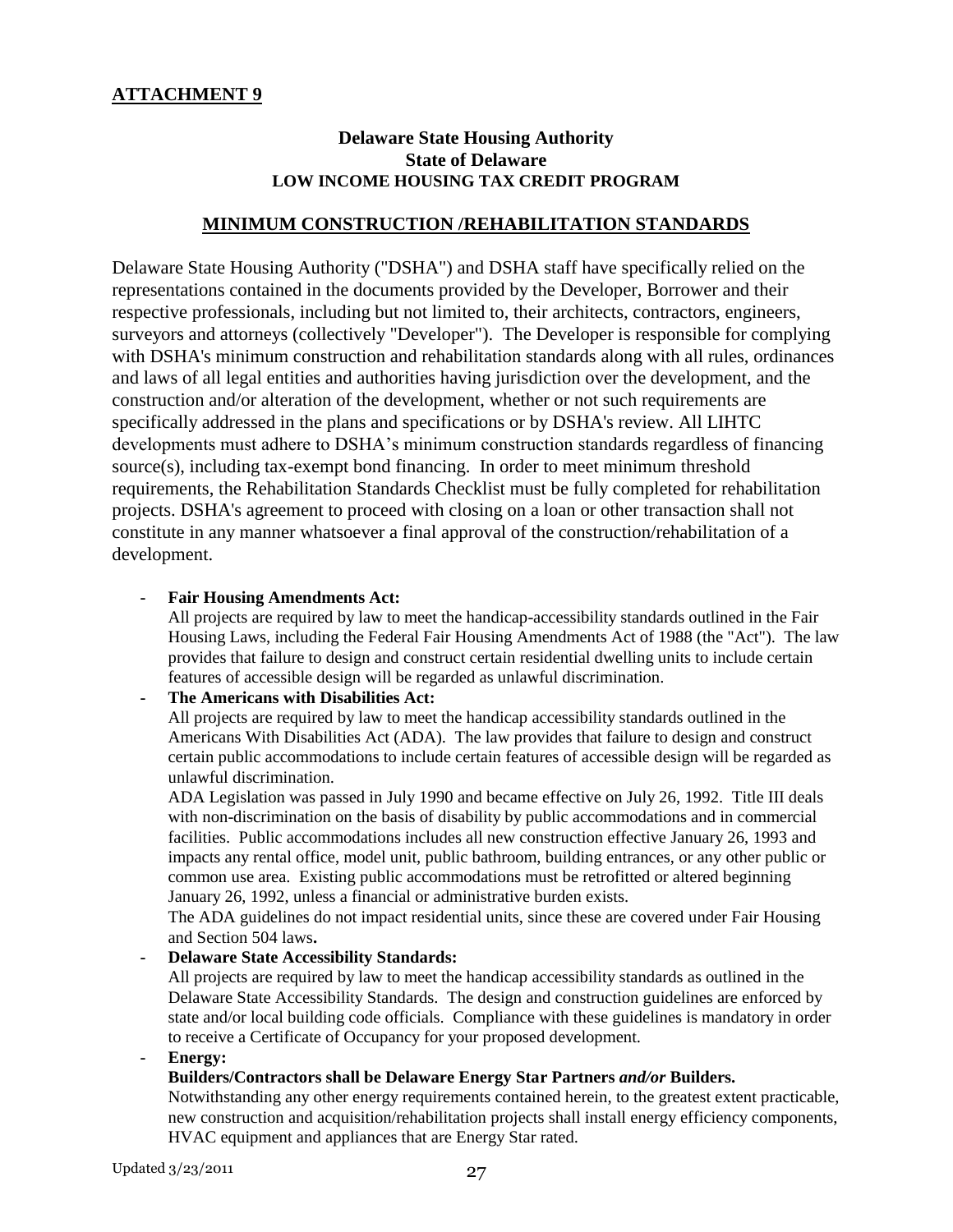#### **Architect Certification:**

- All documents/specifications shall be prepared by or under the direction of an architect registered in the State of Delaware, stamped with the design of professional's registration seal and accompanied by a statement signed by the professional certifying compliance with DSHA"s Minimum Construction/Rehabilitation Standards.
- Designs that do not meet current code requirements **will not be considered cause for a change order.**

#### **- Bidding Protocol:**

The bidding protocol is not required for projects receiving Tax Credits only. However, all DSHA projects financed with HDF, HOME or other state funds receiving Tax Credits shall invite a minimum of three (3) pre-qualified builders to provide bid estimates for the proposed projects. The bids shall be sent to the architect of record in a sealed envelope, clearly marked with the project name and date stamped. Faxed or e-mailed bids shall not be accepted. The bids shall be privately opened, tallied and the results forwarded to DSHA and Developer.

Bids shall be awarded to the lowest bidder unless low bid is incomplete.

#### **General Contractor Requirements:**

**-** General Contractors must follow DSHA"s bidding protocol. All members of the Development Team including the General Contractor must comply with DSHA"s Mortgagor"s Draw Requisition and Cost Certification Guide. The Guide is located at the following link:

#### [http://www.destatehousing.com/services/servicesmedia/mortgagors\\_draw\\_and\\_cost\\_guide.pdf](http://www.destatehousing.com/services/servicesmedia/mortgagors_draw_and_cost_guide.pdf)

The General Contractor Certification and Questionnaire shall be completed with all required attachments and submitted to DSHA and approved by DSHA 30 days prior to invitation to bid. The questionnaire can be found at the following link: [http://www.destatehousing.com/services/servicesmedia/contractor\\_questionnaire.pdf](http://www.destatehousing.com/services/servicesmedia/contractor_questionnaire.pdf)

After DSHA has approved the General Contractor certification, the General Contractor will be placed on a list of approved General Contractors.

### **DSHA must review/approve bid documents prior to release for bidding.**

- 1. Site Work-
	- **-** All new construction shall be designed to obtain 100% accessible routes to all units.
	- New construction and rehabilitation/conversion developments (includes all common areas, rental offices, *playgrounds,* etc.) shall comply with State Architectural Accessibility Standards, Fair Housing, and ADA. Most stringent requirements will apply**.**
	- All landscaped areas shall have warrantied weed barriers installed under mulch and maintain 12" buffer between vinyl siding and grass areas, unless siding (fabric only) is at least 8" above finished grade. Minimum landscaping budgets of \$500 per residential dwelling unit are required. This allowance is for **installation of** *mulch beds, plantings and new trees* only. It may **NOT** be used for fine grading, seeding and/or straw and sod or tree trimming. This is for curb appeal and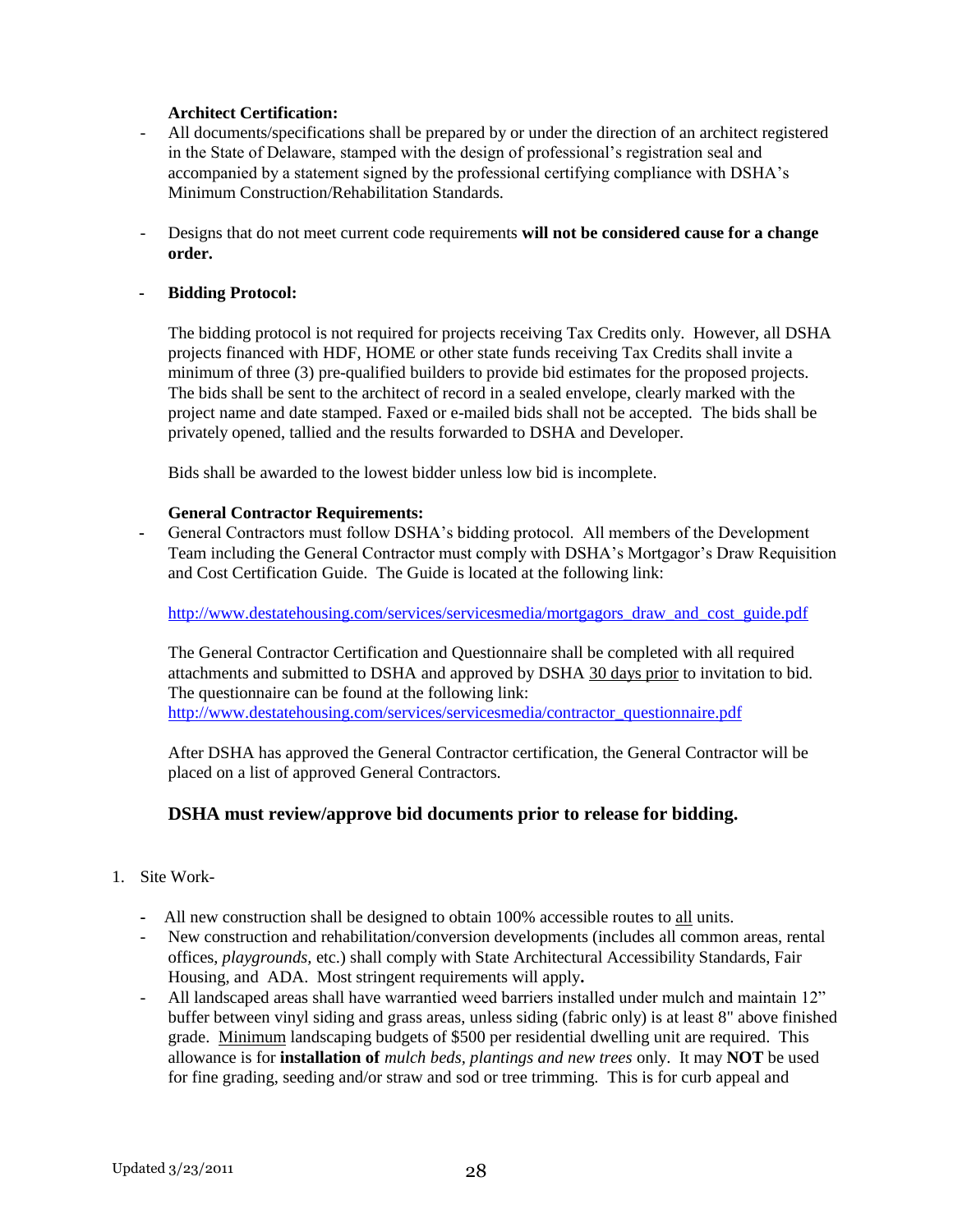- beautification of the property. **Allowance is not to be used for tree removal or trimming.**
- A grading and landscaping plan shall be provided for all projects prior to closing**.**
- Tot lots and/or a designated recreation area shall be provided. Family developments must provide playground on site. Designated play areas and playgrounds are considered "common areas" and must be on an accessible route.
- Large parking lots shall include planting areas. At a minimum, all parking areas shall be seal coated and striped, if physical needs assessment and/or civil engineer shall so determine. However, the condition of existing parking areas may require additional courses of action.
- All condenser units shall be landscaped to avoid mowing and trimming around unit **and provided with concrete or fiberglass pad.**
- If underground sprinkler system is not provided, hose bibs shall be provided on each front and rear of building with lockable boxes. *Depending on building size, additional hose bibs may be required for ease of maintenance for landscape areas.*
- No portable storage buildings allowed. Incorporate into building design as a maintenance area.
- Storm water management ponds shall be designed to state standards, bio retention ponds are optimum. If storm water management pond is designed to be wet, it shall have a perimeter fence for safety of tenants. **Minimum fence material shall be post and rail with** *quality* **coated wire fence material on interior of rails.** *Minimum height of 48" AFF.* **Make every effort to match new pond fencing with project fencing.**
- All sites shall provide permanent enclosures for garbage dumpsters or trash receptacles consistent with the appearance of the dwelling units. Refuse collection areas must be on an accessible route.
- If parking area does not have a curbed sidewalk area adjacent to parking, parking bumpers doweled into pavement shall be provided to maintain safe distance between parking area and tree lawns.
- **-** Preservation of existing trees is required to the greatest extent feasible and in compliance with state and local requirements.
- Use of drought resistant, minimal water consumption landscaping **is required.**
- Contractor shall verify all existing utility connections. **New connections must be included in base bid in order to make all utilities functional (outside 5' of perimeter of building).**
- **When feasible, segregate all recyclable construction debris, materials and waste.**
- 2. Wood and Plastic
	- Thermoply exterior sheathing will not be allowed. All exterior wall sheathing shall be solid 7/16" or thicker. Roof sheathing shall be a minimum of 5/8" *plywood* in thickness.
	- Exterior grade caulking shall be used.
	- Vinyl siding must be solid, and shall be a minimum of 0.044 inch in thickness.
	- Existing base molding shall be removed and replaced with taller dimension profile composite trim.
- 3. Thermal and Moisture Protection
	- Insulation shall meet all applicable codes for new construction and rehabilitation.
	- Roofing materials which exceed 50% of the life expectancy shall be removed; at this time substrate shall be inspected. (No second layers allowed.)
	- Asphalt shingles shall have a minimum warranty of 30 years, and meet *applicable* wind *building codes*.
	- All exterior building surfaces shall be designed to be maintenance-free.
	- All roofs shall have 3" "T" edging, no smaller than two-foot section*, especially at corner intersections.*
	- All exterior surfaces shall have house wrap installed as per manufacturer"s instructions.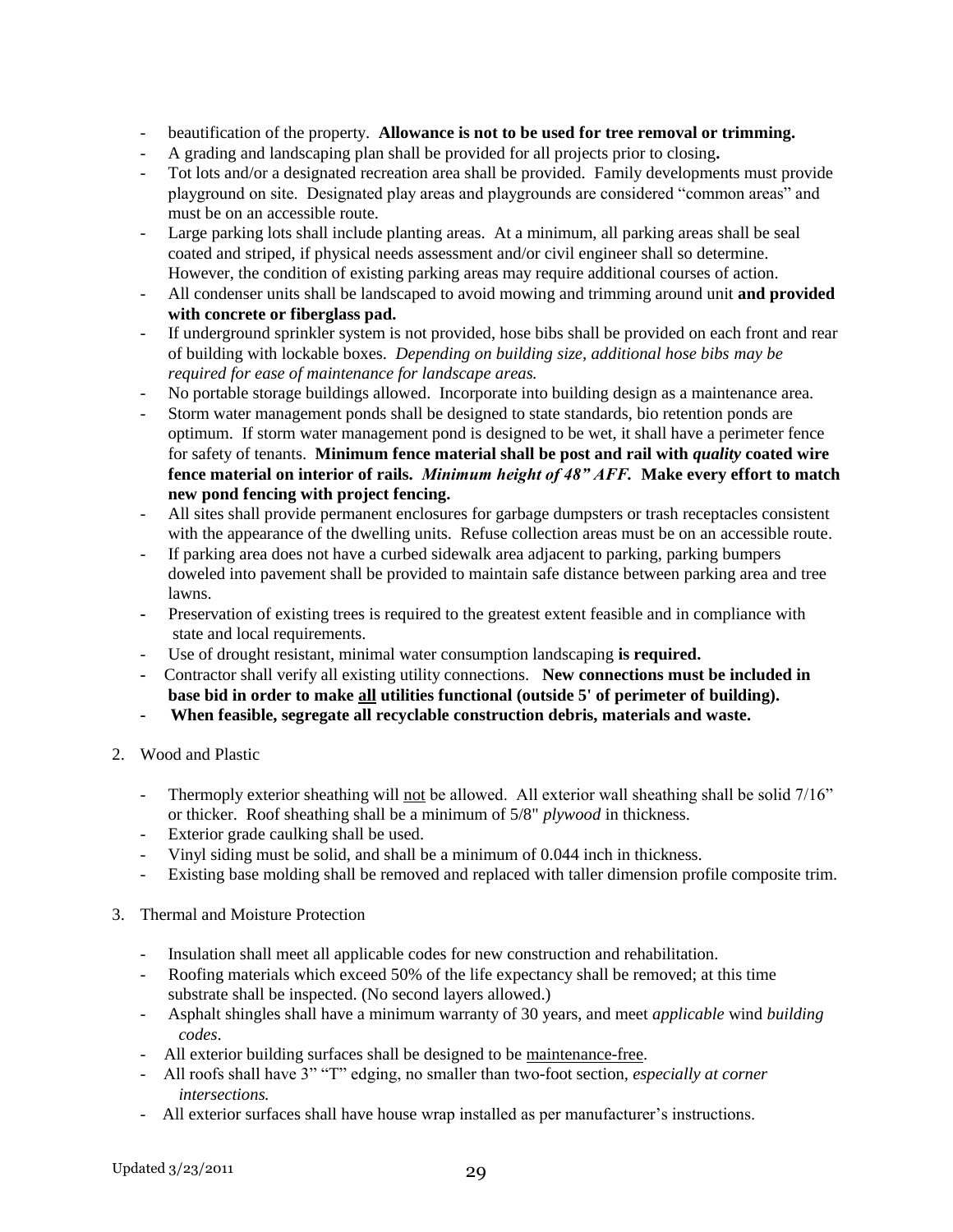- 4. Doors and Windows
	- Interior door**s** shall be six-panel Masonite or better. Tops and bottoms of all interior and exterior doors must be painted.
	- No bi-fold or bi-pass closet doors; all closets to have a hinged door. If code requires metal bi-fold door application, doors to be installed in wood frame with wood trim.
	- Hardware shall be brushed aluminum or better no high polished brass. Grade two (2) or better, including hinges and door bumpers. All exterior hinge hardware shall be of non-rusting material.
	- Windows shall be thermal insulated with a minimum "U" value of 0.33 or below. **Slider windows will not be allowed.**
	- Entry doors shall have a minimum "U" value of 0.33 or below. Frame savers shall be used *on all exterior applications*.
	- Medium density overlay board is not allowed for any applications.
	- Entry door shall have either doorbell or knocker and peep hole (eye viewer), no polished brass**.**
	- Exterior signage shall not be polished brass.
	- Peep/viewer to be provided for solid rear door. Unit numbers shall be provided on all rear doors.
	- Unit numbering and building identification numbers shall be provided **and approved by the Fire Marshal and Post Office.**
- 5. Finishes
	- VCT flooring shall be used for entry areas, bathroom, dining areas, and kitchen and utility areas unless prior approval is given by DSHA. (A minimum of two color fields required.) **Seal and wax, per manufacturer's direction.**
	- Carpet to meet minimum weight and grade standard as follows: Filament 100% smartstrand triexta BCF; Gauge: 5/32; Pile Height: .520; Stiches per inch: 7.50; Certified Pile Height: 29.40 ozs; Total Weight: 64.47 ozs; Denisty: 2035; Primary Backing Woven Polyprophylene; Indoor Air Quality# GLP 1118; Flammability: Pill Test – 16CFR-1630.4 (FF-1-70): Pass. Carpet width shall be 15' wide to minimize seams in high traffic areas. (No Berber allowed). **Padding is required and shall be a minimum of 6# density. See attached carpet specification as quality standard.**
	- Drywall shall be glued and screwed. Moisture resistant drywall shall be used in all locations where plumbing penetrates walls, or building code whichever is more stringent. Mold resistance drywall shall be used for all exterior applications and core wall applications. Grade 4 finishes shall be provided for all drywall finishes. **If ceramic tile is used, cementious board shall be provided as underlayment.**
	- Paint shall be an Egg Shell or low luster semi-gloss. Kitchens and bathrooms shall be semi-gloss. **NO FLAT PAINT WILL BE ALLOWED.** Other paints must be approved by DSHA. Minimum three (3) coats - one (1) primer and two (2) finish coats. Shall meet requirements of manufacturer.

Preparation required to obtain level 4 finish: For rehabilitation projects, if a level 4 cannot be achieved, overlay of existing wall with 3/8 inch drywall should be used. Rehabilitation properties shall have primer similar to "Kilz" enamel or oil based type sealer/primer for application on existing drywall or approved primer to adhere to existing drywall conditions.

- Doorstops shall be rubber disk type or half moon type. All other types must be approved by DSHA. All stop finish to match door hardware. The use of hinge pin type doorstops are prohibited.
- Kitchen counter top shall be provided with end splash for adjacent or end walls.
- No self-edge counter tops except for pass thru applications.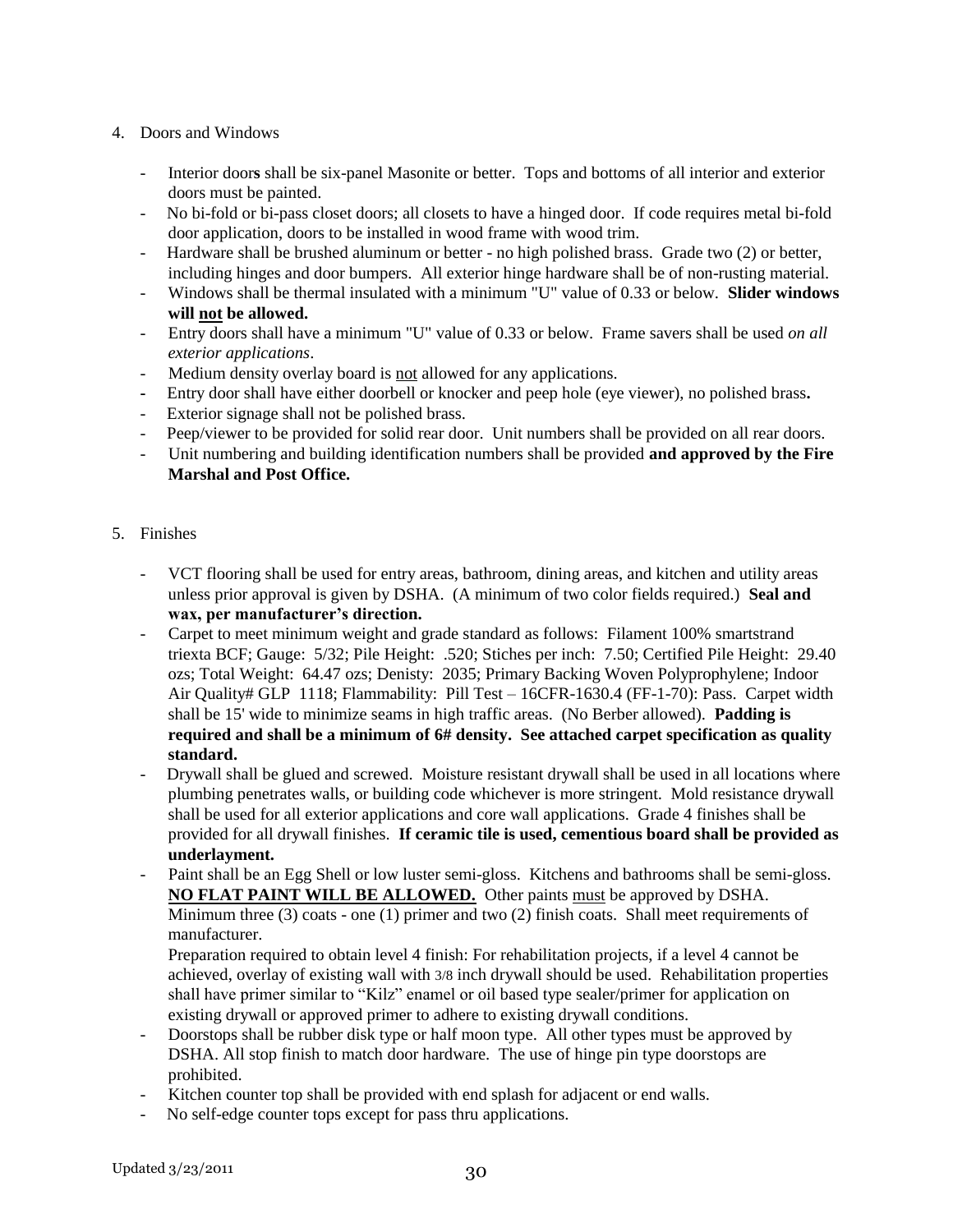### 6. Specialties

- Concealed blocking is to be provided for all items such as tissue paper holders, grab bars, and medicine cabinets.
- One inch diameter grab bars properly mounted to in-wall blocking shall be used in lieu of standard towel bar.
- Cultured marble tops for vanities with slide splashes when adjacent to wall--no laminated tops with drop in bowl type fixtures.
- One-piece bathtub unit. If space constraints will not allow, rigid fiberglass surrounds Swanstone RM-58, or equal will be used in conjunction with tub. No plastic surrounds will be allowed. Select style based on adaptability. **Base shall have composite, rot proof material. If gap is present quarter round** *rot proof* **moulding to be installed.** Tub liners are acceptable with full **height** wall surrounds.
- Exhaust fans for all bathrooms shall be low speed/low noise continuous exhaust fan (hard wired), similar to Panasonic Quiet Whisper model or single switch exhaust fan light combination that meets all applicable building codes and approved by DSHA and the architect.
- Mini blinds shall be of quality construction. Each window shall be provided with one blind, i.e., twin window shall have (2) two blinds. Install center support brackets provided with blind for all blinds wider than 36". Maximum blind size no wider than 42".
- Shower rod to be surface mounted, no tension rods allowed.
- 2.0 g.p.m. Showerheads.
- 0.5 g.p.m. Faucet aerators.
- *Vertical blinds shall be of quality construction. Each exterior door assembly (French door, slider or any combination) shall be provided with vertical blinds for privacy.*

### 7. Equipment

### Appliances:

- **-** All appliances will be Energy Star**.**
- Refrigerators shall be frost free--minimum of 15 cubic feet**.**
- Ovens shall be self-cleaning. (Utilize U.L. listed stainless steel connectors for gas stoves.)
- Exhaust fan, duct to exterior. Re-circulating charcoal filter type model may be used if approved by DSHA.
- Back splashguard shall be wall mounted behind range. If range located in corner, install additional splashguard on adjacent wall.
- Washer and dryer hook-up shall be designed for side-by-side set up with a minimum depth of 30" **(vented to exterior)**.
- Garbage disposals are not recommended due to high maintenance. If used, disposal shall be 1/2 hp motor with a stainless steel shank. For ADA units, a lowered switch within reach range shall be provided.
- Dishwashers are to be provided. If venting on unit is located adjacent to counter top, underside of counter top edge must be laminated.
- 8. Furnishings
	- Kitchen cabinets and vanities doors, fronts, and boxes shall be solid wood construction with concealed door hinges. No high-density laminates will be allowed. Provide, at a minimum, one drawer base for each kitchen layout. *If cabinet is not designed with recessed edge, hardware shall be provided.*
	- Provide plastic laminate on wall between wall and base cabinet for all areas adjacent to cabinets.
	- Medicine cabinet shall be installed in lieu of mirrors, surface mount, heavy gauge steel construction with stainless steel frame or molded bodies, rust resistant, soft tone baked enamel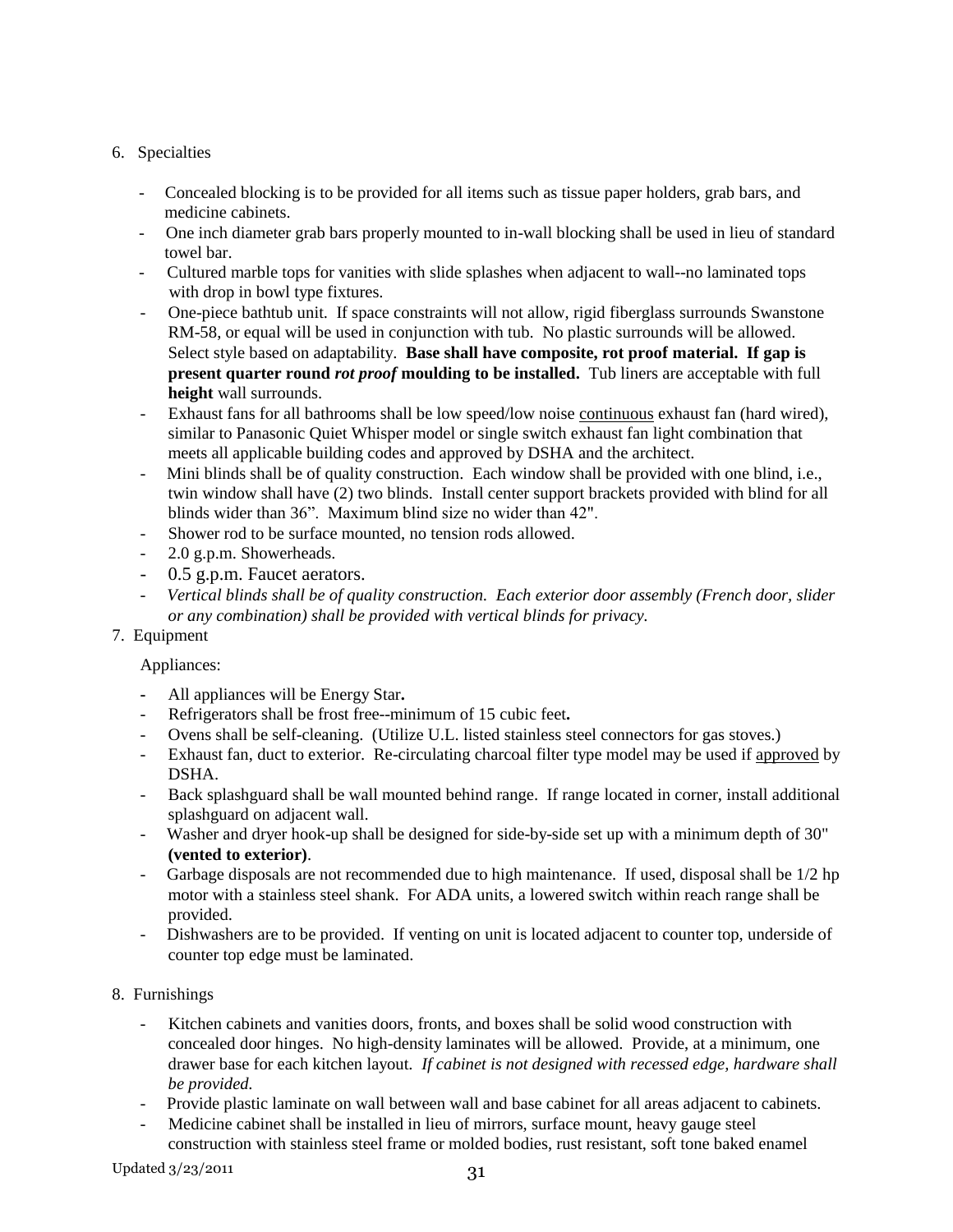interiors, shatter resistant, polystyrene shelves.

- Wet wall at mop sink shall have FRP board on walls.
- Hardware shall be provided for all cabinet drawers and doors per ADA requirements. NO BRIGHT BRASS FINISHES.

#### 9. Mechanical

- Non-mercury programmable thermostats.
- If natural gas is available for site, full gas package to be installed unless otherwise approved by DSHA (i.e. all appliances, hot water heater and furnace). Provide hard wire Carbon Monoxide detector with gas package.
- Provide a main water supply shutoff for each building.
- Condensate lines shall drain correctly with exterior grade and/or foundation. (Pumps shall be provided when needed.) Existing condensate lines shall be checked and free flowing if lines will be reused. Contractor to check discharge location **and eliminate all pooling water.**
- **- Existing utility connections shall be field verified to receive new equipment.** *Existing condensate lines shall be cleaned, tested, and discharge connections verified. (REPLACE IF NECESSARY)*
- No polybutylene piping allowed.
- High efficiency HVAC units. Furnace efficiency =  $90\%$  or better. Min. SEER = 13.0.
- Hot water heater shall have integral R = 16 insulation. No blankets will be allowed. *Minimum warranty period is 5 years.*
- Hot water heaters shall have a minimum Energy Factor between 0.82 to 0.91EF.
- Provide pans for all hot water heaters. Any heat or coil unit located in attic area shall have a pan and condensate line draining to the exterior.
- No through the wall HVAC units.
- Tub and shower faucets shall have anti-scald protection provided.
- Sealed combustion, direct vent furnace and water heater.
- Floor drains and/or sump holes shall be provided in all basements. The floor shall be pitched to these drains or sumps and the drains or sumps shall be connected to a positive drainage system, or to the exterior of the building. Sump pumps must be installed, ½ Hp minimum.

#### 10. Electrical

- **All building codes shall be incorporated into each project, any item to make project code compliant shall not be an extra or change order. All incidentals shall be included.**
- Energy Star fluorescent lighting package.
- Overhead ceiling fixture for living room/dining area in lieu of swag fixture.
- Exterior fixtures shall not have brass finish.
- Overhead ceiling fixtures shall be installed in all bedrooms. Wall sconces may be installed due to existing conditions.
- Bathrooms shall provide minimum of one ceiling fixture and one wall fixture.
- ARC Fault Circuit Interrupter must be provided on all bedroom circuits or where code mandates, most stringent shall apply.
- Provide one telephone and cable outlet in each bedroom and one other telephone and cable outlet *if possible use combination box/plate*.
- Energy Star fluorescent porch lights with photocell.
- **- Electrical services shall be field verified, service loads shall be calculated prior to any equipment upgrades and all necessary components made a part of the contract price.**
- **- Contractor shall verify existing utility conditions and include into base bid of contract.**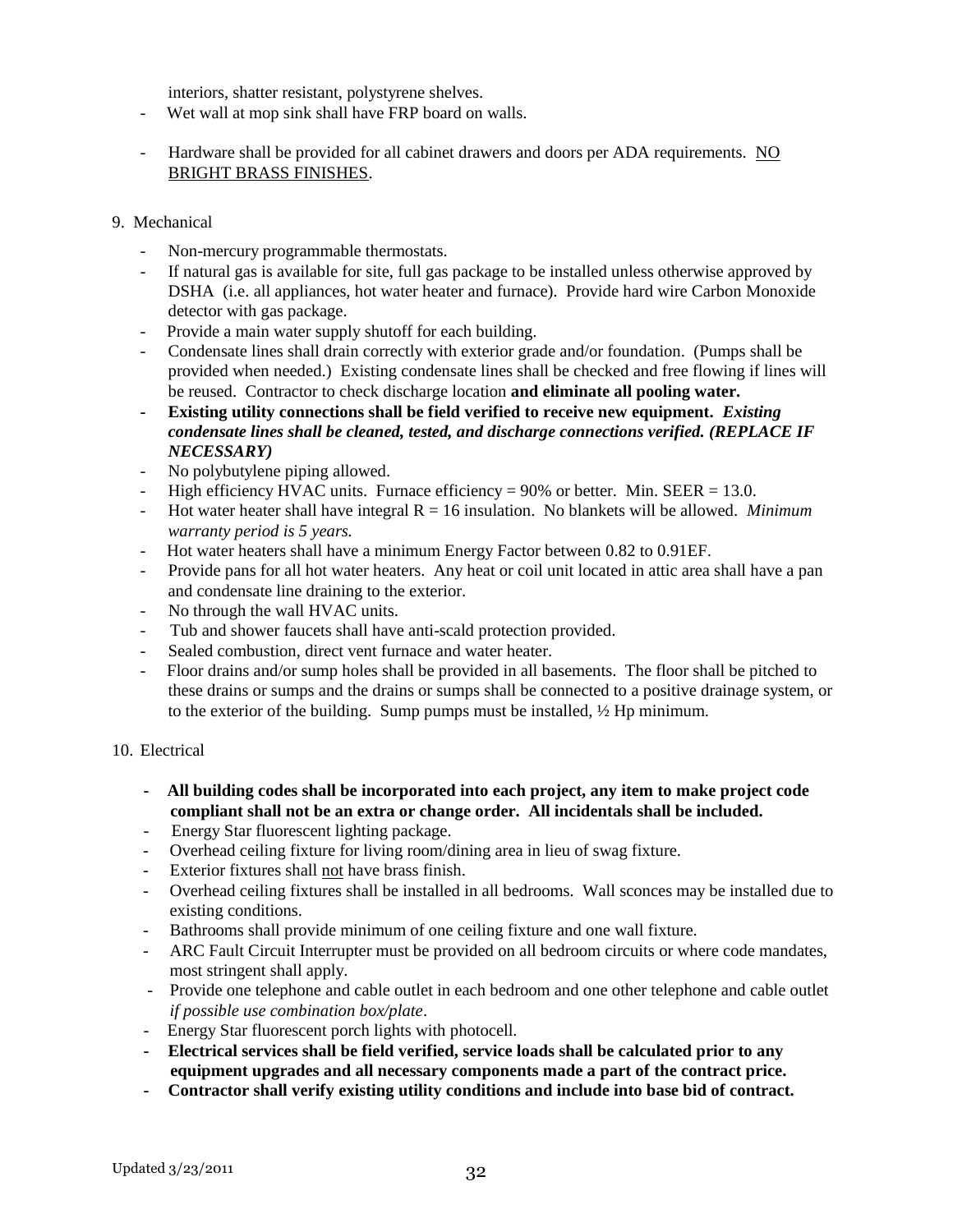#### 11. Miscellaneous

- If common hallways are designed, no carpet. VCT to be installed in common hallways with two colors required.
- Shelving shall be vinyl coated wire units. Provide all intermediate supports needed.
- Contractor shall supply rechargeable 2.5 ABC fire extinguishers (minimum size) for each unit, or where code mandates, most stringent shall apply.
- All emergency exit signs shall be LED.
- All developments consisting of eighteen (18) residential dwelling units or more must have a site office of at least 200 square feet (excluding of handicap toilet facility) and a maintenance room of at least 100 square feet.
- Automatic light controls in the community building should minimize energy use.
- A termite inspection and certificate shall be provided for all rehabilitation projects prior to construction closing.
- Termite pre-treat of soils is required for all new construction**.** *Certificates shall be part of the Operation and Maintenance Manual.*
- All developments must be provided with adequate laundry facilities on site or washer and dryer hook ups in each unit. Dryer venting must meet all applicable codes for venting. Laundry facilities must meet ADA requirements for front-loading washing machines.
- Elderly dwelling units shall be provided with medical emergency pull chains in at least two locations that are connected to a central station. The two locations will be in the Master bedroom and full bathroom. The pull chains will be wired to an exterior warning device, which consists of a strobe light and audible alarm.
- Elderly dwelling units and fully accessible units shall have grab bars in all tub/shower units and at toilet location per State Architectural Accessible Standards and/or Federal Standard, more stringent will apply.
- High efficiency air filters for mechanical blower units.
- Use of ABS plastic in lieu of CPVC.
- Rehab: Contractor shall verify all substrates and/or flooring surfaces for suitability of new VCT and/or carpet installation. If homosote and/or gypcrete is present, expect to remove material prior to installation of new flooring material.
- Contractor shall make conservative effort to separate construction debris for recycling.

NOTE 1: Although most of the above standards are geared to new construction developments, rehabilitation of existing units must follow the same standards. **DSHA requires that a comprehensive physical needs assessment be submitted with the application if rehabilitation work is to be performed.** DSHA will also complete a site inspection **45 days** prior to submission of an application to assure that its standards are being met and reserves the right to require additions and/or amendments to the physical needs assessment.

NOTE 2: **The following Rehabilitation Standards Checklist must be completed and submitted with the application for developments involving rehabilitation**. Please verify actual lifespan of all components of existing structure. If not submitted/completed, application will be considered incomplete and will not be scored.

NOTE 3: The following "Plans/Specifications Review" checklist is for informational purposes as to the key areas DSHA will review for compliance to DSHA"s minimum construction/rehabilitation standards.

NOTE 4: Any Multi-Family residential building, new construction or rehabilitation shall follow the Delaware State Fire Prevention Regulations to the fullest extent of the law. Please note Part VI, Chapter 3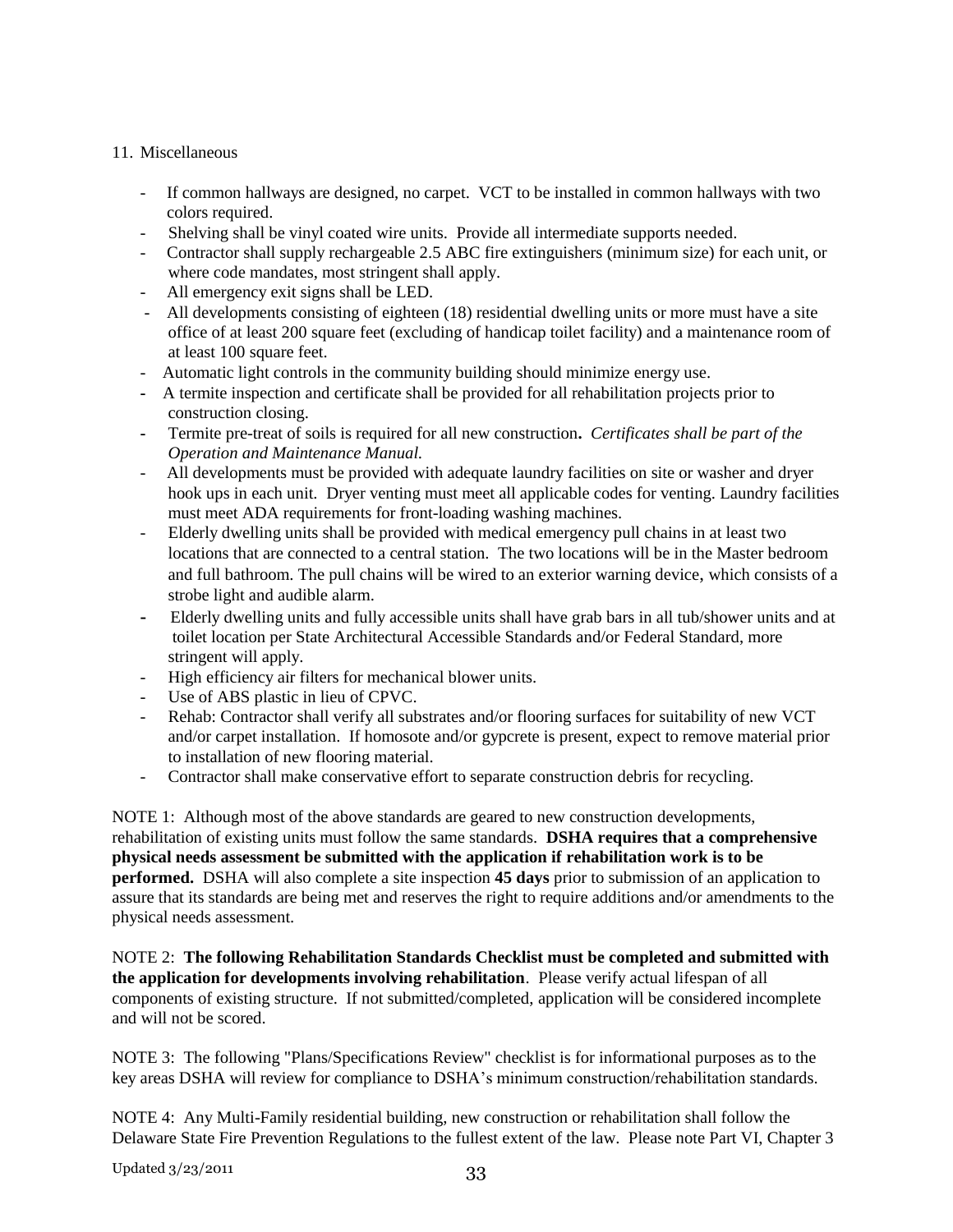for Apartment Buildings/Multi-Dwellings. No exception will be made for rehabilitation which will qualify for the 50% rule for grandfathering of any code. Entire Fire Prevention Regulations can be found at the following web page: http://www.delawarestatefiremarshal.com/.

NOTE 5: All projects with below grade habitable space (units, common space, laundry rooms) will require an assessment to determine possible water infiltration/moisture problem, which could directly affect the overall total development budget.

NOTE 6: All projects are to provide "AS-BUILTS" drawings and specifications at end of project. These "AS-BUILTS" are to be provided in both paper copy and available on CD's. This is also applicable to the "ALTA-Survey" for permanent closing. All CD's are to be in a .dwg format.

For rehabilitation projects, the "Rehabilitation Standards Checklist" must be completed or the application will be considered incomplete and will not be scored.

The "Plans/Specifications Review Checklist" is to be used as a guide for various governmental submissions and/or approvals DSHA requires prior to loan approval.

Updated: 1/10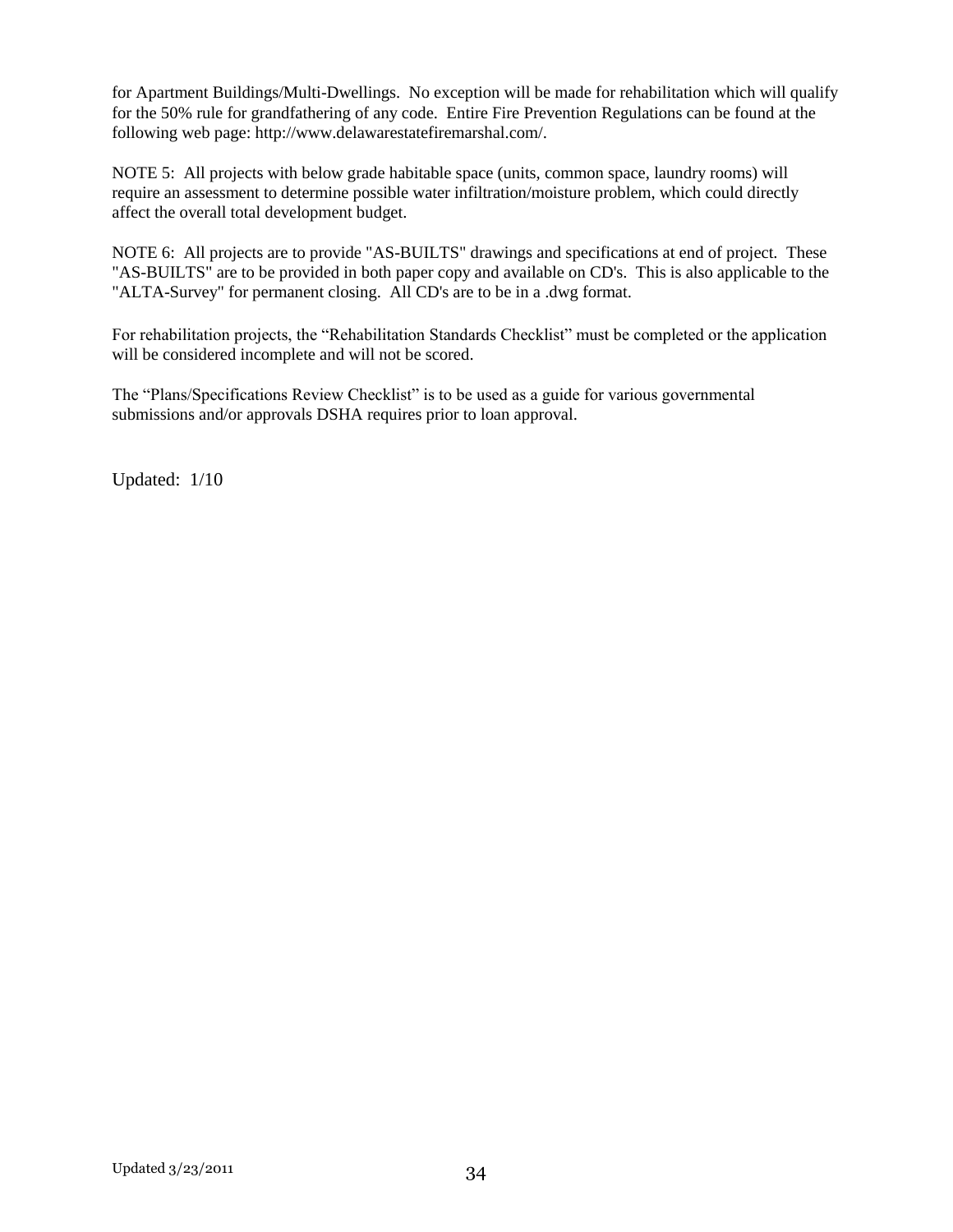| <b>Project Name:</b>                    |  |
|-----------------------------------------|--|
| Date Built:                             |  |
| Date Last Rehabilitated, if applicable: |  |

# **REHABILITATION STANDARDS CHECKLIST**

# EXTERIORS APPROXIMATE AGE

| Roof type/pitch:                                                                                                                                                                                                                                           | years  |
|------------------------------------------------------------------------------------------------------------------------------------------------------------------------------------------------------------------------------------------------------------|--------|
| # of layers:                                                                                                                                                                                                                                               |        |
| Substrate material                                                                                                                                                                                                                                         | years  |
| Poor $\Box$ Fair $\Box$ Good $\Box$ Excellent $\Box$<br>Condition:                                                                                                                                                                                         |        |
|                                                                                                                                                                                                                                                            |        |
| Estimated R-value ______                                                                                                                                                                                                                                   |        |
| Siding type: $\frac{\ }{\ }$                                                                                                                                                                                                                               | years  |
| Window type: $\frac{\ }{\ }$                                                                                                                                                                                                                               | years  |
| Does window meet egress requirements? Yes $\Box$ No $\Box$                                                                                                                                                                                                 |        |
| <b>Exterior Trim:</b>                                                                                                                                                                                                                                      |        |
| Gutters/Downspouts                                                                                                                                                                                                                                         | _years |
|                                                                                                                                                                                                                                                            |        |
| Condition: Poor Fair Good Excellent                                                                                                                                                                                                                        |        |
| Fascia/Soffits                                                                                                                                                                                                                                             | years  |
| Materials/type: ___________                                                                                                                                                                                                                                |        |
| Substrate Condition: Poor □ Fair □ Good □ Excellent □                                                                                                                                                                                                      |        |
| Sidewalks:                                                                                                                                                                                                                                                 |        |
| Meets ADA compliance/ramping?                                                                                                                                                                                                                              |        |
| Poor $\Box$ Fair $\Box$ Good $\Box$ Excellent $\Box$<br>Condition:                                                                                                                                                                                         |        |
| Parking lot:                                                                                                                                                                                                                                               |        |
| Poor $\Box$ Fair $\Box$ Good $\Box$ Excellent<br>Condition:                                                                                                                                                                                                |        |
| * Any parking lot surface with either fair and/or poor conditions shall have civil engineer<br>complete a survey as to the remaining lifespan. If determined to be in poor condition, contractor<br>shall include in needs assessment to replace pavement. |        |
| Curb Cuts: $Yes \Box No \Box$                                                                                                                                                                                                                              |        |
| Space provided/spaces required grandfathered ____                                                                                                                                                                                                          |        |
| Handicap parking provided? Yes $\Box$ No $\Box$                                                                                                                                                                                                            |        |
| Bumpers provided?<br>$Yes \mid No \mid$                                                                                                                                                                                                                    |        |
| Poor $\Box$ Fair $\Box$ Good $\Box$ Excellent $\Box$<br>Condition:                                                                                                                                                                                         |        |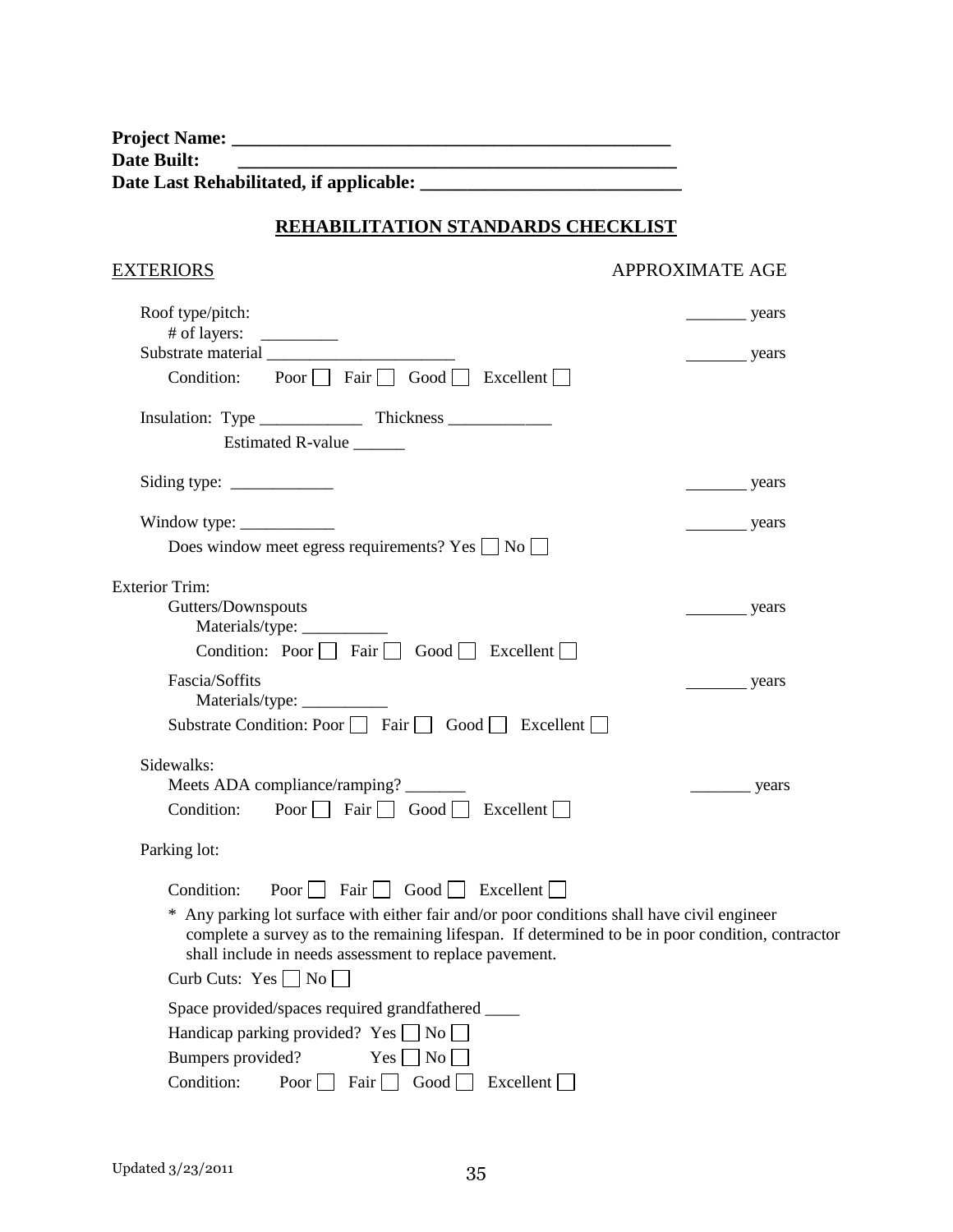| Exterior lighting type: _________ Tied to house panel: Yes $\Box$ No $\Box$<br>Condition: Poor $\Box$ Fair $\Box$ Good $\Box$ Excellent $\Box$ | years                 |
|------------------------------------------------------------------------------------------------------------------------------------------------|-----------------------|
|                                                                                                                                                |                       |
| Condition: Poor Fair Good Excellent                                                                                                            |                       |
| <b>INTERIORS</b>                                                                                                                               |                       |
|                                                                                                                                                |                       |
| Kitchen:<br>Cabinets:                                                                                                                          | $\frac{\ }{\ }$ years |
| Counter tops: Type ___________                                                                                                                 | $\frac{1}{2}$ years   |
| Flooring: Type _________                                                                                                                       | $\frac{1}{2}$ years   |
| Asbestos: $Yes \Box No \Box$                                                                                                                   |                       |
| Subflooring Material: _________________<br>Condition: Poor $\Box$ Fair $\Box$ Good $\Box$ Excellent $\Box$                                     |                       |
| Appliances:                                                                                                                                    |                       |
|                                                                                                                                                | years                 |
| Frost-free model: $Yes \bigsqcup No \bigsqcup$                                                                                                 |                       |
| Dishwasher: $\Box$                                                                                                                             | years                 |
| Stove: $\Box$ Gas $\Box$ Electric $\Box$ U.L. gas connection                                                                                   | years                 |
| Garbage Disposal: _______ hp                                                                                                                   | years                 |
| Exhaust hood: Vented to exterior: Recirculating:                                                                                               |                       |
| Washer: $\Box$ Type: Stack $\Box$ Side-by-Side $\Box$                                                                                          | $\frac{\ }{\ }$ years |
| Drain provided: $Yes \bigsqcup No \bigsqcup$                                                                                                   |                       |
| Dryer: $\Box$ Adequate Venting: Yes $\Box$ No $\Box$                                                                                           | years                 |
|                                                                                                                                                |                       |
|                                                                                                                                                | years                 |
| Interior Doors type<br>Sliding Doors: Yes $\Box$ No $\Box$                                                                                     | years                 |
| Patio Doors: Yes No                                                                                                                            |                       |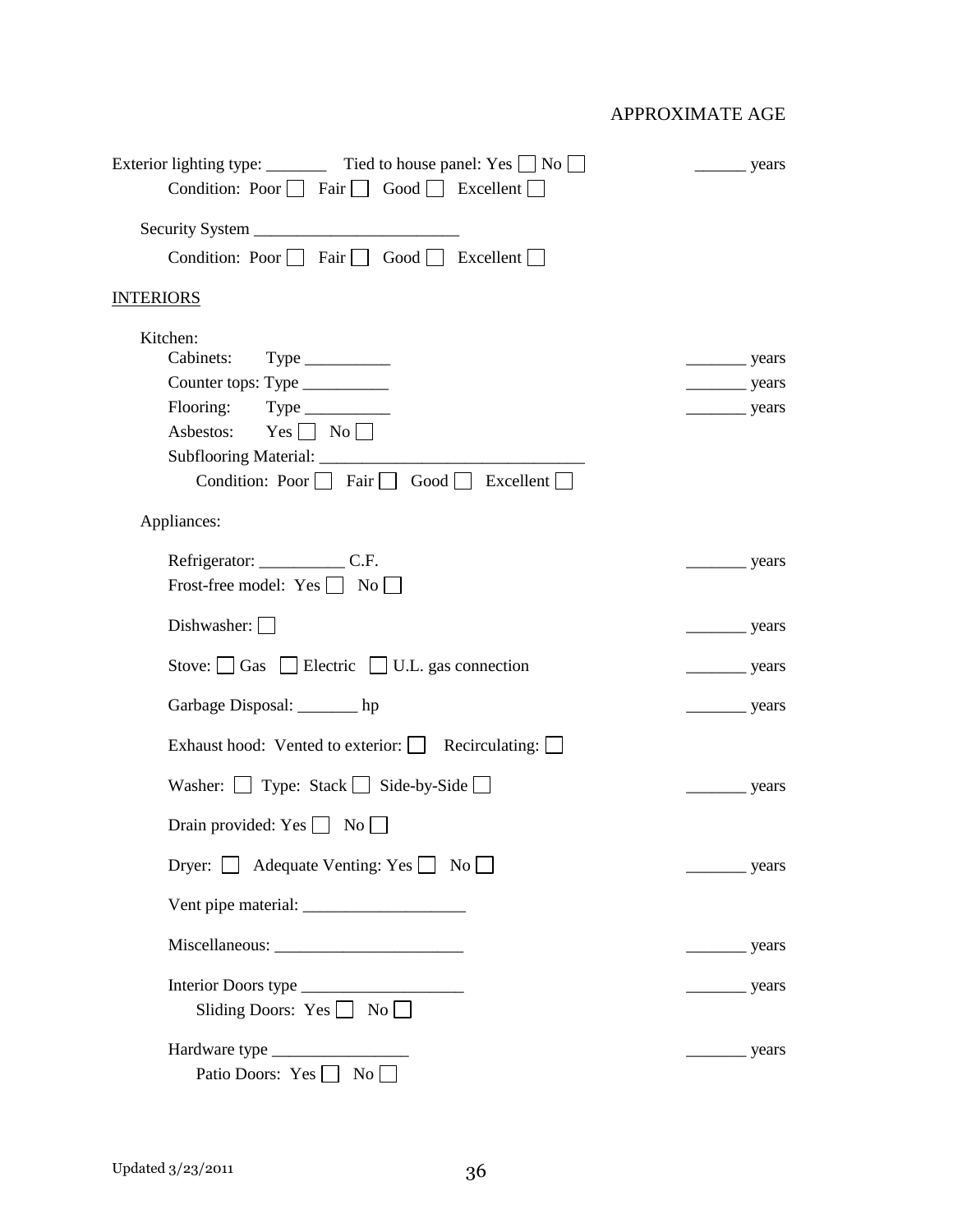#### **Bathroom:**

|                                                                                                                                                                                                              | _ years               |
|--------------------------------------------------------------------------------------------------------------------------------------------------------------------------------------------------------------|-----------------------|
| Condition: Poor $\Box$ Fair $\Box$ Good $\Box$ Excellent $\Box$                                                                                                                                              |                       |
| Tub Surround type: __________                                                                                                                                                                                | years                 |
| Anti-scald valve: Yes No                                                                                                                                                                                     | $\frac{\ }{\ }$ years |
| Water Saver: Yes $\Box$ No $\Box$                                                                                                                                                                            | $\frac{\ }{\ }$ years |
| Flange Condition: Poor     Fair   Good   Excellent                                                                                                                                                           |                       |
| <b>Flooring:</b>                                                                                                                                                                                             |                       |
| Carpeting: $\Box$<br>Flooring Condition: Poor $\Box$ Fair $\Box$ Good $\Box$ Excellent $\Box$                                                                                                                |                       |
| Vinyl Composition Flooring: $\Box$<br>Flooring Condition: Poor $\Box$ Fair $\Box$ Good $\Box$ Excellent $\Box$                                                                                               | years                 |
| Type of Sub floor: $\frac{1}{\sqrt{1-\frac{1}{2}}}\$<br>Condition: Poor $\Box$ Fair $\Box$ Good $\Box$ Excellent $\Box$                                                                                      |                       |
| Base Molding: Type: _________ Height: ________ "<br>Condition: Poor $\Box$ Fair $\Box$ Good $\Box$ Excellent $\Box$                                                                                          | years                 |
| Exhaust Fan: Poor   Fair   Good   Excellent<br>Existing soft spots in flooring: Yes $\Box$ No $\Box$                                                                                                         |                       |
| Asbestos present: Yes $\Box$ No $\Box$                                                                                                                                                                       | years                 |
| Walls: Type:<br>Condition: Poor $\Box$ Fair $\Box$ Good $\Box$ Excellent $\Box$                                                                                                                              | years                 |
| Mold/Mildew Present: Yes $\Box$ No $\Box$                                                                                                                                                                    |                       |
| Ceilings: Type: $\frac{1}{\sqrt{1-\frac{1}{2}}\cdot\frac{1}{\sqrt{1-\frac{1}{2}}}}$<br>Texture: Yes $\Box$ No $\Box$<br>Textured: Condition: Poor Fair Good Excellent<br>Active Staining Present: Yes □ No □ |                       |
| Shelving: Type: ___________                                                                                                                                                                                  |                       |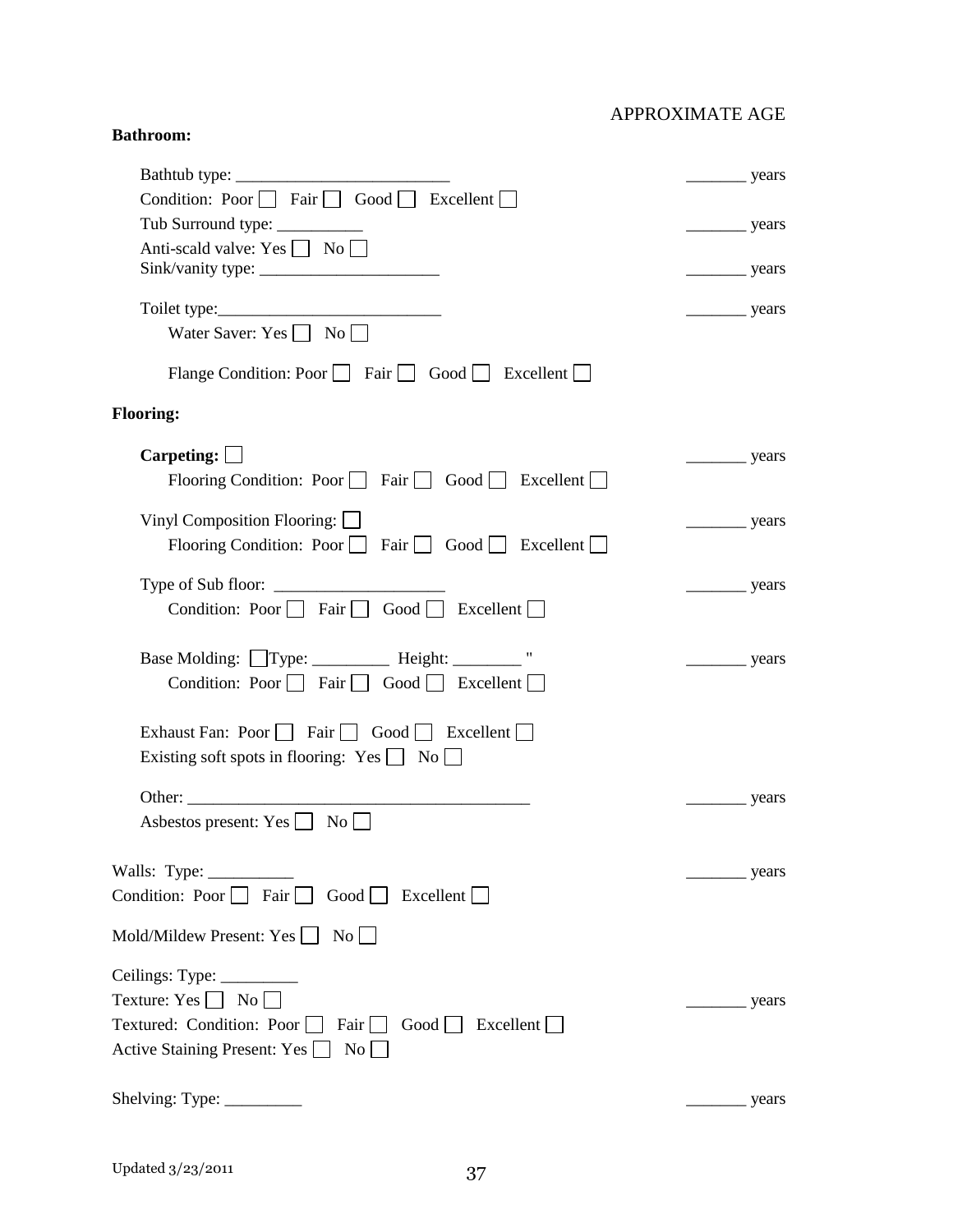| <b>Smoke Detectors:</b>                                                                                                                   |                            |
|-------------------------------------------------------------------------------------------------------------------------------------------|----------------------------|
| Hard-wired ________ Battery _______<br>Meets current codes? Yes No                                                                        | years                      |
| Sprinkler System:<br>Meets current codes? Yes   No                                                                                        | years                      |
|                                                                                                                                           |                            |
| HVAC:                                                                                                                                     |                            |
| Electrical connection _______ amps<br>Condition: Poor     Fair     Good     Excellent    <br>Code compliant: $Yes \bigsqcup No \bigsqcup$ |                            |
| $System Type: \_\_$                                                                                                                       | $\frac{1}{\sqrt{2}}$ years |
| Duct System: $\frac{1}{\sqrt{1-\frac{1}{2}}}\left\vert \frac{1}{2}S\right\vert$                                                           | $\frac{\ }{\ }$ years      |
| Cleaning Date: _________________                                                                                                          |                            |
|                                                                                                                                           | $\frac{1}{\sqrt{2}}$ years |
| Condensation lines conditions: Poor $\Box$ Fair $\Box$ Good $\Box$ Excellent $\Box$                                                       |                            |
| Water Heater: Type: ________<br>Condition: Poor $\Box$ Fair $\Box$ Good $\Box$ Excellent $\Box$                                           |                            |
| Meets current codes? $Yes \fbox{} \fbox{} No \fbox{}$<br>Condition: Poor $\Box$ Fair $\Box$ Good $\Box$ Excellent $\Box$                  | $\frac{1}{2}$ years        |
| Mini Blinds: Yes $\Box$ No $\Box$                                                                                                         |                            |
|                                                                                                                                           | years                      |
| Amperage Supply: _______________ AMP Service _________                                                                                    |                            |
| ARC Fault Interrupter? Yes No Last Inspection Date: _________                                                                             |                            |
| Common Areas:                                                                                                                             |                            |
| <b>Interior Stairs:</b><br>Meets Code requirements: $Yes \Box No \Box$<br>Handrail condition: Poor Fair Good Excellent                    |                            |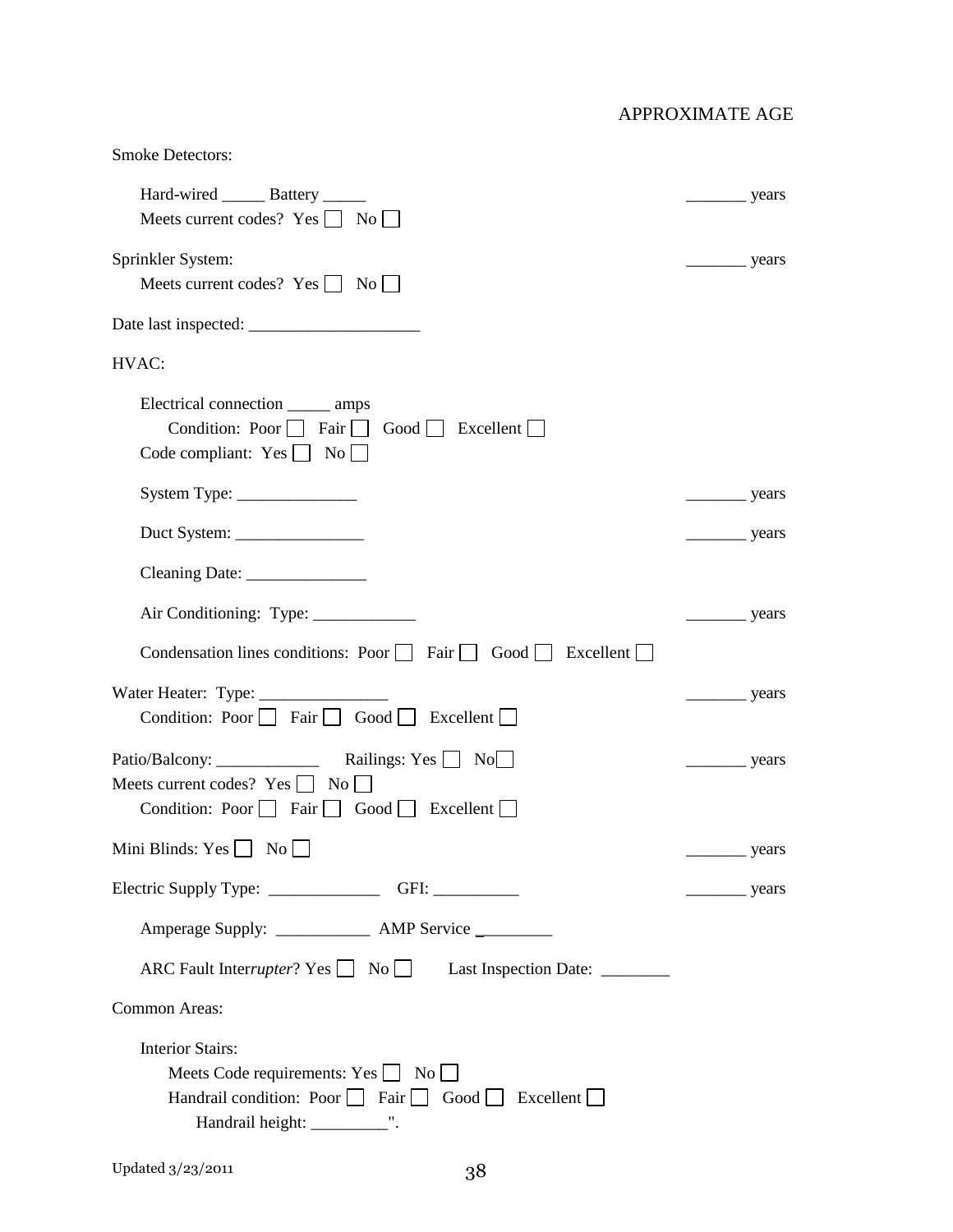Interior Corridors:

| Condition: Poor $\Box$ Fair $\Box$ Good $\Box$ Excellent $\Box$                                                                                                                             |  |  |  |
|---------------------------------------------------------------------------------------------------------------------------------------------------------------------------------------------|--|--|--|
| Fire Protection Provided? Yes $\Box$ No                                                                                                                                                     |  |  |  |
| Storage for tenants available? Yes   No<br>Interior lighting adequate: $Yes \Box No \Box$                                                                                                   |  |  |  |
| Foundation, Crawl and Basement:<br>Condition: Poor $\Box$ Fair $\Box$ Good $\Box$ Excellent $\Box$                                                                                          |  |  |  |
| Supply / drain pipes:<br>Condition: Poor $\Box$ Fair $\Box$ Good $\Box$ Excellent $\Box$                                                                                                    |  |  |  |
| Piers:<br>Condition: Poor $\Box$ Fair $\Box$ Good $\Box$ Excellent $\Box$                                                                                                                   |  |  |  |
| Walls: Material<br>Condition: Poor $\Box$ Fair $\Box$ Good $\Box$ Excellent $\Box$                                                                                                          |  |  |  |
| Condition: Poor $\Box$ Fair $\Box$ Good $\Box$ Excellent $\Box$                                                                                                                             |  |  |  |
| Joists:<br>Condition: Poor $\Box$ Fair $\Box$ Good $\Box$ Excellent $\Box$                                                                                                                  |  |  |  |
| HVAC:<br>Adequate venting: $Yes \t No$                                                                                                                                                      |  |  |  |
| Adequate Lighting: Yes $\Box$ No $\Box$                                                                                                                                                     |  |  |  |
| Termites:<br>Yes<br>$\pm$<br>$\overline{N_{0}}$                                                                                                                                             |  |  |  |
| Miscellaneous:                                                                                                                                                                              |  |  |  |
|                                                                                                                                                                                             |  |  |  |
| Interior: Condition: Poor<br>Fair $\vert$ $\vert$<br>$Good \Box$<br>Excellent<br>Exterior: Condition: Poor<br>Fair    <br>Good   Excellent    <br>On accessible route: Yes<br>$\mathrm{No}$ |  |  |  |
| Cable TV Provided __________                                                                                                                                                                |  |  |  |
|                                                                                                                                                                                             |  |  |  |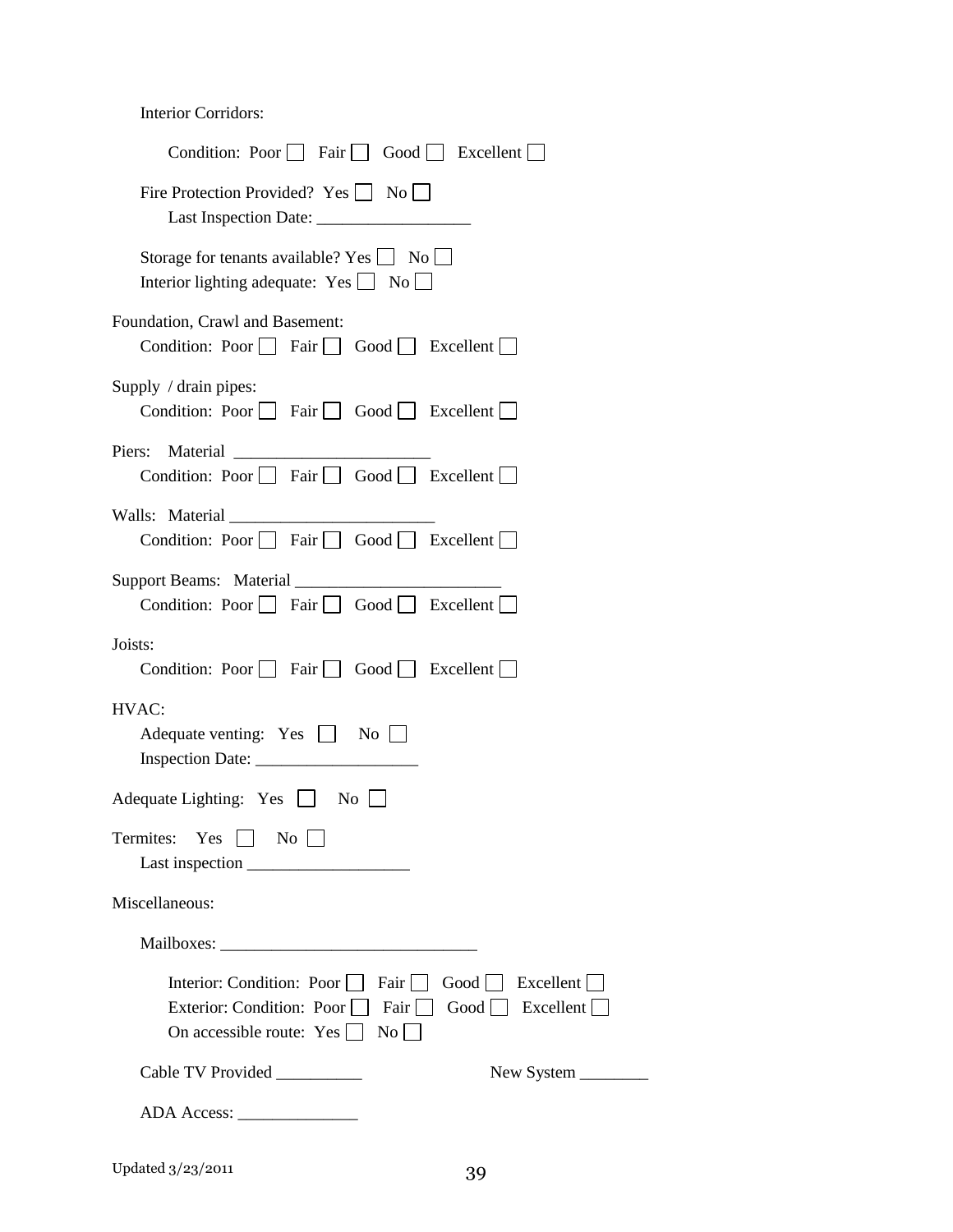| Maintenance Free Exterior Yes   No                                                                                                                                             |                            |                          |
|--------------------------------------------------------------------------------------------------------------------------------------------------------------------------------|----------------------------|--------------------------|
| Storm Water management: $Yes \Box No \Box$                                                                                                                                     |                            |                          |
|                                                                                                                                                                                |                            |                          |
| Asbestos Present: Yes     No<br>(NESHAP ENVIRONMENT AUDIT)                                                                                                                     | years                      |                          |
| Lead Based Paint: Yes   No                                                                                                                                                     | years                      |                          |
| $Yes \Box$<br>Mold Present:<br>$\overline{N_0}$                                                                                                                                | $\frac{\ }{\ }$ years      |                          |
| Playground Equipment:<br>$Type: \_\_\_\_\_\_\_\_\_\_\_\_\_\_\_\_\_\_$                                                                                                          |                            | _____________ years Age: |
| Meets Safety Guidelines: Yes No<br>Is playground on accessible route? Yes $\Box$ No $\Box$                                                                                     |                            |                          |
| Dumpster Locations<br>Number Existing: _______________<br>Number Proposed: ____________                                                                                        |                            |                          |
| Swimming Pool: $Yes \bigsqcup No \bigsqcup$                                                                                                                                    | years                      |                          |
| $Yes \Box No \Box$<br>Elevator:                                                                                                                                                | $\frac{1}{2}$ years        |                          |
| Cable Contract:<br>$\rm{No}$<br>Yes  <br>Fence: Perimeter Yes<br>$\overline{N_{0}}$<br>Partial<br>$\overline{N_{0}}$<br>Yes<br>  Fair   Good   Excellent    <br>Condition Poor | $\frac{\ }{\ }$ years      |                          |
| Other utilities contracts? Yes $\Box$ No $\Box$ years remaining on contract<br>Explain: ______                                                                                 |                            |                          |
| $Yes \t No \t$<br>Flat Roof:                                                                                                                                                   |                            | years                    |
| Common Hallway: Yes $\Box$ No $\Box$<br>Interior $\Box$ Exterior $\Box$                                                                                                        | $\frac{\ }{\ }$ years      |                          |
| Any units below finished grade $Yes \bigsqcup No \bigsqcup$                                                                                                                    |                            |                          |
| Exterior and Interior Doors Type: _________                                                                                                                                    | years                      |                          |
| Insulation:                                                                                                                                                                    | $\frac{1}{\sqrt{2}}$ years |                          |
| Updated 3/23/2011<br>40                                                                                                                                                        |                            |                          |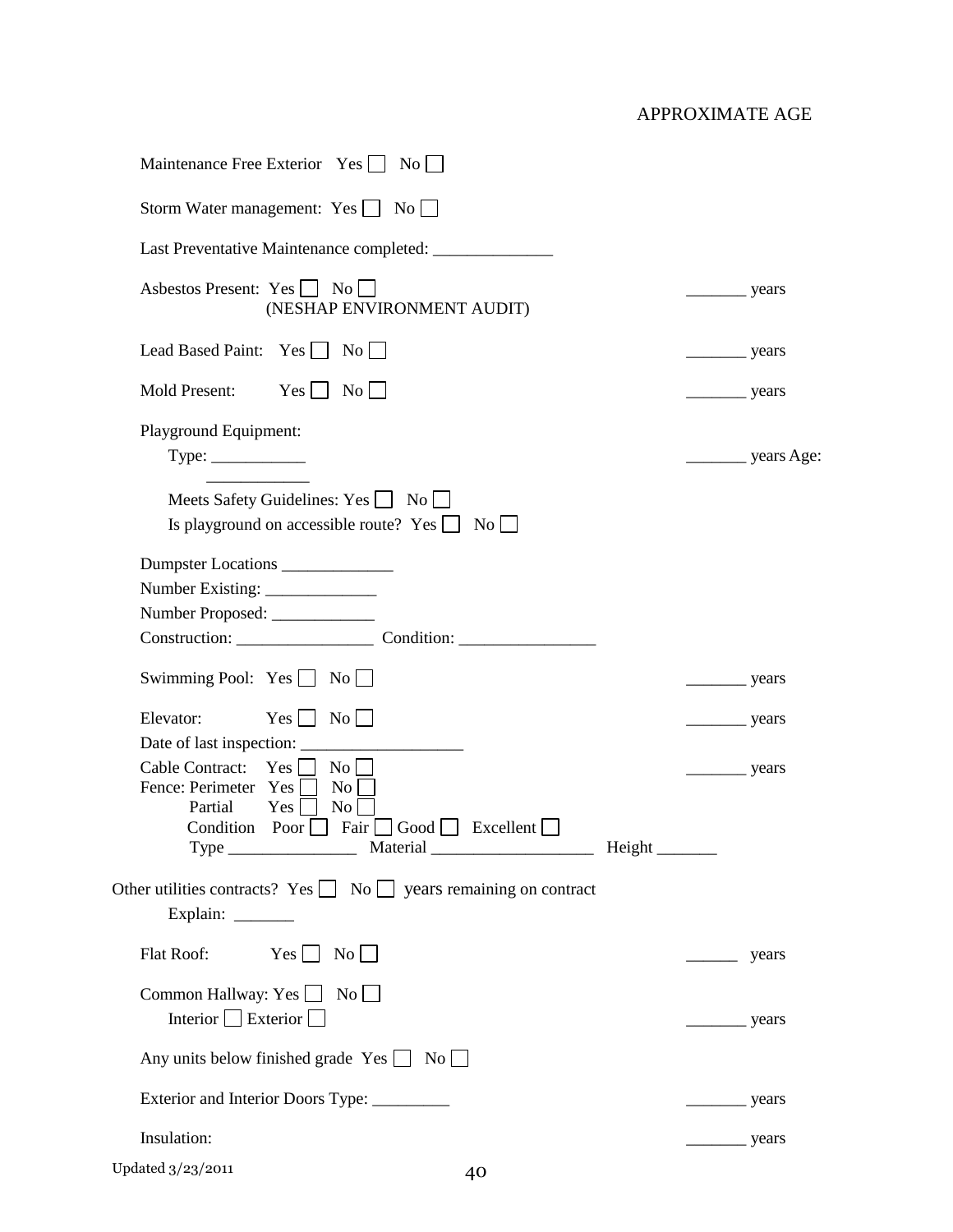| Ceiling ____inches Walls ____inches Floors _____ inches                                                           |                                      |
|-------------------------------------------------------------------------------------------------------------------|--------------------------------------|
| Overall Development Age _________                                                                                 |                                      |
| Minimum Square Footage Requirements: (if units are to be converted)                                               |                                      |
| One Bedroom Unit: Minimum 700 S.F.<br>Two Bedroom Unit: Minimum 850 S.F.<br>Three Bedroom Unit: Minimum 1050 S.F. |                                      |
| Site Office: SF                                                                                                   | Maintenance Shop: ________________SF |
| Location on ADA Compliant Route: $Yes \Box No \Box$<br>Bathroom ADA Compliant: Yes   No                           |                                      |
| Laundry Room: Yes $\Box$ No $\Box$                                                                                | ADA Accessible: Yes<br>No            |
| Community Room: Yes $\Box$ No $\Box$ ADA Accessible: Yes $\Box$ No $\Box$                                         |                                      |
| Project Sign: Yes $\Box$ No $\Box$                                                                                |                                      |
| Lighted: $Yes \t No \t$                                                                                           |                                      |
| Sign to be replaced: Yes $\Box$ No $\Box$                                                                         |                                      |
| Fire History of Property: $NA$                                                                                    | date of occurance                    |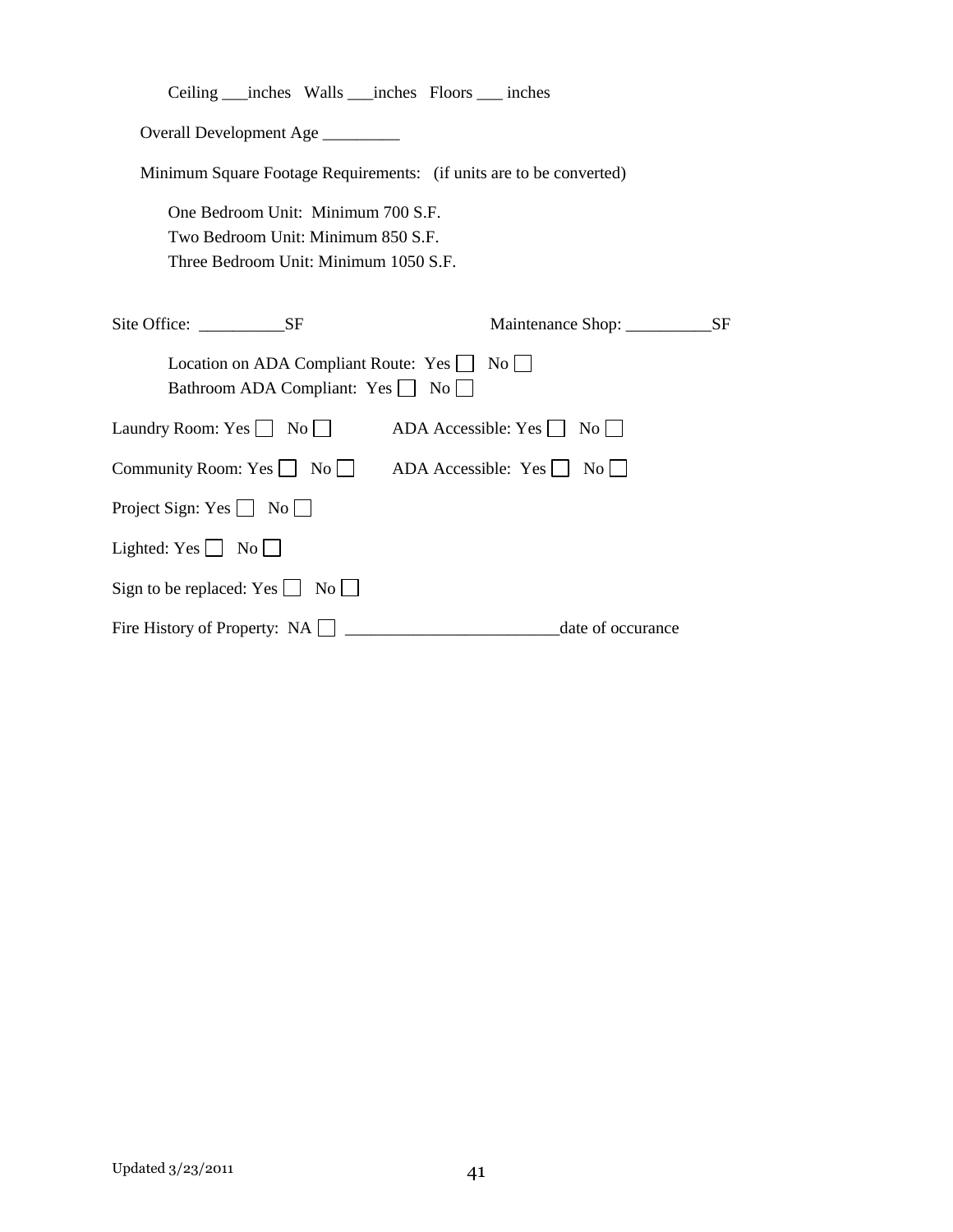#### Life Expectancy of Different Products/Items/Materials

#### Life in Years

Disposal 5

Microwave ovens 5 Ranges Free standing and built-in, electric 12

Free standing and built-in, gas 12

Refrigerators

Standard 10

**BATHROOMS** Cast iron bathtub 25 (Resurface)

Fiberglass bathtub and shower10

Shower doors (average quality)5

Toilet 10

**CABINETRY** Kitchen cabinets 10

Medicine cabinets/bath vanities10

**COUNTERTOPS** Laminate 10

DOORS Screen 10

Interior Six Panel Masonite 15

Exterior Unprotected and exposed 15

Electric Baseboard heat 10

Hot water or steam heat 15

FINISHES Exterior (paint, plaster, stucco)3-5

FLOORS Vinyl sheet or tile 10

Updated 3/23/2011 42

Carpeting 5

HEATING VENTALATION AND AIR CONDITIONING Air conditioning unit: Central unit 10 Window unit 5 Air conditioning compressor5 to 7 Water heater Electric 10 Gas 11 Forced air furnaces Heat pumps 10 Ductwork Plastic 15 Rooftop air conditioners10 Boilers, hot water (steam)15 Furnaces Gas or oil fired15 Unit heaters Gas or electric 10 Radiant heaters 10 Coal and tar 10 Asphalt composition shingle20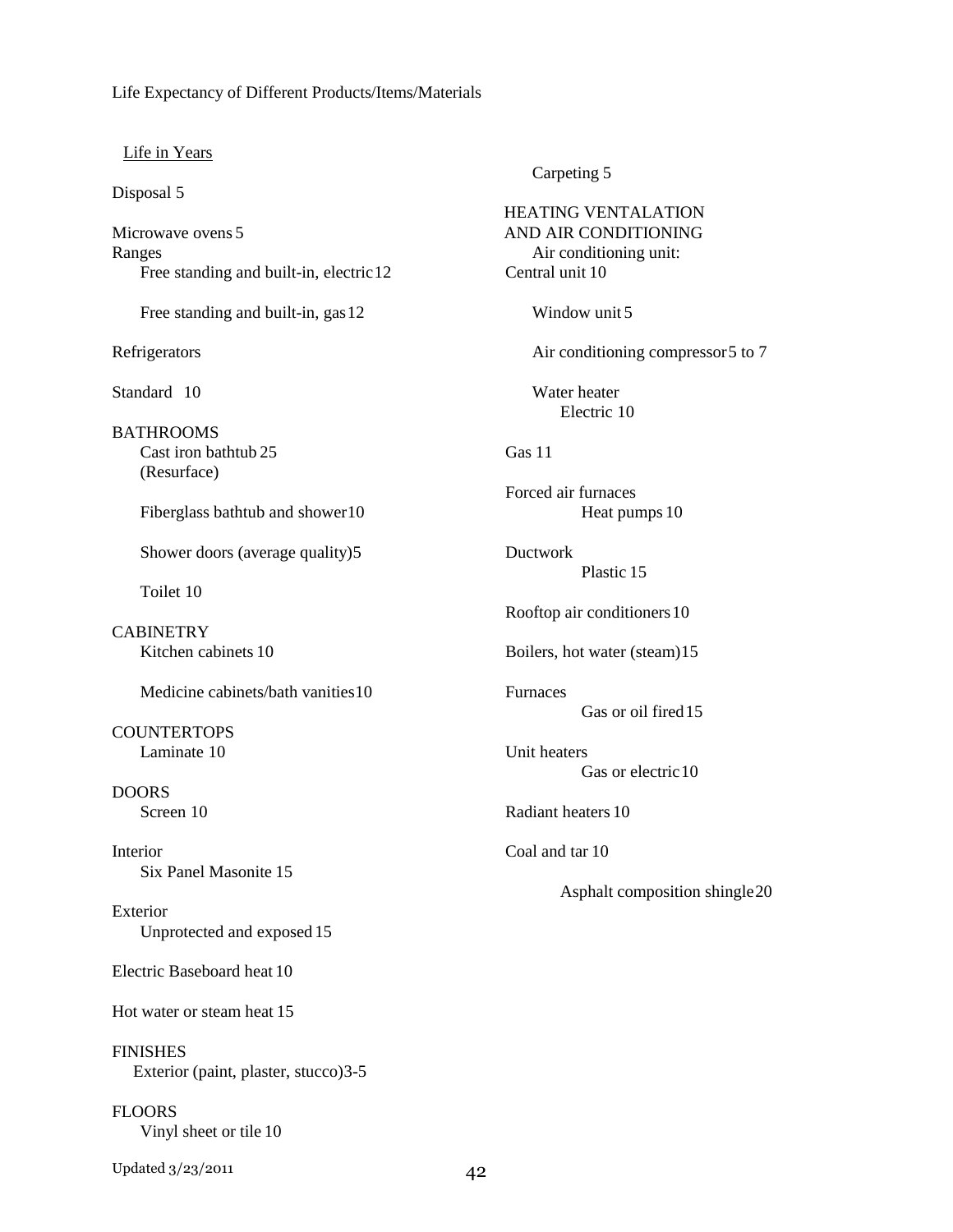#### Life in Years

Air terminals Diffusers, grilles, And registers 15 Pumps, sump and well 10 Smoke detectors: Battery/ 10 Hardwire Wooden decks 15 Brick and concrete patios 15 Concrete walks 15 Sprinkler systems 12 Fences 5 Interior Wall paint 3 to 5 Trim and door 5-10 PLUMBING Sinks **SHUTTERS** Plastic (vinyl) Exterior 7-8 SIDING Gutters and downspouts20 Siding Wood (T1-11) 10 Aluminum20 Vinyl 25 WINDOWS Wood casement 20 Wood-Single/Double Hung15 Aluminum casement 10 Screen 5

> **NOTE: Items that are beyond 50% of life expectancy shall be replaced. Delaware State Housing Authority reserves the right to add/delete any item to the required rehabilitation.**

Faucets (Low quality) 5

Stainless 10

Enamel steel sinks5-10

ROOFING Asphalt and wood shingles And shakes 20

Built-up roofing 10 Asphalt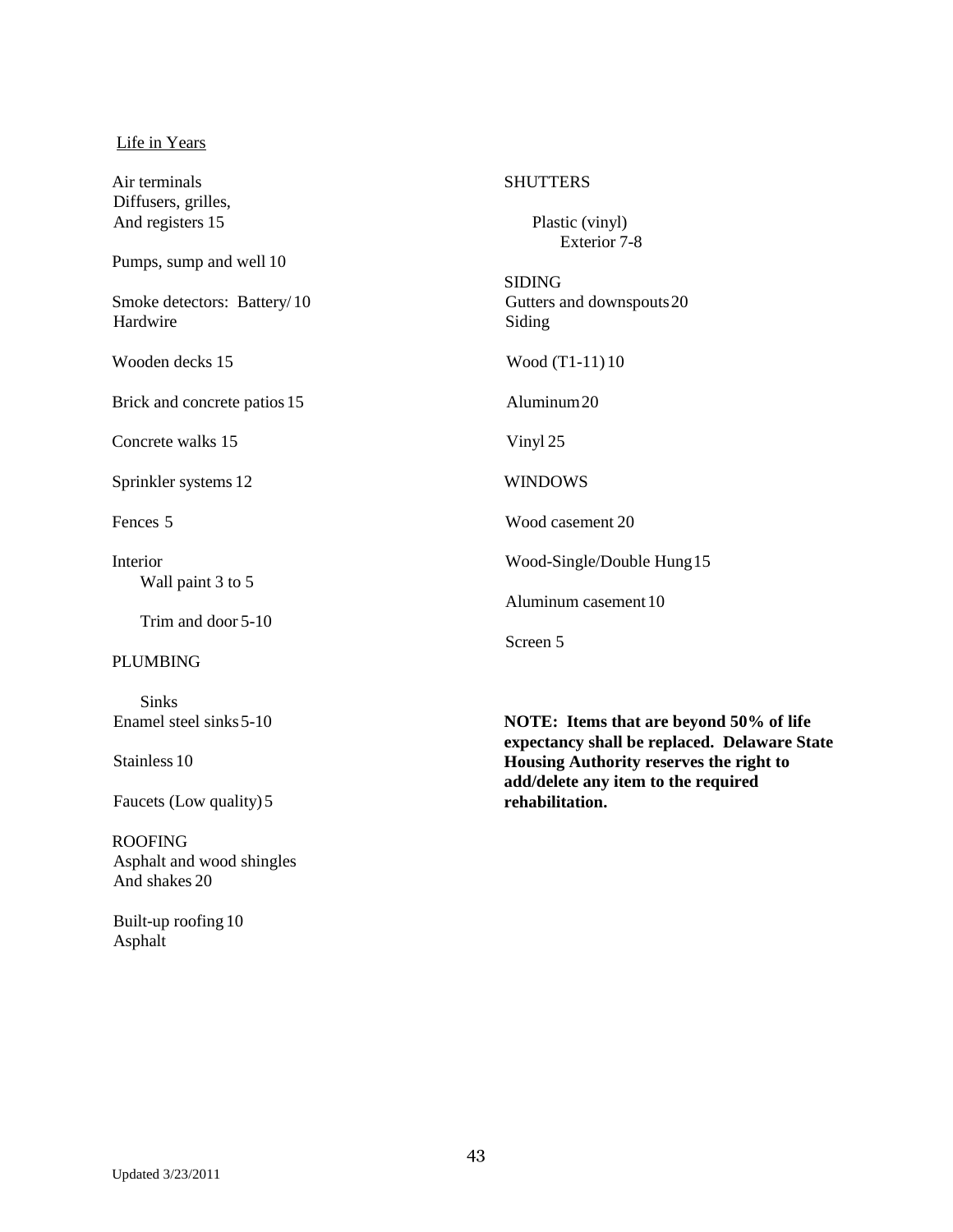# **PLANS/SPECIFICATIONS REVIEW CHECKLIST**

Upon a reservation of credits or funding, the following items must be completed as applicable: *DATE*

| 1. |                 | <b>Department of Natural Resources</b>                                  |
|----|-----------------|-------------------------------------------------------------------------|
|    | A.              | Erosion and sedimentation if site disturbance is more than 25 acres     |
|    | $B$ .           | On-site septic                                                          |
|    | $\mathcal{C}$ . | On-site public well                                                     |
|    | D.              | <b>NPDES</b> - NOI Permit for over 5 acres                              |
|    | E.              | NESHAP - Building older than 1980                                       |
|    | F.              | Lead Based Paint Assessment - Building older than 1978                  |
| 2. |                 | <b>Soil Conservation District</b>                                       |
|    | A.              | Sediment and Storm Water Management                                     |
|    |                 | $\mathfrak{1}.$<br>Erosion and Sedimentation Control Plan and Narrative |
|    | <b>B.</b>       | Wetlands survey, if applicable                                          |
|    |                 | Wetlands delineation<br>$l_{\cdot}$                                     |
|    | $\mathcal{C}$ . | Flood plain, if applicable ______                                       |
| 3. |                 | Utilities (approval documentation)                                      |
|    | A.              | DelDot - Entrance Permit                                                |
|    |                 | Contact Person                                                          |
|    | В.              | Sewer Line tie in                                                       |
|    |                 | 1.<br><i>Location</i>                                                   |
|    |                 | 2.<br>Capacity verification                                             |
|    | $\mathcal{C}$ . | Storm Line tie in                                                       |
|    |                 | 1.<br>Location                                                          |
|    |                 | 2.<br>Capacity verification                                             |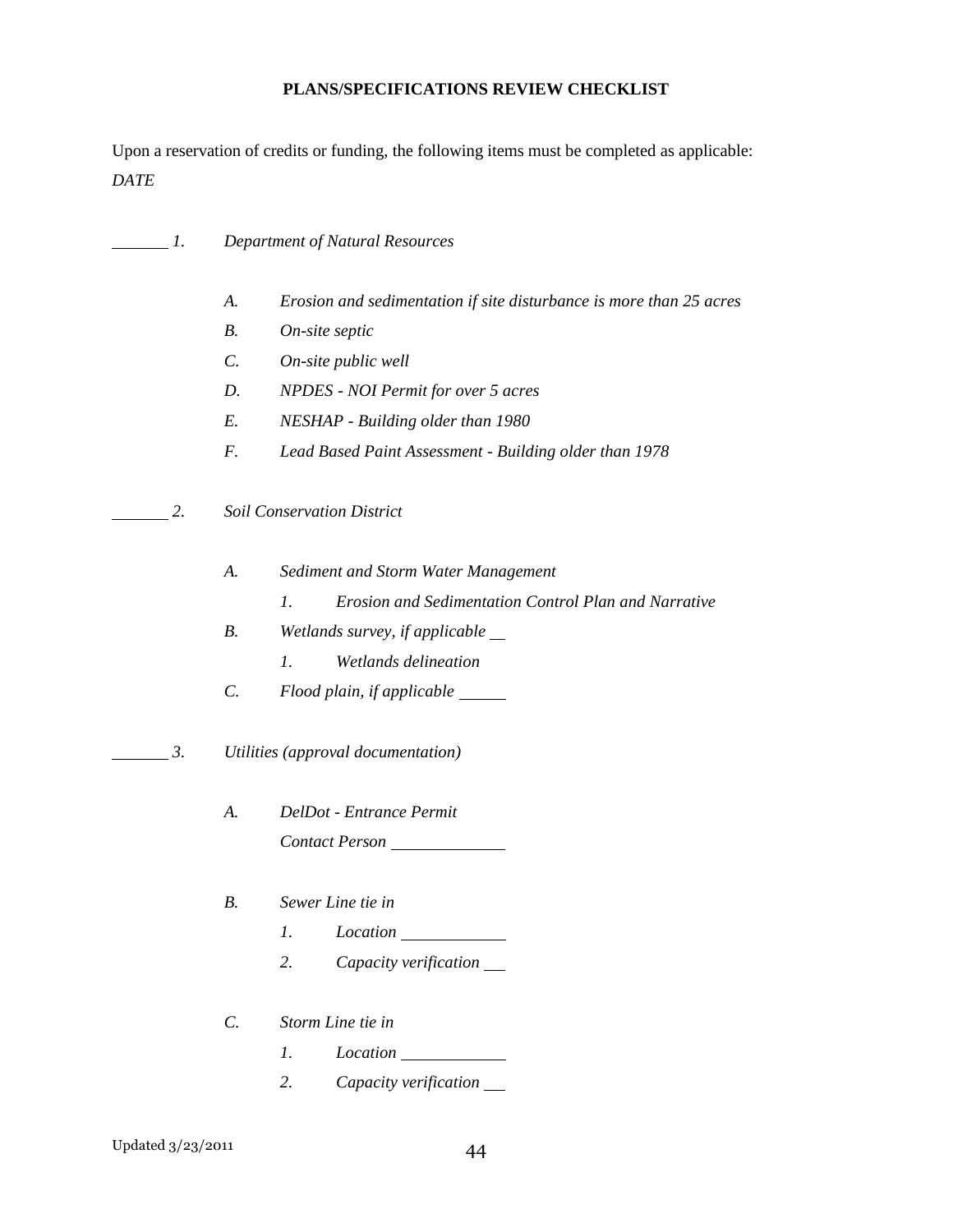|                  |     | D.<br>Electrical Contact Person                                                                                                                                                                                                                                                              |
|------------------|-----|----------------------------------------------------------------------------------------------------------------------------------------------------------------------------------------------------------------------------------------------------------------------------------------------|
|                  |     | Gas - natural or propane<br>E.                                                                                                                                                                                                                                                               |
|                  |     | Contact Person                                                                                                                                                                                                                                                                               |
|                  |     | F.<br>Water                                                                                                                                                                                                                                                                                  |
|                  |     | $l_{\cdot}$<br>Public Water tie in                                                                                                                                                                                                                                                           |
|                  |     | $Location$ <sub>_______</sub><br>A.                                                                                                                                                                                                                                                          |
|                  |     | Streets, sidewalks and curbing<br>G.                                                                                                                                                                                                                                                         |
|                  |     | Н.<br>Underground/Aboveground Storage Tanks, Yes or No                                                                                                                                                                                                                                       |
|                  |     | I.                                                                                                                                                                                                                                                                                           |
|                  | 4.  | Fire Marshal Approval (send letter to Fire Marshal to waive fee)                                                                                                                                                                                                                             |
|                  |     | A.<br>$Conditional$ [100] [2010] [2010] $\frac{1}{2}$ [2010] $\frac{1}{2}$ [2010] $\frac{1}{2}$ [2010] $\frac{1}{2}$ [2010] $\frac{1}{2}$ [2010] $\frac{1}{2}$ [2010] $\frac{1}{2}$ [2010] $\frac{1}{2}$ [2010] $\frac{1}{2}$ [2010] $\frac{1}{2}$ [2010] $\frac{1}{2}$ [2010] $\frac{1}{2}$ |
|                  |     | <i>B</i> .                                                                                                                                                                                                                                                                                   |
|                  | 5.  | Architectural Accessibility Board                                                                                                                                                                                                                                                            |
|                  |     | A.<br><i>Conditional</i> <u>Learners</u>                                                                                                                                                                                                                                                     |
|                  |     | <i>B</i> .                                                                                                                                                                                                                                                                                   |
|                  |     |                                                                                                                                                                                                                                                                                              |
| $\overline{6}$ . |     | City Requirements, if applicable                                                                                                                                                                                                                                                             |
|                  | 7.  | <b>Utility Easements, Agreements</b>                                                                                                                                                                                                                                                         |
|                  |     | А.                                                                                                                                                                                                                                                                                           |
|                  |     | В.<br><i>Proposed</i>                                                                                                                                                                                                                                                                        |
|                  |     |                                                                                                                                                                                                                                                                                              |
| $\frac{8}{2}$    |     | <b>Access Easements, Agreements</b>                                                                                                                                                                                                                                                          |
|                  |     | A.                                                                                                                                                                                                                                                                                           |
|                  |     | Proposed<br>B.                                                                                                                                                                                                                                                                               |
| 9.               |     | Permits, Building Contact Person                                                                                                                                                                                                                                                             |
|                  | 10. | Environmental Audit, Test Borings, Engineering/Geotechnical Report                                                                                                                                                                                                                           |
|                  |     |                                                                                                                                                                                                                                                                                              |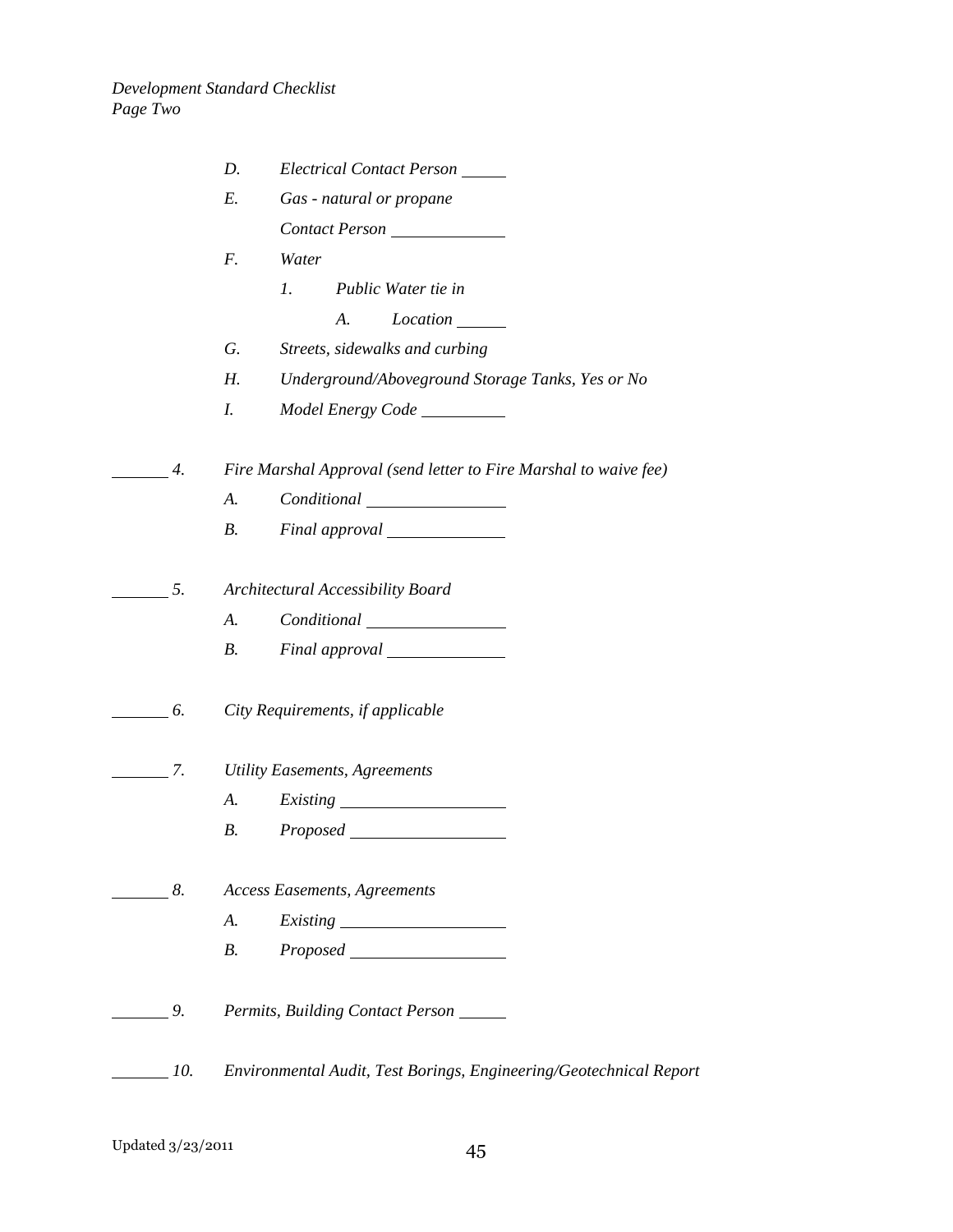# *Development Standard Checklist Page Three*

|     | 11. Survey, Property, Boundary                          |  |
|-----|---------------------------------------------------------|--|
|     |                                                         |  |
|     | 12. Other State and Federal Requirements                |  |
|     | 13. Zoning Verification                                 |  |
|     | A. Contact Person                                       |  |
|     | 14. Copy of Deed                                        |  |
|     | A. Deed Book and Number                                 |  |
|     | 15. Federal Fair Housing Amendment Act                  |  |
|     | Design Guideline Compliance yes no                      |  |
|     | $\frac{1}{16}$ 16. American with Disabilities Act (ADA) |  |
|     | Design Guideline Compliance yes no                      |  |
| 17. | Noise Assessment Guidelines                             |  |
|     | Federal Guideline Compliance yes no                     |  |

*esl*

*Revised: 12/09*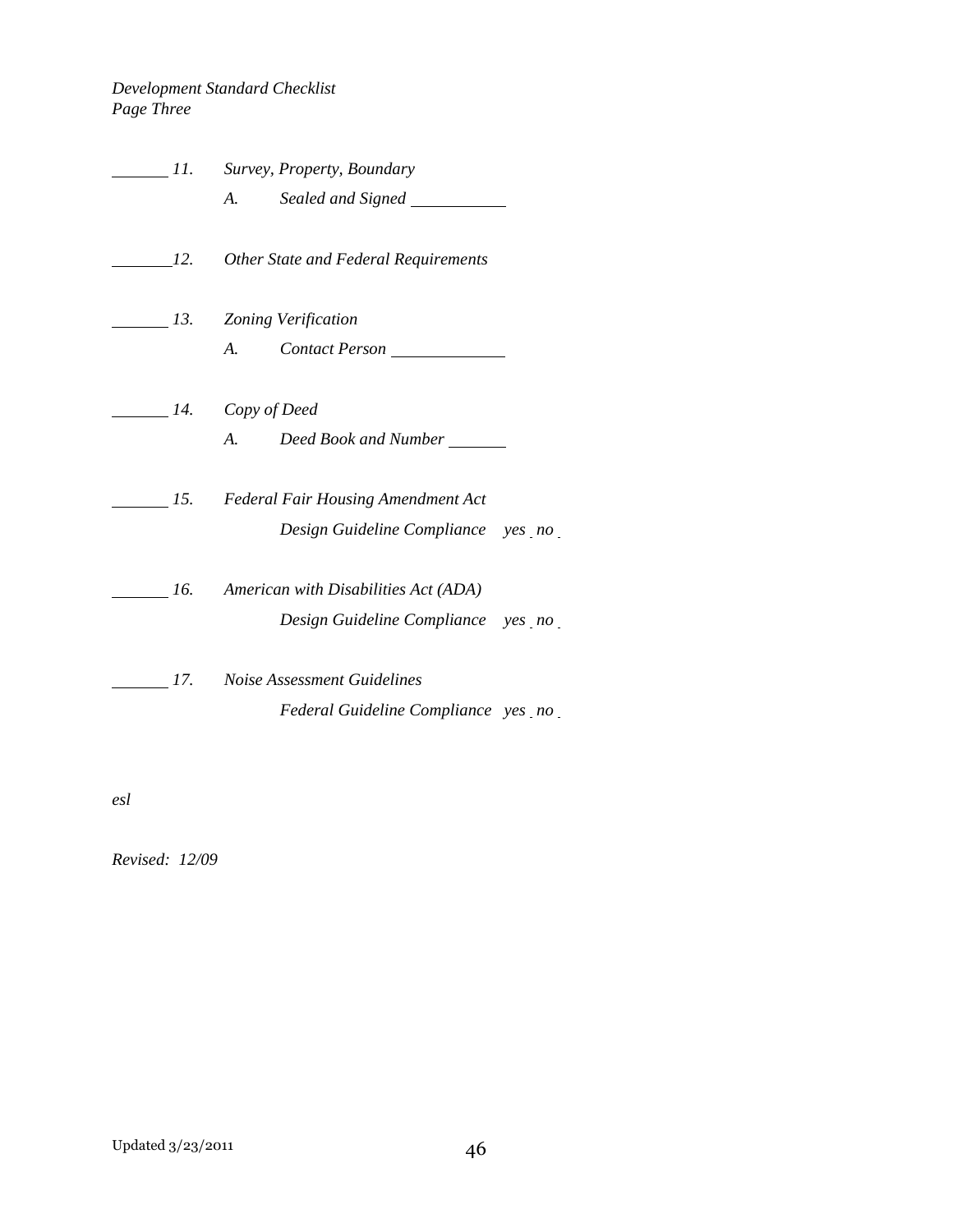# Energy Efficiency Table

| <b>Exceed</b>   | QAP                                                                                   | <b>Estimated</b>                           | <b>Notes</b>                            |
|-----------------|---------------------------------------------------------------------------------------|--------------------------------------------|-----------------------------------------|
| <b>Standard</b> | <b>Points</b>                                                                         | <b>Material</b>                            |                                         |
|                 |                                                                                       | <b>Costs</b>                               |                                         |
| 25% or better   | 1 point                                                                               | \$0.14/SF                                  | <b>High Density Batt</b>                |
|                 |                                                                                       |                                            |                                         |
|                 |                                                                                       |                                            | Blown-in                                |
|                 |                                                                                       |                                            |                                         |
|                 |                                                                                       |                                            |                                         |
|                 |                                                                                       |                                            |                                         |
| Below 0.33      |                                                                                       |                                            |                                         |
|                 |                                                                                       |                                            |                                         |
|                 |                                                                                       |                                            |                                         |
|                 |                                                                                       |                                            |                                         |
|                 |                                                                                       |                                            |                                         |
|                 |                                                                                       |                                            |                                         |
|                 |                                                                                       |                                            |                                         |
|                 |                                                                                       |                                            |                                         |
|                 | 1 point                                                                               | \$45 per door                              |                                         |
|                 |                                                                                       |                                            |                                         |
|                 |                                                                                       |                                            |                                         |
|                 |                                                                                       |                                            |                                         |
|                 |                                                                                       |                                            |                                         |
| 0.82 to 0.91EF  |                                                                                       |                                            |                                         |
|                 |                                                                                       |                                            |                                         |
|                 |                                                                                       |                                            |                                         |
|                 |                                                                                       |                                            |                                         |
|                 |                                                                                       |                                            |                                         |
|                 |                                                                                       |                                            |                                         |
| $SEER = 14$     | 1 point                                                                               | \$2,075                                    |                                         |
| $SEER=16$       |                                                                                       | \$3,000                                    |                                         |
| $SEER=18$       | 3 points                                                                              | \$3,675                                    |                                         |
|                 | 50% or better<br>Low E, Argon<br>Gas<br>Below 0.14<br><b>Energy Factor</b><br>between | 2 points<br>1 point<br>1 point<br>2 points | \$0.31/SF<br>\$35 to \$65 per<br>window |

Actual costs may vary, not all manufacturer's were compared. Installation not part of estimate (Unit cost only)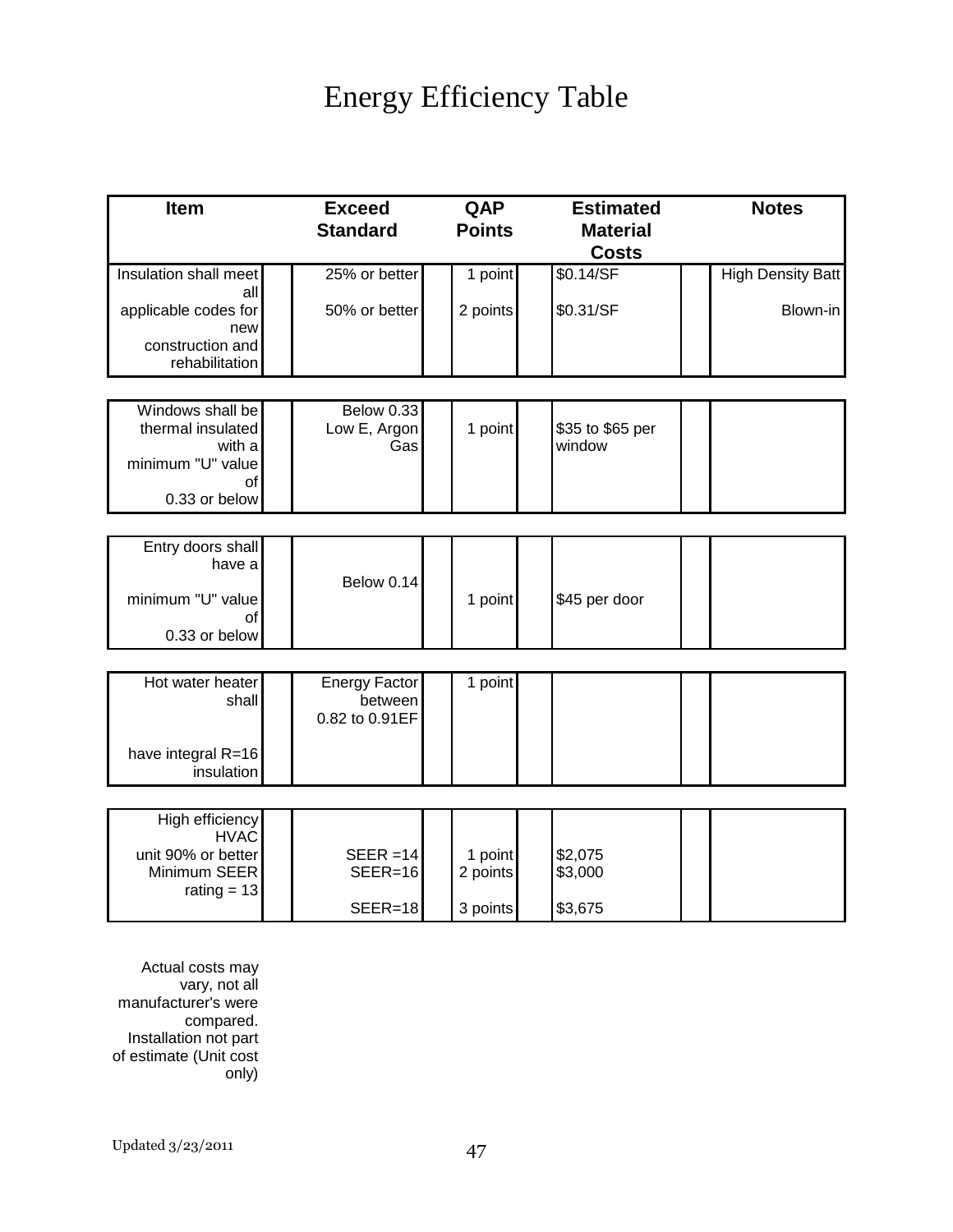The sample on the previous page would receive a total of 5 points for exceeding DSHA"s standards. Other proposed energy efficiency may be approved at DSHA"s discretion. Any substitutions for energy efficiency amenities will only be allowed if the substitution is for the benefit of the tenant and must be approved by DSHA.

Failure to provide the energy efficiency amenities after points are awarded and a Carryover Agreement is executed will result in a noncompliance penalty point (in the same amount awarded) and will be imposed upon the applicant and responsible development team. The noncompliance point penalty will be carried over to the subsequent application submission.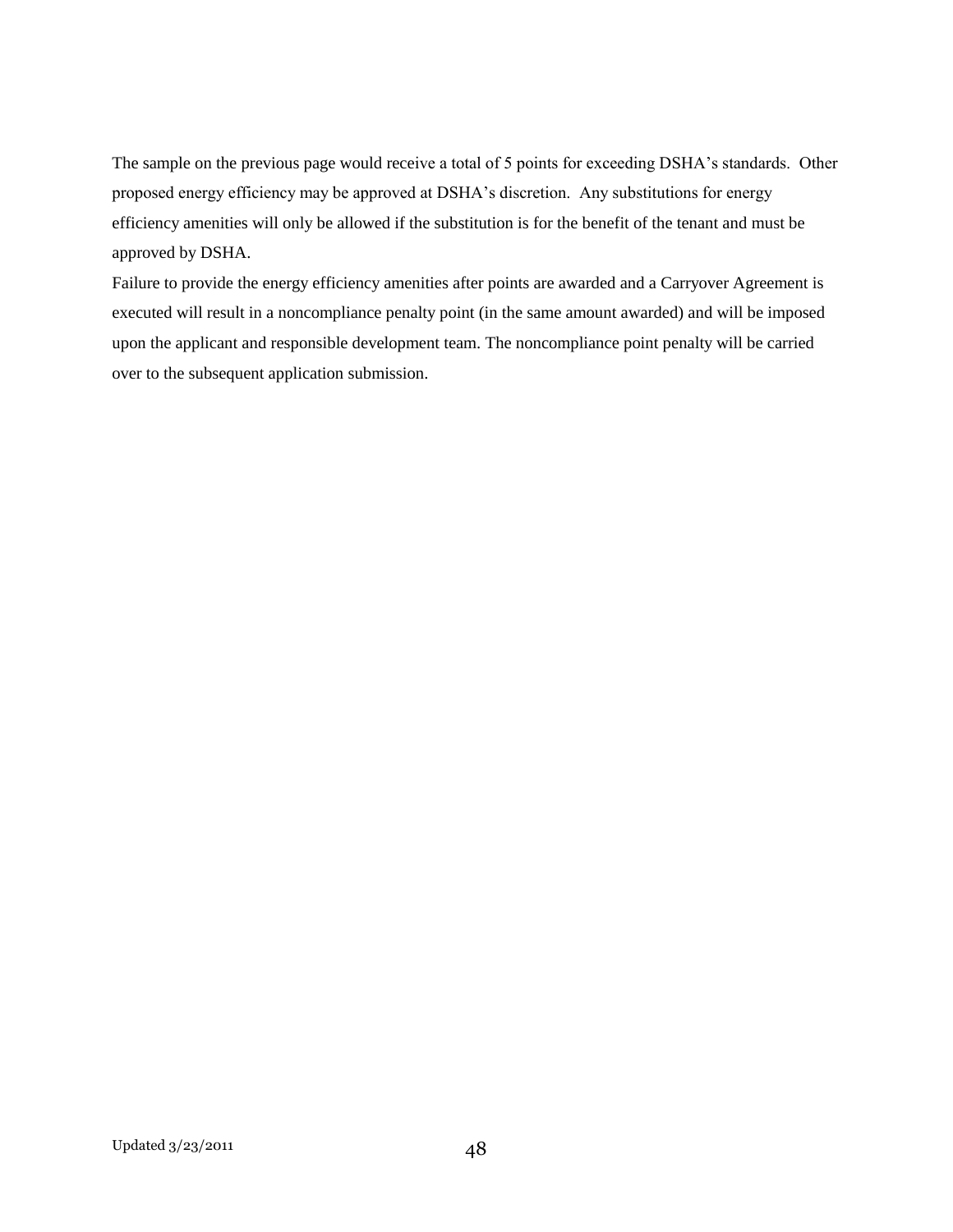#### **DELAWARE STATE HOUSING AUTHOIRTY Development Quality Base Level Green Standards CERTIFICATION**

The undersigned applicant hereby makes application to the Low Income Housing Tax Credit with the Delaware State Housing Authority (DSHA) for a loan and/or tax credits pursuant to one or more of the DSHA"s Housing Development/HOME Programs and certifies that the following development **Base Level Green Standards** will be incorporated into the project design and final work product:

- 1. **Demolition Plan** On projects where demolition will occur, submit a demolition plan which identifies sound practices for managing waste and hazardous materials. Specify methods which are environmentally sensitive and create less pollution. Identify opportunities for recycling.
- 2. **Chloroflourocarbons (CFC**) Where new HVAC equipment is specified, there will be no use of CFC refrigerant. Where CFC refrigerant equipment is being removed, specify standards for capturing and disposal of CFC materials. For retained CFC refrigerant equipment, include a comprehensive inspection, maintenance and phase out or conversion plan.
- 3. **Site work** Employ State of Delaware Standards for Soil Erosion and Sediment Control during construction. Limit area of disturbance to immediate work area. Site work anticipated in non-optimum conditions such as wet, freezing or poor drying periods must be completed with the approval and direction of the geotechnical engineer. In addition to reviewing the cost and schedule benefits of such work, the engineer must consider the potential for adverse environmental impact. Limit access to the site when vehicles or construction activity environmentally degrade the site.
- 4. **Landscaping** new plantings shall utilize at least 50 percent native plantings. Select native, highly suitable, drought /disease tolerant plantings suitable for the project soil and microclimate. Where there are healthy large existing trees, make considerations for preserving mature trees in the site plan. Utilize shade, windbreak and screening benefits of plantings in the project design. Protect trees during construction.
- 5. **Moisture and Mildew** Correct all observed areas of mold, mildew and moisture infiltration within the building. On existing structures, or environmental report will identify these areas. Identify remedies and accepted practices for treatment.
- 6. **Radon Gas** For Projects located in EPA Radon Area Zone 1 install a passive radon gas reduction pipe system with vertical venting convertible to mechanical venting unless testing indicates there is no radon gas hazard as determined by EPA standard. This requirement is only for projects where radon gas poses a legitimate hazard.
- 7. **Water Conserving features** Project water fixtures and faucets conserve water. Toilets 1.6 gallons or less per flush, shower heads – 2.0 GPM. Bath and kitchen faucets 2.0 GPM or less.
- 8. **Smoking Areas** Designate permitted smoking areas. Locate outside smoking areas at least 25 ft. away from entry air intakes and residents" windows. No smoking in building interior common areas.
- 9. **Large parking lots** shall include planting areas.
- 10. **Exhaust fans** for all bathrooms shall be low speed/low noise, continuous exhaust fan (hard wired).
- 11. Non-mercury programmable **thermostats.**

IN WITNESS WHEREOF, the applicant has caused this document to be duly executed in its name on this day of \_\_\_\_\_\_\_\_\_\_\_\_\_\_\_\_\_\_\_\_\_\_\_\_\_\_\_\_\_\_\_\_\_\_\_\_\_\_\_\_\_\_\_\_\_\_\_\_\_\_\_\_\_\_\_\_\_\_\_\_\_\_\_\_\_\_\_\_\_\_\_\_\_\_\_\_\_\_\_\_\_\_\_\_\_\_\_\_\_, .

| (Full legal name of Sponsor) | (Full legal name of Architect) |
|------------------------------|--------------------------------|
| Signature                    | Signature                      |
| Name:                        | Name:                          |
| Title:                       | Title                          |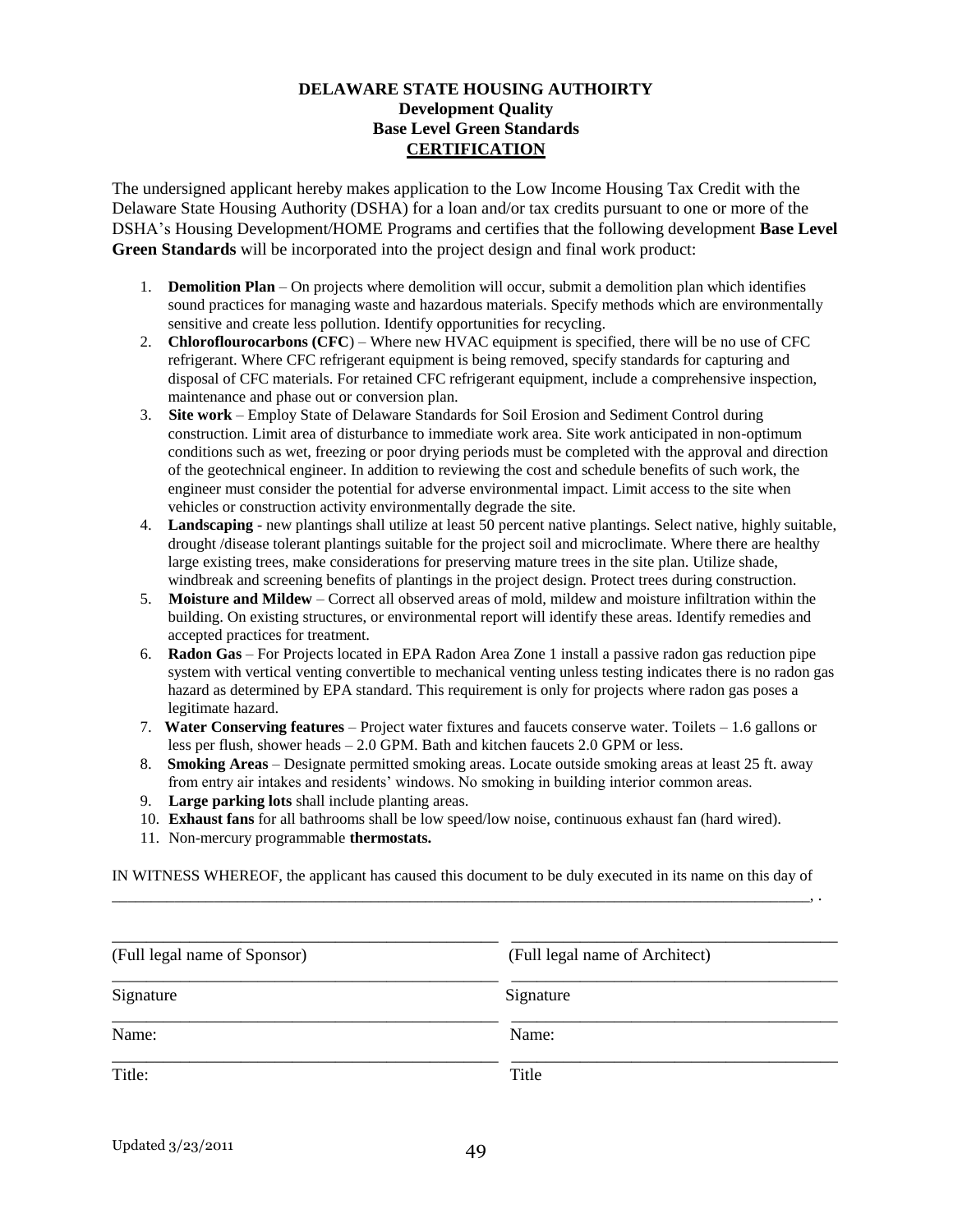#### **DELAWARE STATE HOUSING AUTHOIRTY Development Quality Base Level Energy Standards**

#### **CERTIFICATION**

The undersigned applicant hereby makes application to the Low Income Housing Tax Credit with the Delaware State Housing Authority (DSHA) for a loan and/or tax credits pursuant to one or more of the DSHA"s Housing Development/HOME Programs and certifies that the following development Base Level **Energy** Standards will be incorporated into the project design and final work product:

1.All appliances will be Energy Star

2.Energy Star qualified heat pump, furnace, air conditioning and/or ventilation equipment

3.Non Mercury programmable thermostats

4.Energy Star qualified lighting

5.Hot Water Heating shall have a minimum Energy Factor between 0.82 to 0.91EF.

- 6.Building draft stopping and air sealing scope of work to be included in the project specifications with minimum verification by visual method. See Energy Star or the Department of Energy Building America Best Practices, Volume 4.
- 7.Energy Star qualified windows, or windows rated by the national Fenestration Rating Council having a U-Factor  $< 0.33$ .
- 8.Energy Star qualified doors, having a U-Factor < 0.33.

*Please note: Historic projects will be subject to the base standards except where state or federal renovations standards do not allow or recommend specific work task, the energy improvements compromise the historic character of the project, or the work is not cost effective or feasible.*

IN WITNESS WHEREOF, the applicant has caused this document to be duly executed in its name on this day of \_\_\_\_\_\_\_\_\_\_\_\_\_\_\_\_\_\_\_\_\_\_\_\_\_\_\_\_\_\_\_\_\_\_\_\_\_\_\_\_\_\_\_\_\_\_\_\_\_\_\_\_\_\_\_\_\_\_\_\_\_\_\_\_\_\_\_\_\_\_\_\_\_\_\_\_\_\_\_\_\_\_\_\_\_\_\_\_\_, .

| (Full legal name of Sponsor) | (Full legal name of Architect) |
|------------------------------|--------------------------------|
| Signature                    | Signature                      |
| Name:                        | Name:                          |
| Title:                       | Title                          |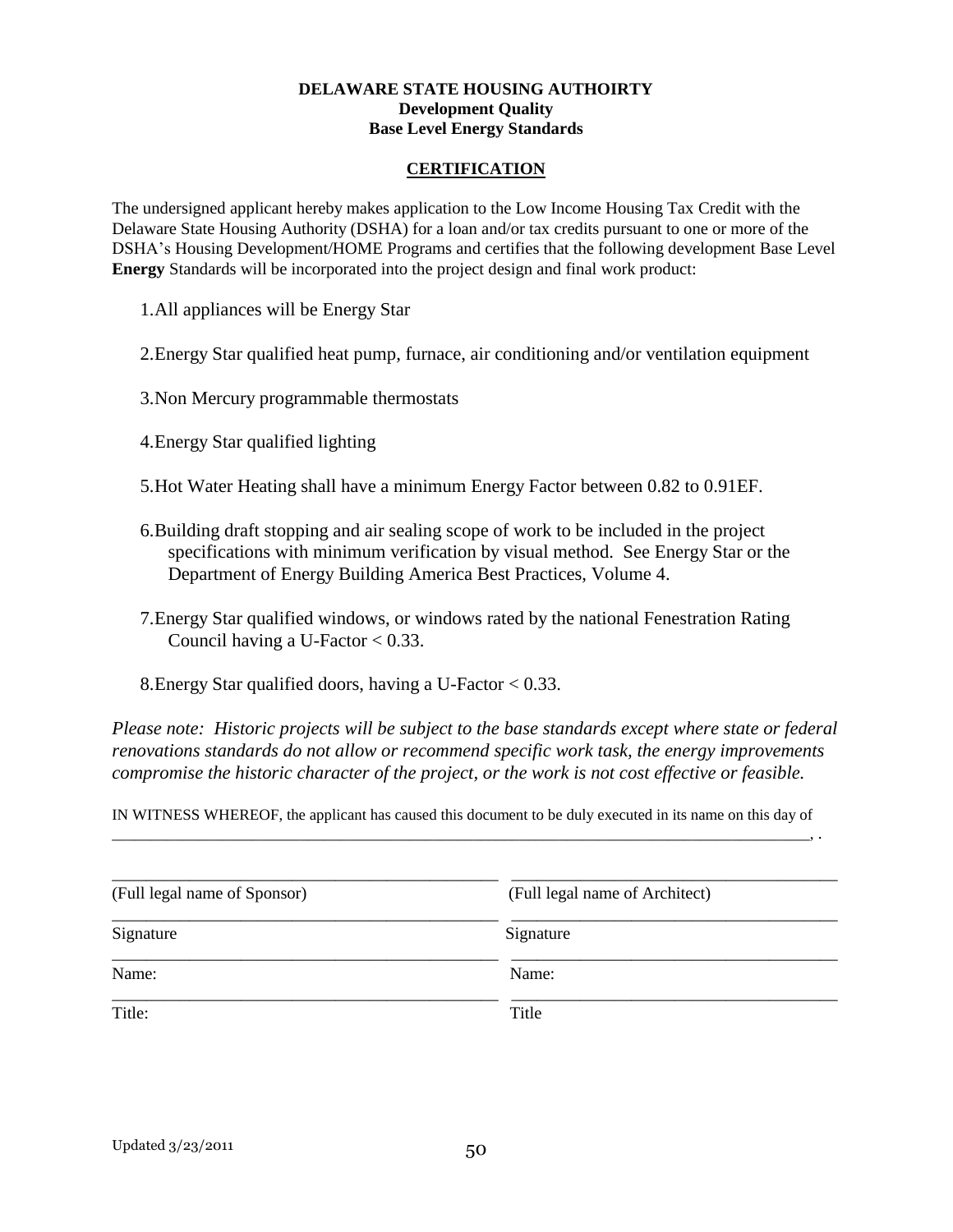# **ATTACHMENT 11**

# **FORM OF CERTIFICATION OF CONSISTENCY COMMUNITY REVITALIZATION PLAN**

# MUNICIPALITY LETTERHEAD

| Anas Ben Addi, Director                                                                                                                                           | Date:                                                                                                                                                                                                                         |
|-------------------------------------------------------------------------------------------------------------------------------------------------------------------|-------------------------------------------------------------------------------------------------------------------------------------------------------------------------------------------------------------------------------|
| <b>Delaware State Housing Authority</b><br>18 The Green<br>Dover, DE 19901                                                                                        |                                                                                                                                                                                                                               |
| Re: LIHTC Application for ________________________ (Development Name)                                                                                             |                                                                                                                                                                                                                               |
| Dear Mr. Ben Addi:                                                                                                                                                |                                                                                                                                                                                                                               |
| I certify that the <b>contract to the development</b> is clearly identified on<br>page __________ of the most recently approved Community Revitalization Plan for |                                                                                                                                                                                                                               |
| ___________________(Municipality Name) dated ___________________.                                                                                                 |                                                                                                                                                                                                                               |
| Accordingly, said page ______________ is attached to this certification.                                                                                          |                                                                                                                                                                                                                               |
| <b>Applicant Name:</b>                                                                                                                                            | <u> 1980 - Johann John Stone, mars eta bat eta bat eta bat eta bat eta bat eta bat eta bat eta bat eta bat eta b</u>                                                                                                          |
| Development Name:                                                                                                                                                 | <u> 2000 - Jan James James Bernard Bernard Bernard Bernard Bernard Bernard Bernard Bernard Bernard Bernard Bernard</u>                                                                                                        |
| Location of Development:                                                                                                                                          | <u> 1989 - Johann Stoff, amerikansk politiker (* 1908)</u>                                                                                                                                                                    |
| Name of Community Revitalization Plan:                                                                                                                            |                                                                                                                                                                                                                               |
| Date of Community Revitalization Plan:                                                                                                                            |                                                                                                                                                                                                                               |
| Name of Certifying Jurisdiction:                                                                                                                                  | <u> 1989 - Johann Stoff, Amerikaansk politiker (* 1908)</u>                                                                                                                                                                   |
| Name of Certifying Official:                                                                                                                                      |                                                                                                                                                                                                                               |
| Title of Certifying Official:                                                                                                                                     | the control of the control of the control of the control of the control of the control of the control of the control of the control of the control of the control of the control of the control of the control of the control |
| Sincerely,                                                                                                                                                        |                                                                                                                                                                                                                               |

Attachment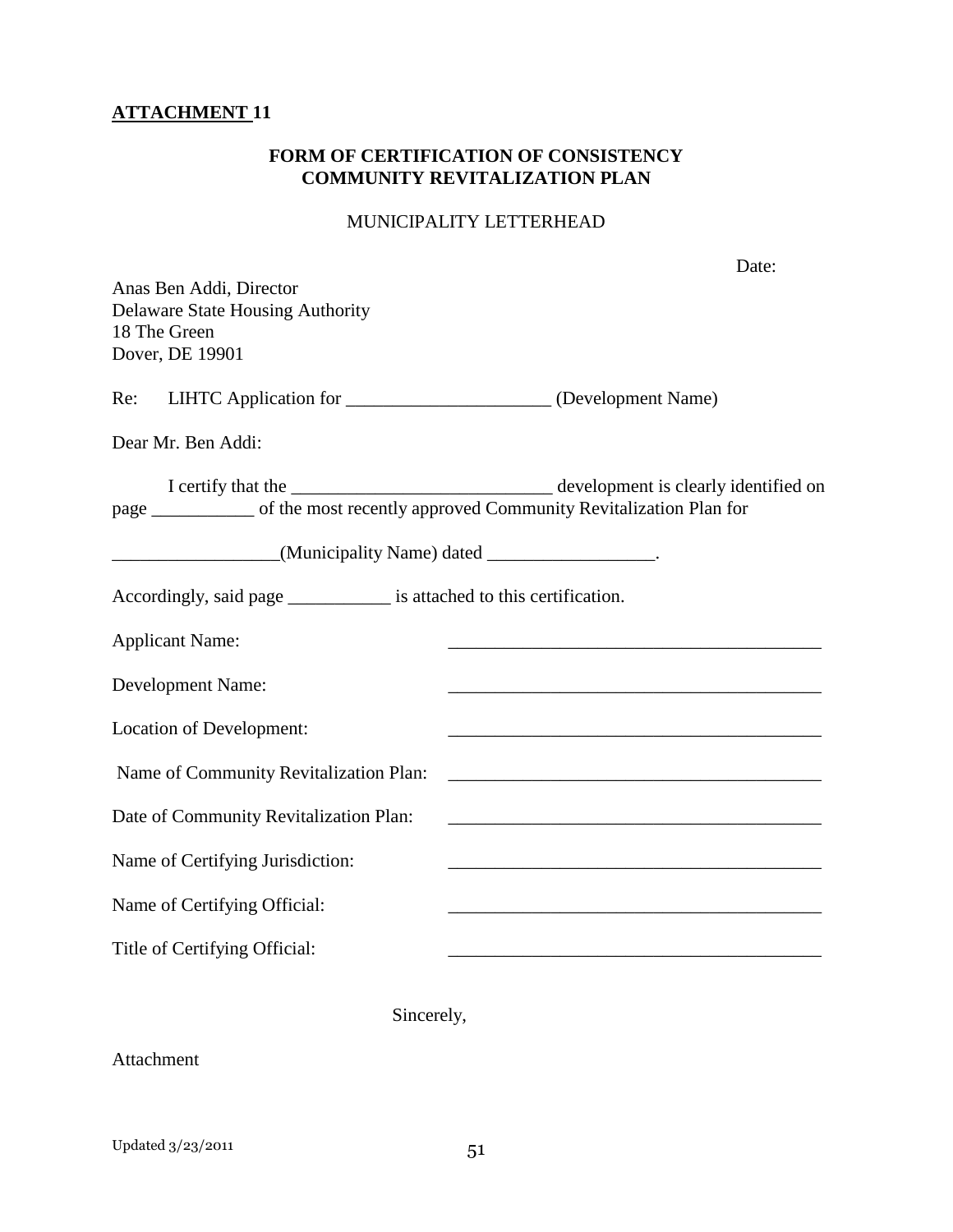# **ATTACHMENT 12**

# DELAWARE STATE HOUSING AUTHORITY **RELOCATION ASSISTANCE POLICY**

**For all Developments financed with Federal HOME, other Federal Funds, State Housing Development Funds (HDF) or Low Income Housing Tax Credits (LIHTC) that will result in displacement or temporary displacement, the Applicant/Developer must comply fully with all the requirements of the Uniform Relocation Assistance and Real Property Acquisition Policies Act of 1970 (URA). HUD Handbook 1378: Tenant Assistance Relocation and Real Property Acquisition is available through the HUD Website [http://www.hud.gov/relocation.](http://www.hud.gov/relocation) This handbook explains all of the requirements of the URA. Although the LIHTC program is not considered Federal financial assistance, DSHA has elected to adopt the URA as a relocation assistance policy for Tax Credit and/or DSHA financed properties that result in temporary or permanent displacement. The URA has recently been updated effective February 5, 2005, for a complete review of the final rule, please refer to the following:** 

*[http://a257.g.akamaitech.net/7/257/2422/01jan20051800/edocket.access.gpo.gov/2005/pdf/05-](http://a257.g.akamaitech.net/7/257/2422/01jan20051800/edocket.access.gpo.gov/2005/pdf/05-6.pdf) [6.pdf](http://a257.g.akamaitech.net/7/257/2422/01jan20051800/edocket.access.gpo.gov/2005/pdf/05-6.pdf))*

In accordance with DSHA"s QAP, Developers may not displace residents for over-income purposes and DSHA strongly discourages proposals that will result in permanent displacement.

If the URA regulations are not followed, DSHA reserves the right upon final allocation of credits to decrease the cost certified relocation line item. This may result in the following: a decrease in eligible basis, a decrease in the LIHTC award, and/or a decrease in other DSHA funding.

# **Notice Examples**

Attached are some examples of notice letters that must be sent for developments with existing residents that may have temporary or permanent displacement. The first letter (Attachment 1) must be sent when there is a contract of sale and the second letter (Attachment 2) must be sent after acquisition of the property. The third letter (Attachment 3) is for prospective residents that may move into the development before the property is acquired. **Note: Attachments 1 and 2 have letters applicable to Section 8 and Non-Section 8 residents.**

Attachment 1 (**Notice—Residential Resident that they will not be Displaced)** informs any current/potential resident of the fact that the property is under an option to a buyer who is applying for DSHA assistance and lets the resident know that if an application is approved the current/potential resident may be displaced. The notice also informs the current/potential resident that they may not qualify as a displaced person and therefore, is not eligible to receive any assistance or benefits described in the relocation policy. The Applicant/Developer must notify DSHA and send a copy of this letter and a listing of residents notified to DSHA when the letter is sent to current/potential residents.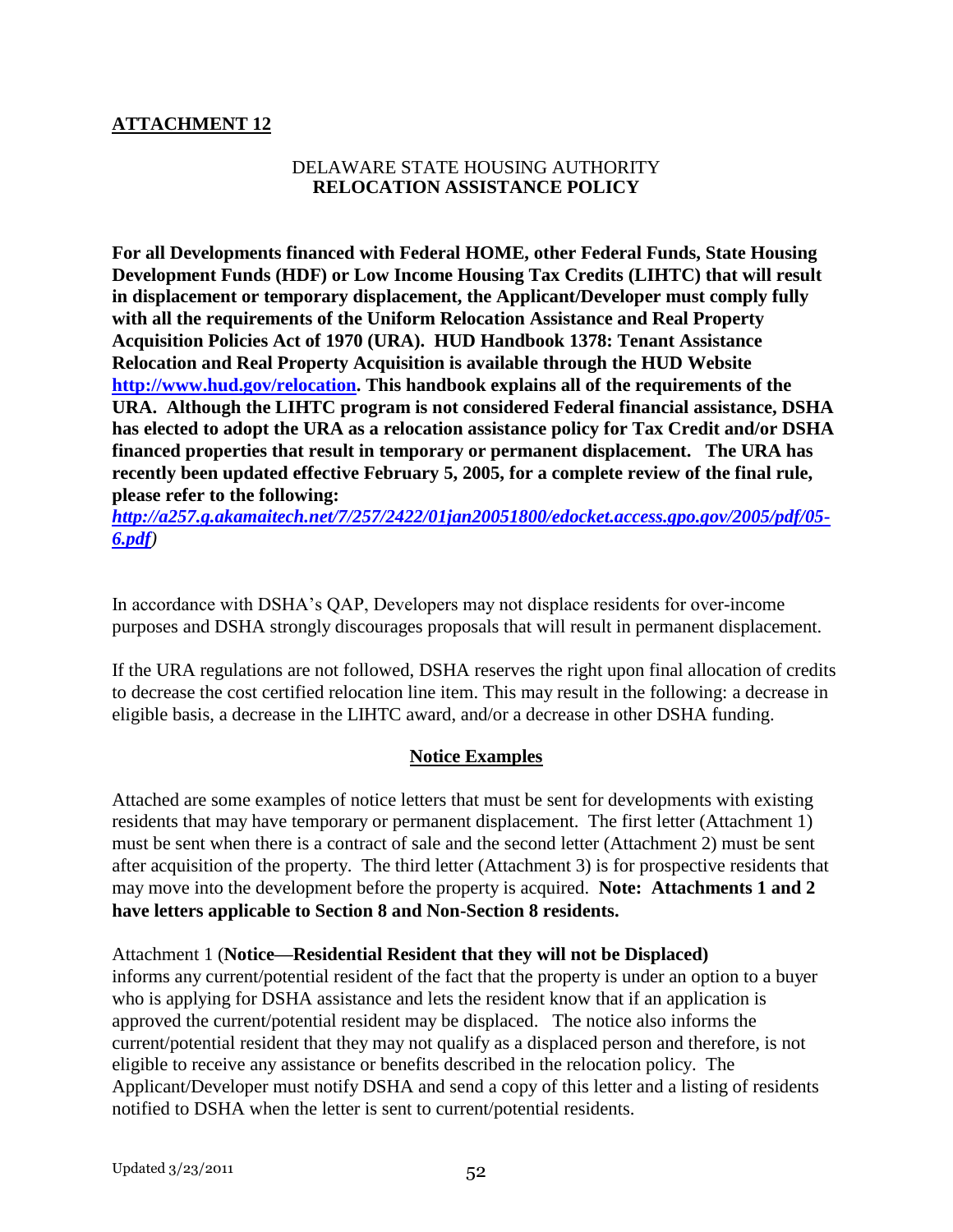Attachment 2 (**Notice of Eligibility for Relocation Assistance Residential Resident)** is to be sent when the property has been acquired. This letter (a) explains that the project was purchased and cautions the person not to move; (b) explains that the person will not be displaced; (c) explains what is to occur when the resident is temporarily displaced (i.e. approximately how long should they expect to be displaced from their current unit, how will the Applicant/Developer accommodate them with replacement housing while they are displaced, how will the Applicant assist them with any moving costs they incur from their temporary move); and, (d) explains that they will be able to move back into their unit. The Applicant/Developer must notify DSHA and send a copy of this letter, along with a list of notified residents, to DSHA when the letter is sent to current/potential residents.

Attachment 3 (**Notice To Prospective Residents)** informs prospective applicants that move into the development prior to the new acquisition that they may not be entitled to relocation assistance.

# **Temporary Relocation Plan and Budget**

- 1. The Applicant/Developer must submit a list of all current occupants including their name (for families, you need only list the name of the head of household and family size), address, and annual income after acquisition of the property.
- 2. A detailed relocation plan describing the manner in which the temporary displacement of residents will be handled must also be submitted prior to initial closing.
- 3. A comparison of the current rents being charged and the proposed rents for the project must be submitted to DSHA with the relocation plan. Also, for all relocation units, comparable rents must also be submitted. For comparables, the Applicant/Developer is required to assist the occupant in locating **decent, safe and sanitary housing,** (hereafter referred to as DSS, as determined by local housing codes) and must use *at least three*  **suitable, DSS replacement units as comparables**. For Section 8 developments, please note, residents cannot be relocated to units that are smaller than the units on the Housing Assistance Payment contract. For example, a single person in a three-bedroom unit at a development with only three and four bedroom units must be relocated to a unit with a comparable number of bedrooms.
- 4. Applicants/Developers should include relocation expenses in their project cost budget. As part of DSHA's mortgagor's draw process, a monthly **RELOCATION REIMBURSMENT FORM** must be completed with each draw (Attachment 4). Relocation costs must be drawn on a monthly basis and must include all back-up documentation. If funds are available in operations, start-up relocation costs can be paid from operations and then reimbursed from construction proceeds, however, relocation is not an operational expense unless otherwise approved in writing by DSHA.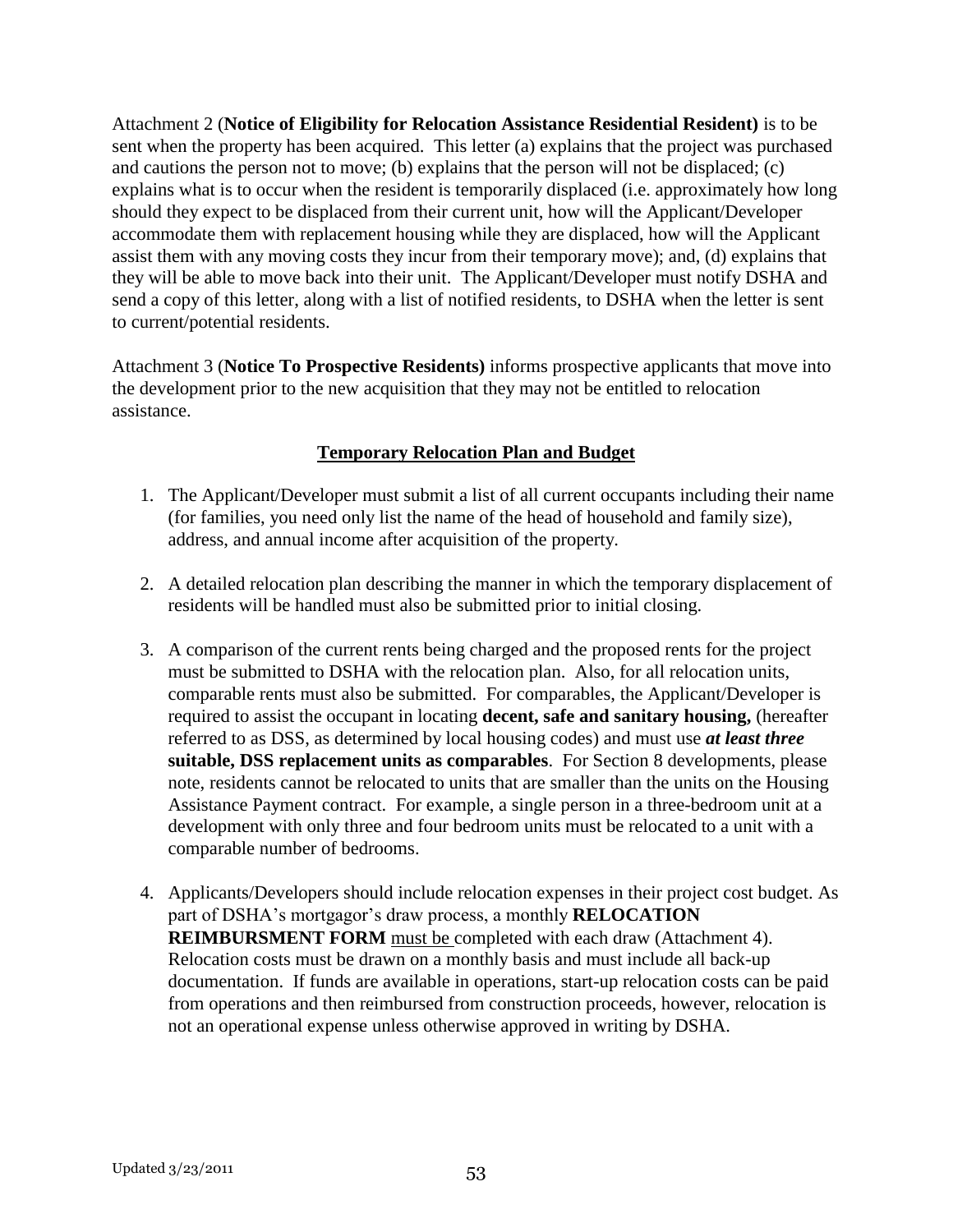No advance payment of rents for relocation units will be allowed. All relocation units must be occupied within 90 days of draw request. Payments for holding unoccupied relocation units for more than 90 days will not be recognized as an eligible project cost by DSHA. Applicants may not receive reimbursement of relocation costs from more than two sources (i.e., construction funds and/or Housing Assistance Payments). Any subsidized properties that require relocations can only request the difference between the subsidy rent and the off-site's rent (which may be positive or negative) and other relocation costs. The relocation line item shall include expenses charged by the management firm or other approved entity for relocation. This fee cannot be charged to the development"s operating funds.

5. Upon permanent closing, the Applicant/Developer must provide DSHA with a final list of all residents occupying the property (due within 30 days after closing). If this list differs from the list that was originally submitted after acquisition (See number 1 above), the Applicant/Developer must explain why the resident is no longer an occupant. Please be prepared to submit evidence that the resident(s) moved on their own accord and not for reasons related to DSHA program rules (i.e. income limitations).

As a useful guide, DSHA recommends that the Applicant/Developer follow DSHA"s recommended relocation process found in Attachment 5.

# **PERMANENT RELOCATION**

Developments that experience permanent displacements for any reason must follow all URA requirements.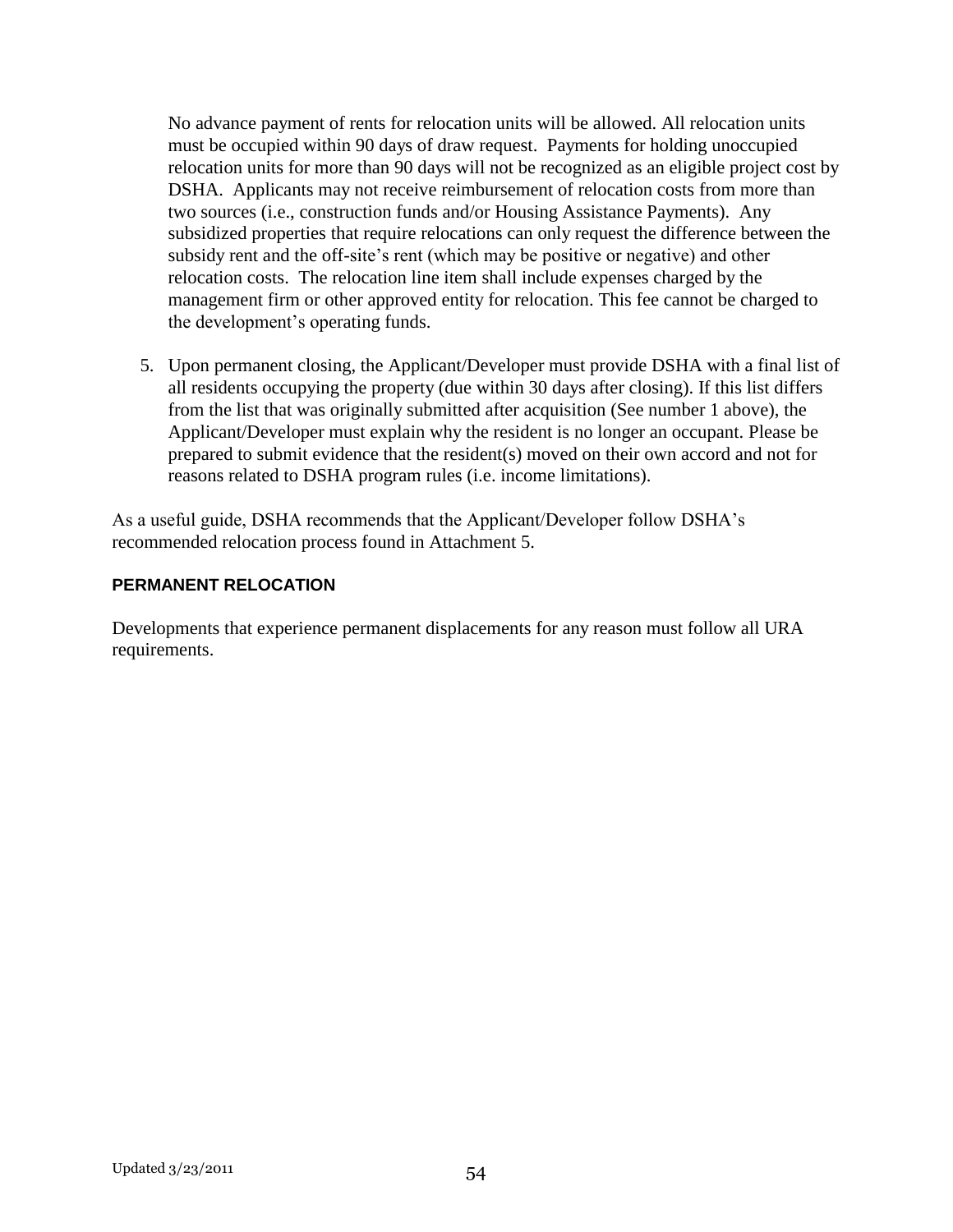# Attachment 1 (Non-Section 8) **NOTICE—RESIDENTIAL RESIDENT THAT THEY WILL NOT BE DISPLACED**.

(Applicant Letterhead)

Date

Dear Resident:

\_\_\_\_\_\_\_\_\_\_\_\_\_\_\_\_\_\_\_ has submitted an application to Delaware State Housing Authority to rehabilitate  $\frac{1}{2}$  the building which you occupy at \_\_\_\_\_\_\_\_\_\_\_\_\_\_.

This notice is to inform you that , if the assistance is provided and the building is rehabilitated, you may be displaced. We urge you **not to move** anywhere at this time. This is **not** a notice to vacate the premises. We will be meeting with you at a later date to determine whether you will qualify for a rehabilitated unit. If you do elect to move for reasons of your choice, you will not be provided relocation assistance.

If you meet the criteria to continue to qualify for a unit, you will be able to lease and occupy your present apartment (or another suitable, decent, safe and sanitary apartment in the same building) upon completion of the rehabilitation. The criteria to qualify for a unit may include background checks on all adult household members. Of course, you must comply with standard lease terms and conditions.

If you meet the qualifications, after the rehabilitation, your initial rent, including the estimated average utility costs, will not exceed the greater of (a) your current rent/average utility costs, or (b) 30% of your average monthly gross household income. If you must move temporarily so that the rehabilitation can be completed, suitable housing will be made available to you for the temporary period, and you will be reimbursed all reasonable extra expenses, including all moving costs and any increase in housing costs. You can be assured that we will make every effort to accommodate your needs because a portion of the financing is from state or federal funding sources, you would be protected by the Uniform Relocation Assistance and Real Property Acquisition Policies Act of 1970, as amended.

If you do not meet the qualifications to remain as a tenant you should continue to pay your rent because a failure to pay rent or meet your other obligations as a tenant may be cause for eviction and loss of relocation assistance. You are urged not to move or sign an agreement to purchase or lease a new unit before receiving formal notice of your eligibility for relocation assistance. If you move or are evicted before receiving such notice, you may not receive any assistance. Please contact us before making any moving plans.

If you are eligible for relocation assistance, you will be given advisory services, including referrals to replacement housing, and at least 90 days advance written notice of the date you will be required to move. You would also receive a payment for moving expenses and may be eligible for financial assistance to help you rent or buy a replacement house.

No current resident or residents of \_\_\_\_\_\_\_\_\_\_\_\_\_\_\_\_\_\_\_\_\_\_\_\_\_\_\_\_\_\_ will be permanently displaced on the basis of failing to meet income eligibility requirements unless the resident(s) consents to permanent displacement. The resident(s) may consent to permanent displacement contingent upon receiving relocation assistance approved by the Delaware State Housing Authority.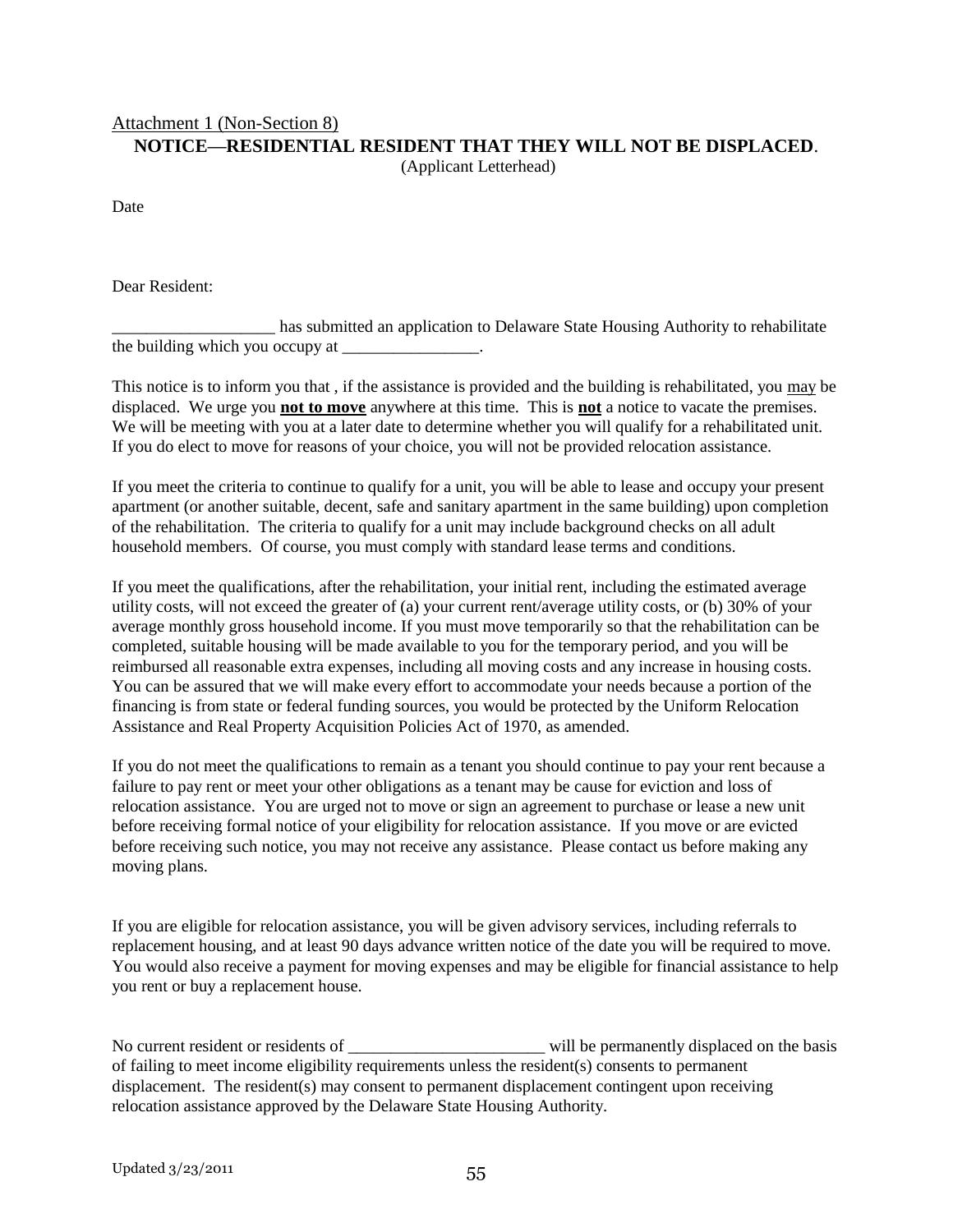Again, this is not a notice to vacate and does not establish eligibility for relocation payments or other relocation assistance. This letter is important and should be retained. You will be contacted soon. In the meantime, if you should have any questions about our plans, please contact\_

Sincerely,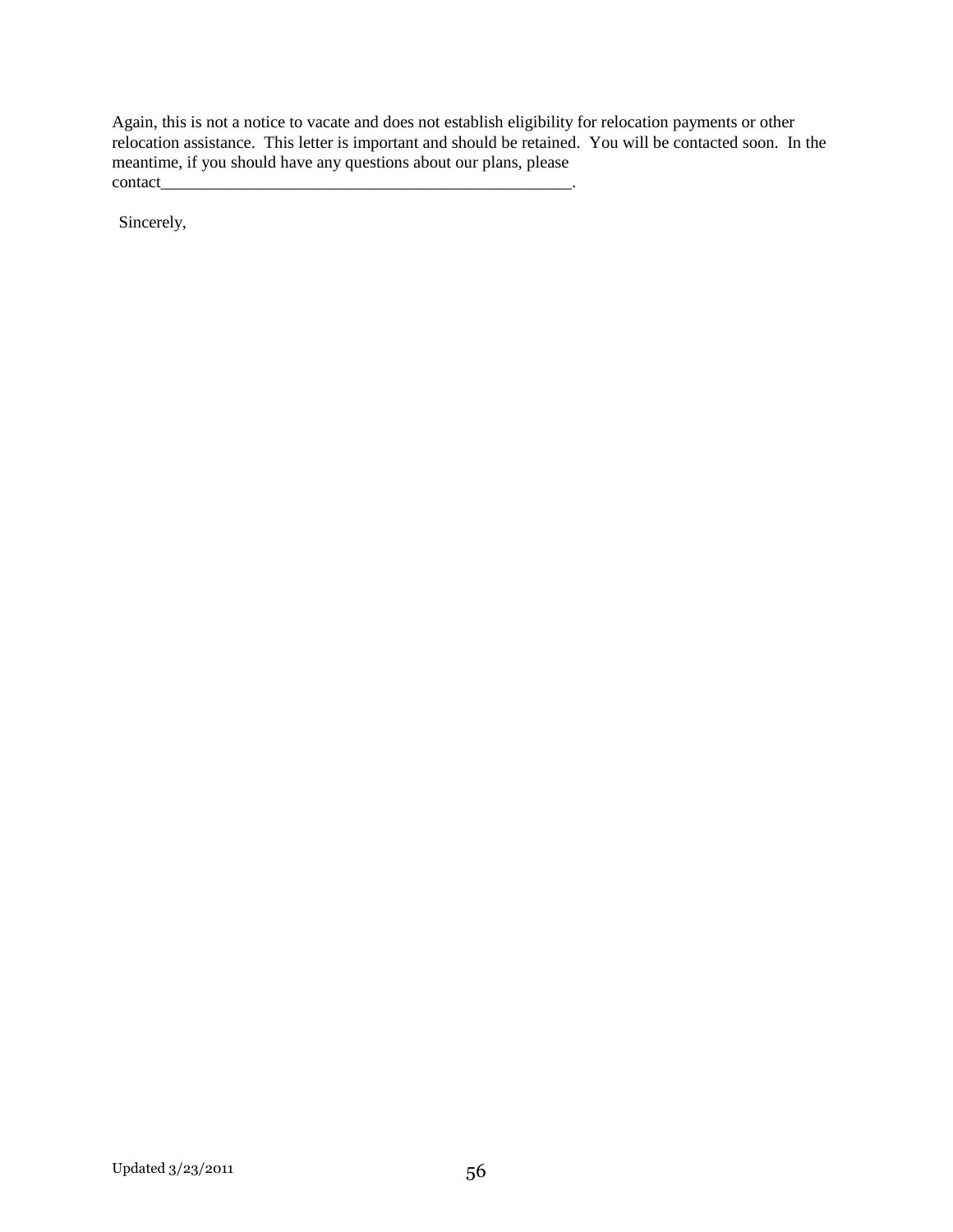#### Attachment 1 – (SECTION 8 MULTIFAMILY) **NOTICE—RESIDENTIAL RESIDENT THAT THEY WILL NOT BE DISPLACED**. (Applicant Letterhead)

Dear Resident,

\_\_\_\_\_\_\_\_\_\_\_\_\_\_\_\_\_\_\_\_\_\_\_\_\_\_\_\_\_\_\_\_\_\_\_\_\_\_\_\_\_\_\_\_ has submitted an application to the Delaware State Housing Authority to rehabilitate the building, which you occupy. If the application is approved, you will benefit from the substantial renovations that will take place. You may be relocated during these renovations. We urge you not to move anywhere at this time. This is not a notice to vacate the premises.

This is a Notice of Non-Displacement. You will not be required to move permanently as a result of the rehabilitation. This Notice guarantees you the following:

- 1. You will be able to lease and occupy your present apartment or another suitable, decent, safe and sanitary apartment in the same building/complex upon completion of the rehabilitation. Your monthly rent will remain the same or, if increased, your new rent and estimated average utility costs will not exceed 30% of the gross income of all adult members of your household. Of course, you must comply with the reasonable terms and conditions of your lease.
- 2. If you must move temporarily so that the repairs/rehabilitation can be completed, you will be reimbursed for all of your extra expenses, including the cost of moving to and from the temporarily occupied unit and any additional housing costs. The temporary unit will be decent, safe and sanitary, and all other conditions of the temporary move will be reasonable.

**Since you will have the opportunity to occupy a newly rehabilitated apartment, I urge you not to move.** (If you do elect to move for your own reasons, you will not receive any relocation assistance.) We will make every effort to accommodate your needs. Because Federal and/or State assistance is involved, the Uniform Relocation Assistance and Real Property Acquisition Policies Act of 1970, as amended, protects you.

If you have any questions, please contact \_\_\_\_\_\_\_\_\_\_\_\_\_\_\_\_\_\_\_\_\_\_\_\_\_\_\_\_\_\_\_\_\_\_\_ at\_\_\_\_\_\_\_\_\_\_\_\_\_\_\_. Remember do not move before we have a chance to discuss your eligibility for assistance. This letter is important to you and should be retained.

Sincerely,

Attachment 2 - (Non-Section 8)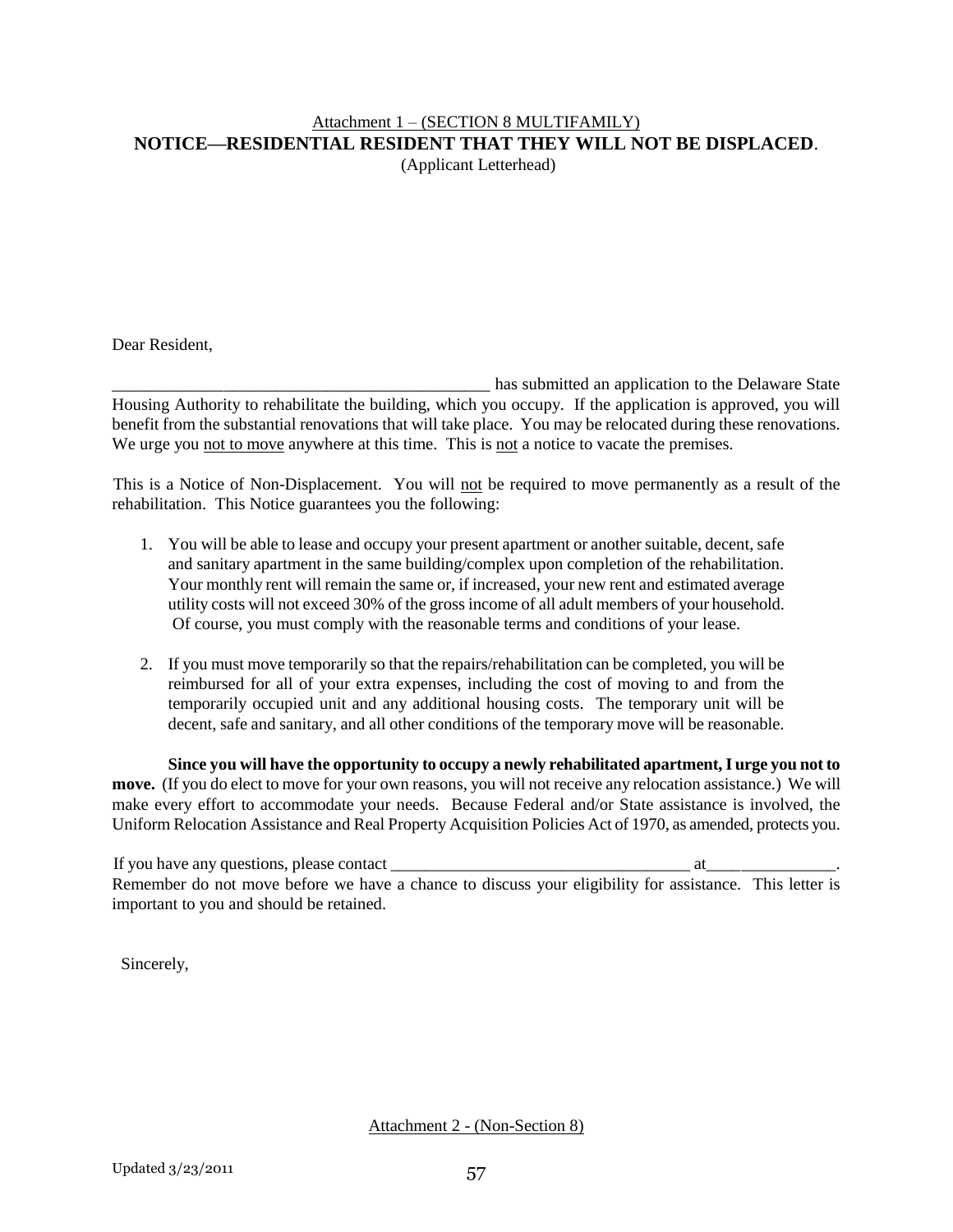# **NOTICE OF ELIGIBILITY FOR RELOCATION ASSISTANCE RESIDENTIAL RESIDENT**

(Applicant Letterhead)

Date

Dear Resident:

\_\_\_\_\_\_\_\_\_\_\_\_\_\_\_ has been approved to rehabilitate the building which you occupy at \_\_\_\_\_\_\_\_\_\_\_\_\_\_.

This notice is to inform you that while the building is rehabilitated, you may be displaced. We urge you **not to move** anywhere at this time. This is **not** a notice to vacate the premises. We will be setting up interviews to start the qualification process beginning \_\_\_\_\_\_\_\_\_\_\_\_\_\_\_\_\_\_. You will be contacted either by phone or by mail to schedule your interview.

If you meet the criteria to qualify for a unit, you will be able to lease and occupy your present apartment or one comparable upon completion of the rehabilitation. The criteria to qualify for a unit includes background checks on all adult household members. Of course, you must comply with standard lease terms and conditions.

If you meet the qualifications, after the rehabilitation, your initial rent, including the estimated average utility costs, will not exceed the greater of (a) your current rent/average utility costs, or (b) 30% of your average monthly gross household income. If you must move temporarily so that the rehabilitation can be completed, suitable housing will be made available to your for the temporary period, and you will be reimbursed for all reasonable extra expenses, including all moving costs and any increase in housing costs. You can be assured that we will make every effort to accommodate your needs. Because a portion of the financing is from state or federal and/or state funding sources, you would be protected by the Uniform Relocation Assistance and Real Property Acquisition Policies Act of 1970, as amended.

If you do not meet the qualifications to remain as a tenant you should continue to pay your rent because a failure to pay rent or meet your other obligations as a tenant may be cause for eviction and loss of relocation assistance. You are urged not to move or sign any agreement to purchase or lease a new unit before receiving formal notice of your eligibility for relocation assistance. If you move or are evicted before receiving such notice, you may not receive any assistance. Please contact us before making any moving plans.

If you are eligible for relocation assistance, you will be given advisory services, including referrals to replacement housing, and at least 90 days advance written notice of the date you will be required to move. You would also receive a payment for moving expenses and may be eligible for financial assistance to help you rent or buy a replacement house.

No current resident or residents of \_\_\_\_\_\_\_\_\_\_\_\_ will be permanently displaced on the basis of failing to meet income eligibility requirements unless the resident(s) consents to permanent displacement. The resident(s) may consent to permanent displacement contingent upon receiving relocation assistance approved by the Delaware State Housing Authority.

Enclosed with this letter is what you will need to bring with you to your interview. If you should have any questions about our plans, please contact\_\_\_\_\_\_\_\_\_\_\_\_\_\_\_\_\_\_\_\_\_\_\_\_\_\_\_\_\_\_\_\_\_\_\_\_.

Sincerely,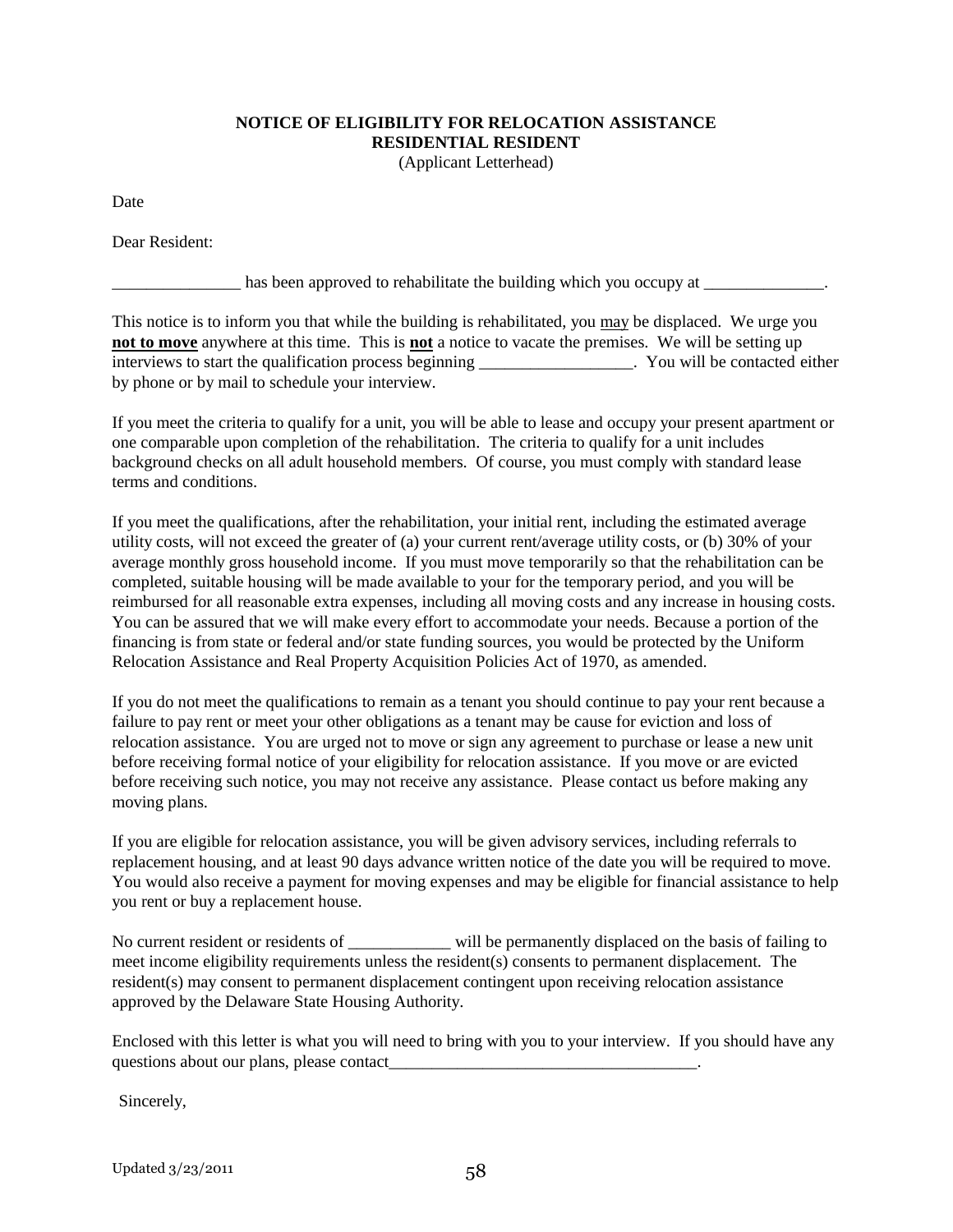#### Attachment 2 - (SECTION 8 MULTIFAMILY) **NOTICE OF ELIGIBILITY FOR RELOCATION ASSISTANCE RESIDENTIAL RESIDENT**

#### Dear Resident,

On \_\_\_\_\_\_\_\_\_\_\_\_\_\_\_\_ we notified you that the owner of your building had applied for assistance to make extensive repairs to the building. On  $\qquad \qquad$ , the owner's request was approved and the repairs will begin soon.

This is a Notice of Non-Displacement. You will not be required to move permanently as a result of the rehabilitation. This Notice guarantees you the following:

- 1. You will be able to lease and occupy your present apartment or another suitable, decent, safe and sanitary apartment in the same building/complex upon completion of the rehabilitation. Your monthly rent will remain the same or, if increased, your new rent and estimated average utility costs will not exceed 30% of the gross income of all adult members of your household. Of course, you must comply with the reasonable terms and conditions of your lease.
- 2. If you must move temporarily so that the repairs/rehabilitation can be completed, you will be reimbursed for all of your extra expenses, including the cost of moving to and from the temporarily occupied unit and any additional housing costs. The temporary unit will be decent, safe and sanitary, and all other conditions of the temporary move will be reasonable.

Since you will have the opportunity to occupy a newly rehabilitated apartment, I urge you not to move. (If you do elect to move for your own reasons, you will not receive any relocation assistance.) We will make every effort to accommodate your needs. Because Federal and/or State assistance is involved, the Uniform Relocation Assistance and Real Property Acquisition Policies Act of 1970, as amended, protects you.

|  | If you have any questions, please contact |  | at                                                                                               |
|--|-------------------------------------------|--|--------------------------------------------------------------------------------------------------|
|  |                                           |  | Remember do not move before we have a chance to                                                  |
|  |                                           |  | discuss your eligibility for assistance. This letter is important to you and should be retained. |

Sincerely,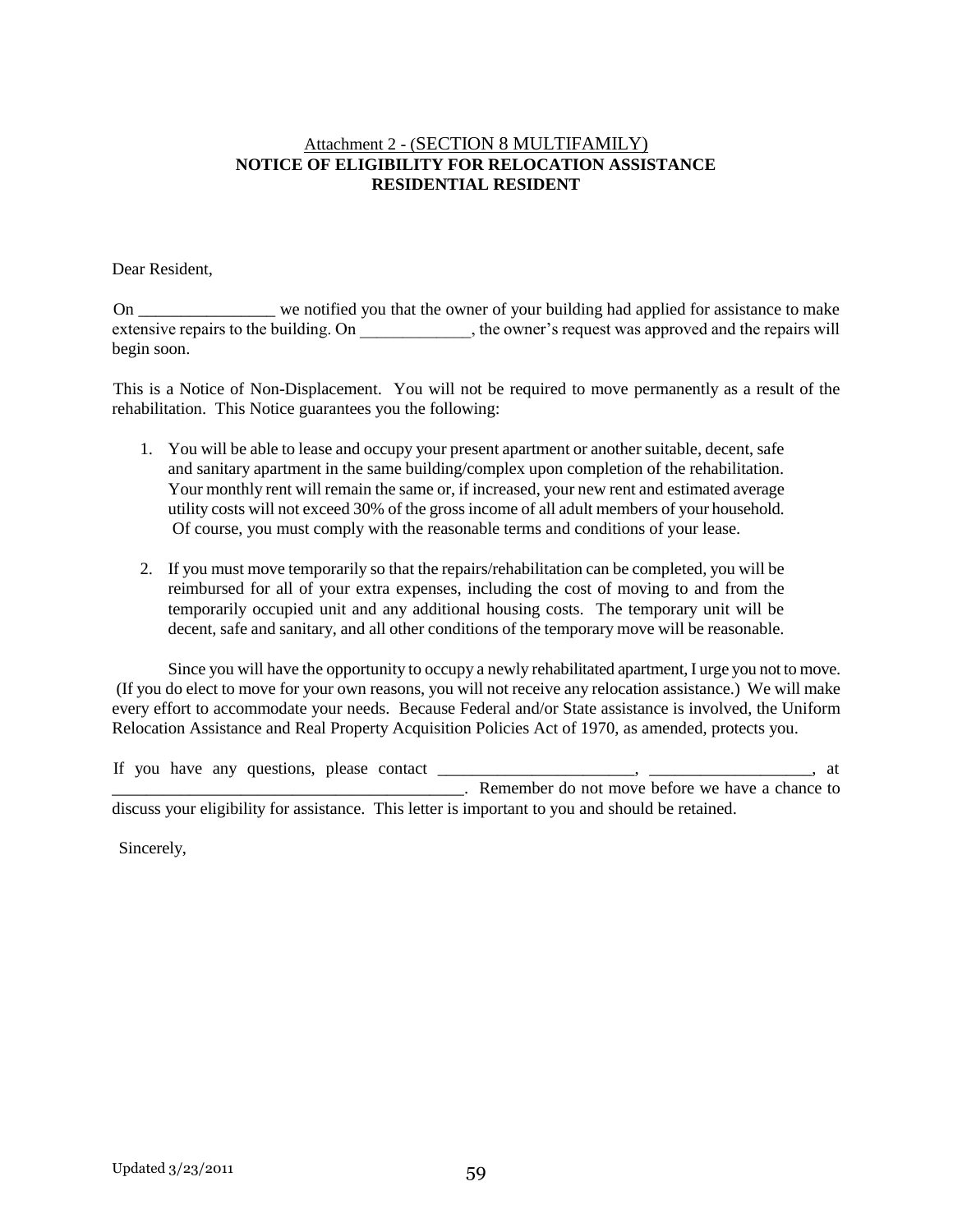#### Attachment 3 **NOTICE TO PROSPECTIVE RESIDENTS** (Applicant Letterhead)

Dear \_\_\_\_\_\_\_\_\_\_\_\_\_\_\_\_\_\_\_:

On (date), I (property owner or buyer), entered into an option to sell/acquire the property/unit you now propose to occupy. As part of my agreement to sell/acquire, I am to advise you of the following:

An application has been or will be submitted to Delaware State Housing Authority (DSHA) for Low-Income Housing Tax Credits to be used on the property you now propose to occupy. This notice is to advise that financial assistance available under a Relocation Assistance Policy is only for tenants that occupy units at this site at the time of the option to sell and **will not** be made available to you.

This notice is to inform you of the following information **before you enter into any lease agreement and occupy a unit at the above address:**

- You may be displaced from the property.
- You may be required to relocate temporarily.
- You may be subject to a rent increase.
- You will not be entitled to any relocation benefits provided under DSHA's Relocation Assistance Policy. If you have to move, or your rent is increased as a result of the above option/agreement, you will not be reimbursed for any such rent increase or for any costs or expenses incurred by you in connection with the move.

Please read this notice carefully prior to signing a lease agreement and moving into this property. If you should have any questions about this notice, please contact:

(Seller/Buyer)at(address and telephone number)

Once you have read and have understood this notice, please sign the statement below if you still desire to lease the unit.

Sincerely,

Owner

I have read the Notice to Prospective Residents and understand the conditions under which I am moving into this property.

Print Name:

| $\sim$<br>∼<br>. .<br>. . | -<br>--- |  |
|---------------------------|----------|--|
|                           |          |  |

| 60 |
|----|
|    |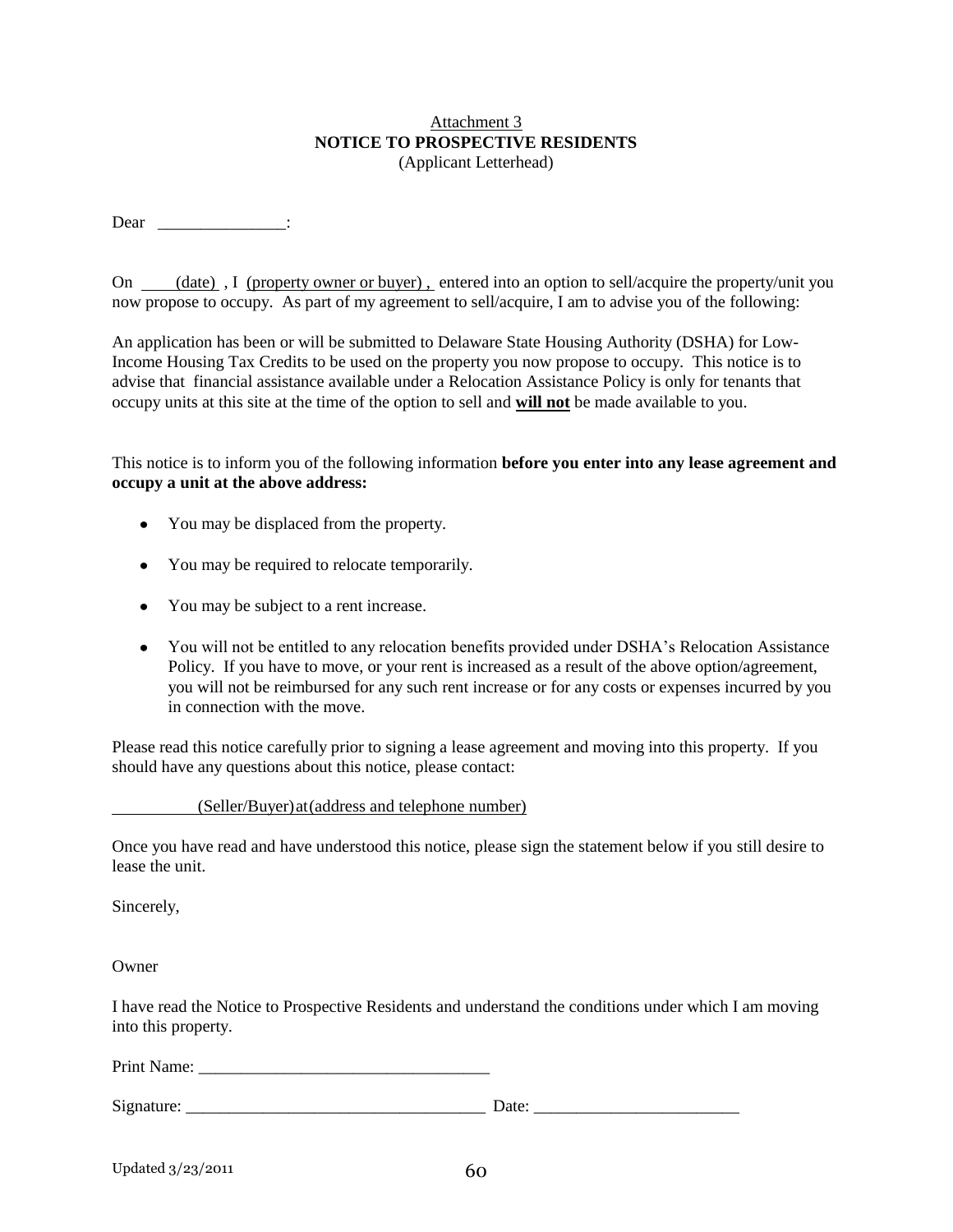#### Attachment 4

# **RELOCATION REIMBURSEMENT FORM**

**Property Name:** 

**Month/Year**: \_\_\_\_\_\_\_\_\_\_\_\_\_\_\_\_\_\_\_\_\_\_\_\_\_\_\_\_\_\_\_\_\_\_\_\_\_\_\_\_ DRAW#: \_\_\_\_\_\_\_\_\_\_\_\_\_\_\_\_\_\_

| Original<br>Unit#<br><b>Address</b> | Temporary<br><b>Relocation Unit</b><br><b>Address</b> | Permanent<br>Return Unit #<br><b>Address</b> | <b>Resident Name</b> | <b>Transfer</b><br>Date | A<br>Moving<br>Expenses* | HAP<br>Amount<br>(if applicable) | <b>Resident Rent</b><br>$\mathbf{or}$<br><b>TTP</b> | Contract<br>Rent | Relocation<br>Rent | B<br>Misc.<br>${\bf Express}^*$ | $\mathbf C$<br>Relocation<br><b>Security Deposit*</b> | D<br><b>Difference</b><br>$(+/-)$ |
|-------------------------------------|-------------------------------------------------------|----------------------------------------------|----------------------|-------------------------|--------------------------|----------------------------------|-----------------------------------------------------|------------------|--------------------|---------------------------------|-------------------------------------------------------|-----------------------------------|
|                                     |                                                       |                                              |                      |                         |                          |                                  |                                                     |                  |                    |                                 |                                                       |                                   |
|                                     |                                                       |                                              |                      |                         |                          |                                  |                                                     |                  |                    |                                 |                                                       |                                   |
|                                     |                                                       |                                              |                      |                         |                          |                                  |                                                     |                  |                    |                                 |                                                       |                                   |
|                                     |                                                       |                                              |                      |                         |                          |                                  |                                                     |                  |                    |                                 |                                                       |                                   |
|                                     |                                                       |                                              |                      |                         |                          |                                  |                                                     |                  |                    |                                 |                                                       |                                   |
|                                     |                                                       |                                              |                      |                         |                          |                                  |                                                     |                  |                    |                                 |                                                       |                                   |
|                                     |                                                       |                                              |                      |                         |                          |                                  |                                                     |                  |                    |                                 |                                                       |                                   |
|                                     |                                                       |                                              |                      |                         |                          |                                  |                                                     |                  |                    |                                 |                                                       |                                   |
|                                     |                                                       |                                              |                      |                         |                          |                                  |                                                     |                  |                    |                                 |                                                       |                                   |
|                                     |                                                       |                                              |                      |                         |                          |                                  |                                                     |                  |                    |                                 |                                                       |                                   |
|                                     |                                                       |                                              |                      |                         |                          |                                  |                                                     |                  |                    |                                 |                                                       |                                   |
|                                     |                                                       |                                              |                      |                         |                          |                                  |                                                     |                  |                    |                                 |                                                       |                                   |
|                                     |                                                       |                                              |                      |                         |                          |                                  |                                                     |                  |                    |                                 |                                                       |                                   |
|                                     |                                                       |                                              |                      |                         |                          |                                  |                                                     |                  |                    |                                 |                                                       |                                   |
|                                     |                                                       |                                              |                      |                         |                          |                                  |                                                     |                  |                    |                                 |                                                       |                                   |
|                                     |                                                       |                                              |                      |                         |                          |                                  |                                                     |                  |                    |                                 |                                                       |                                   |
| Totals                              |                                                       |                                              |                      |                         | $\mathbb{S}$             |                                  |                                                     |                  |                    | \$                              | \$                                                    | ¢<br>ъ                            |

**Total Relocation Expense Requested (Add Columns A,B,C, & D)**



Moving Expenses include packing and moving company costs. Miscellaneous include, cable/satellite costs, utilities, telephone etc.

\* Attach all back-up documentation for these costs.

\*\* Column D – Difference calculation is the difference between the original resident rent and HAP amount, if applicable, and the relocation rent.

This amount could be negative if resident is a Section 8 recipient.

\*\*\*The total should equal monthly draw request.

*Report Completed By: \_\_\_\_\_\_\_\_\_\_\_\_\_\_\_\_\_\_\_\_\_\_\_\_\_\_\_\_\_\_\_\_\_\_\_\_\_\_\_\_\_*

**Date: \_\_\_\_\_\_\_\_\_\_\_\_\_\_\_\_\_\_\_\_\_\_\_\_\_\_\_\_\_\_\_\_\_\_\_\_\_\_\_\_\_\_\_\_\_\_\_\_\_\_\_\_\_\_\_\_**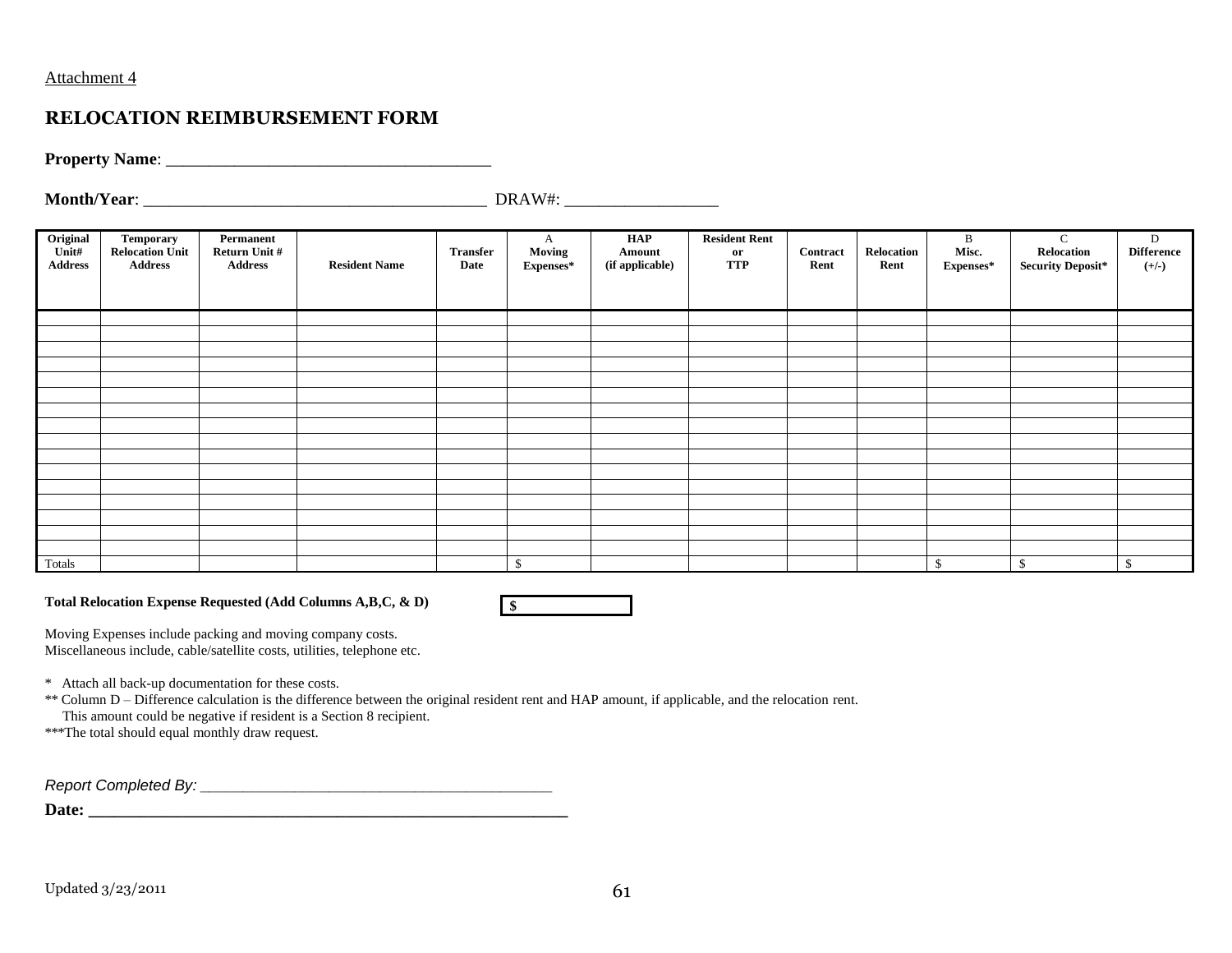### Attachment 5 **RELOCATION PROCEDURES**

# **Preliminary**:

- 1.A rent roll should be obtained to locate vacancies.
- 2.Draft first notice of displacement letter informing residents of the potential acquisition and relocation assistance and send to DSHA for approval. (URA Handbook, Pgs. 2-3, 2-4, &  $2-5$ )
- 3.Send residents the displacement notice letter by **certified mailing**. Copy all certified mailings for reimbursement.
- 4.Organize resident meeting to introduce new management company and explain relocation and answer questions.
- 5.Obtain bids from moving companies.
- 6.Locate available units off-site to use for the duration of the relocation (for those residents that will be moved off-site). The lease and security deposits should be in management's name/limited partner's name.
- 7.Draft second notice of displacement letter after the acquisition is complete. The letter may also inform residents of a date new management will be on site and informing them of an interview that will be scheduled. Also, mention the relocation assistance available and send to DSHA for approval.
- 8.Send residents second notice of displacement letter by **certified mailing**. Copy all certified mailings for reimbursement.
- 9.Set up vendor accounts (bank, post office, office supply, etc).
- 10.Locate "comparable replacement dwellings" for residents who do not want to stay or volunteer to move off-site during the relocation. A comparable replacement dwelling performs the same function, provides the same utility, and has a comparable style of living. (URA Handbook, Pg. 1-7, 2-7 & 2-8)
- 11.Create a relocation folder for each resident keeping all relocation correspondence including a "Site Occupant Record" in file. (URA Handbook, Appendix 8)
- 12. Prior to relocating the resident, all relocation units, for developments that are receiving Housing Assistance Payments (HAP), must be inspected by DSHA Contract Administrator.

# **Once on Site**:

- 1.Set up interviews with all residents for eligibility, have vendor accounts in place. File in JP Court on any delinquent residents. Any evicted residents are not entitled to relocation assistance. (URA Handbook, Pg. 1-14)
- 2.Upon interviews, residents should complete a new application and be explained relocation process again. All tenant screening must be completed. When applicable, criminal background checks should be completed on all adult residents and if denied, the resident **is** entitled to relocation assistance.

(URA Handbook Pg. 1-12) (Note: criminal background checks should not be completed for existing Section 8 project based residents).